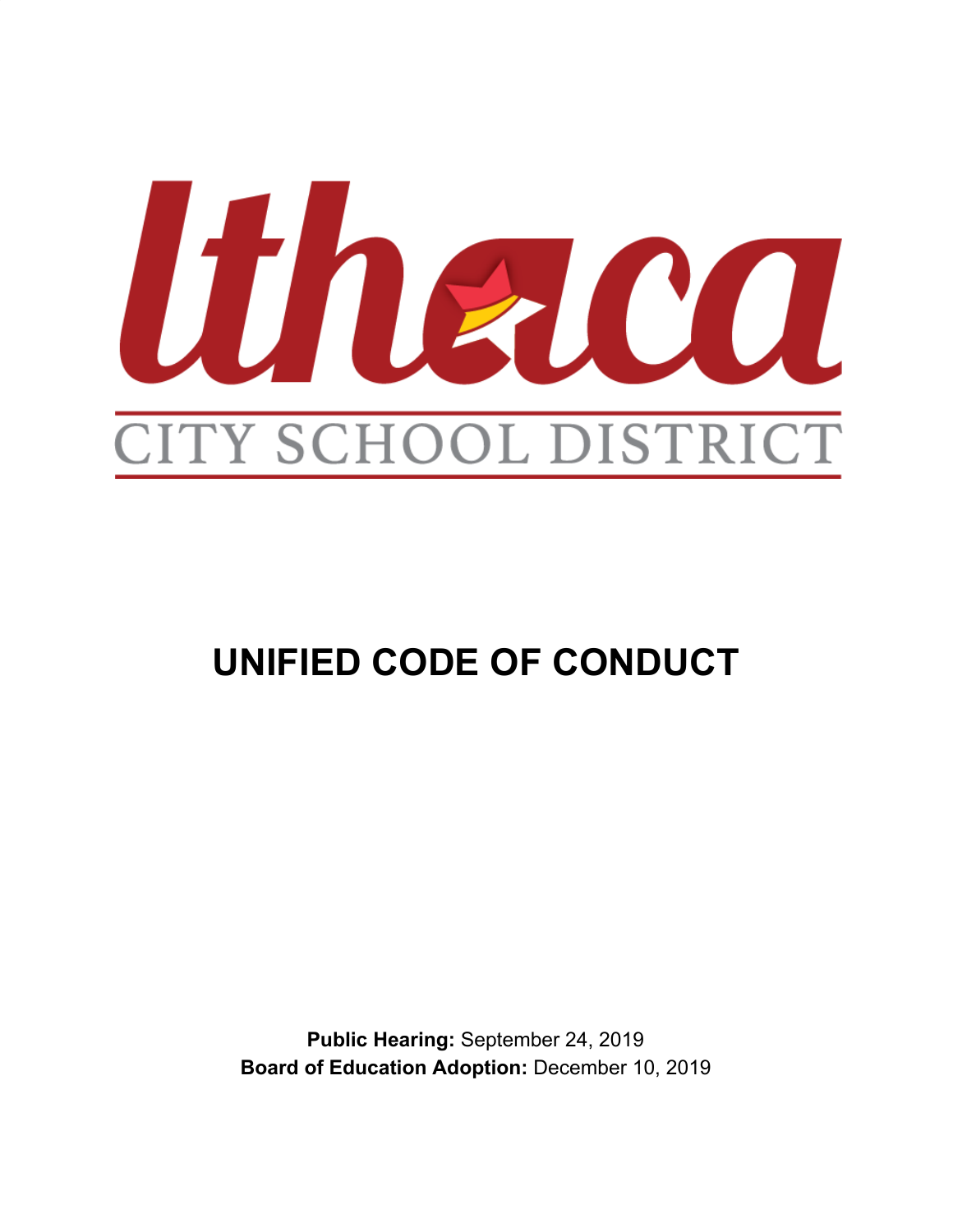#### **TABLE OF CONTENTS**

- **5300.05 Introduction**
- **5300.10 Definitions**
- **5300.15 Student Rights and Responsibilities**
- **5300.20 Rights and Expectations of Essential Partners**
- **5300.25 Student Dress Code**
- **5300.30 Prohibited Student Conduct**
- **5300.35 Reporting Violations**
- **5300.40 Disciplinary Processes, Procedures and Referrals**
- **5300.45 Alternative Instruction**
- **5300.50 Discipline of Students with Disabilities**
- **5300.55 Corporal Punishment**
- **5300.60 Student Searches and Interrogations**
- **5300.65 Visitors to Schools**
- **5300.70 Public Conduct on School Property**
- **5300.75 Dissemination and Review**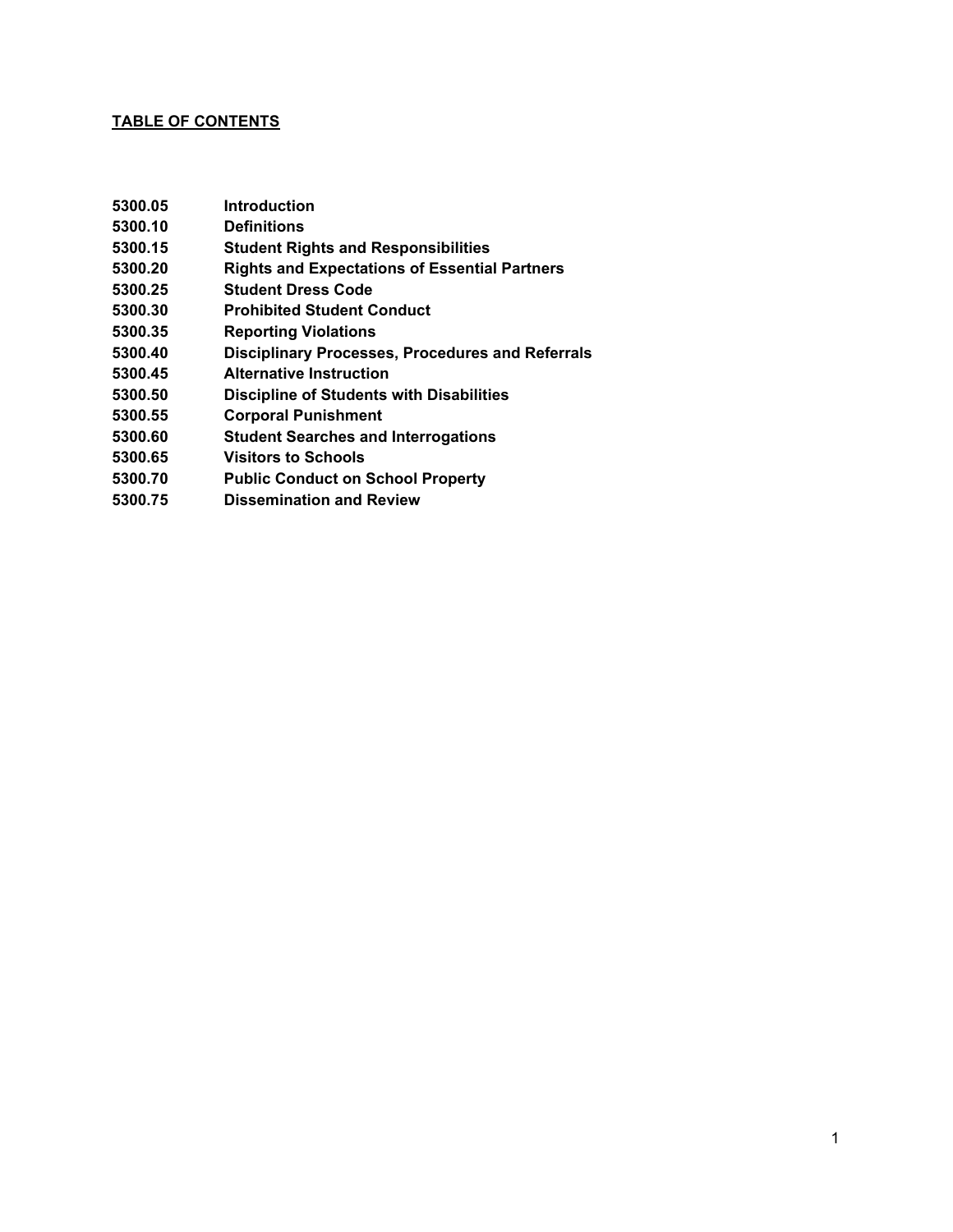#### **CODE OF CONDUCT**

#### **5300.05 INTRODUCTION**

It is the Board of Education's responsibility to establish a Code of Conduct ("Code") which encourages and fosters the development of positive behaviors on the part of each student. The Code recognizes that schools are public places that must balance individual rights with civic obligations and the responsibilities that make it possible to live in a free, open, and democratic society. We are dedicated to creating an environment that promotes student success, balanced with student rights and responsibilities. Students have the right to a safe and equitable education that meets their individual needs. Students share in the responsibility of establishing and maintaining a safe school environment.

We believe that every person has intrinsic value, deserves to be treated with respect, is capable of changing and growing, and is inherently motivated to learn. We also believe that learning occurs best within a participatory learning community with students actively engaged in their own learning and interacting with their fellow students, and that learning should not only build capacity for the future, but should address current problems and challenges facing individuals and society.

Unless otherwise indicated, this code applies to all students, school personnel, parents/guardians and other visitors when on school property or attending a school function.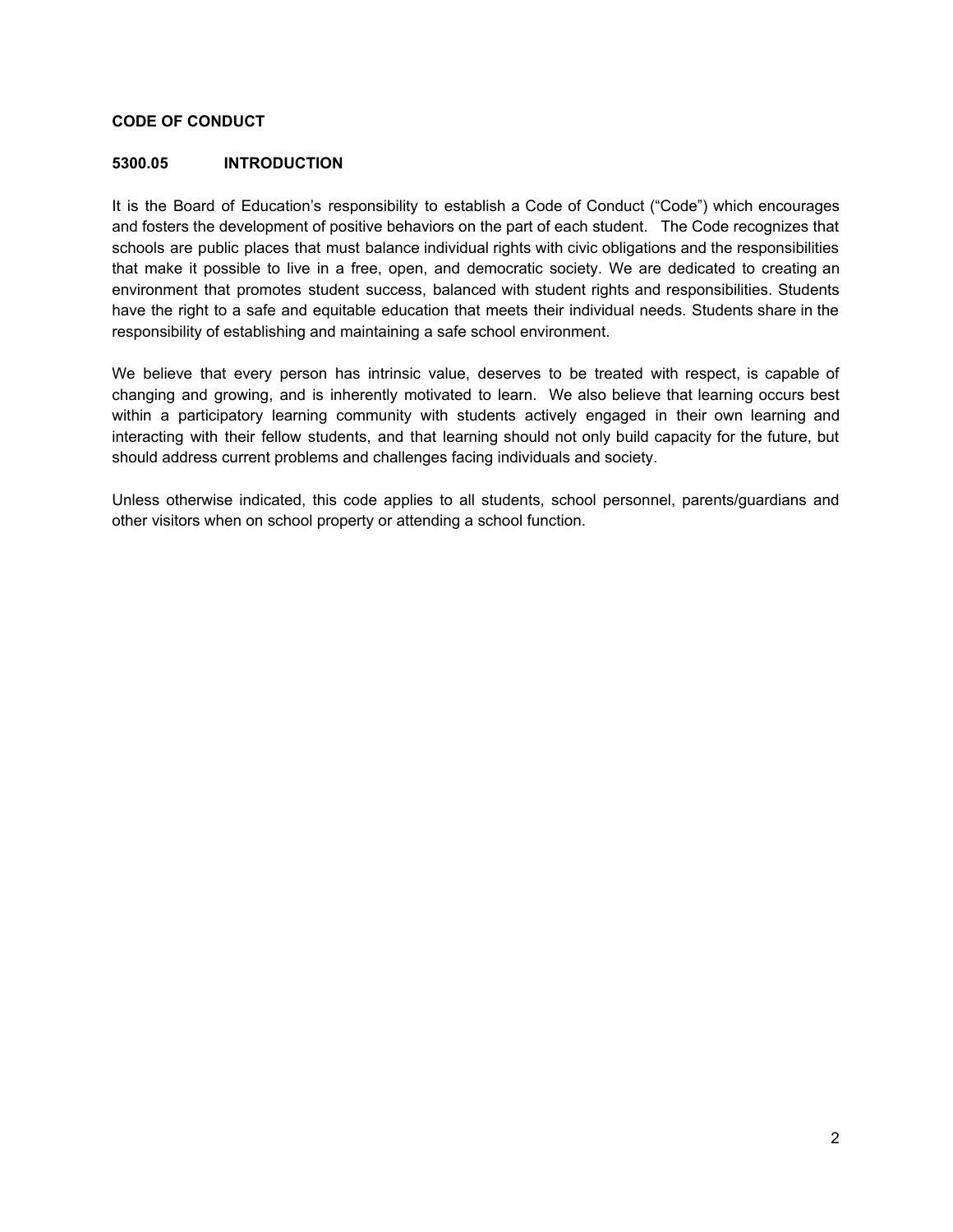#### **5300.10 DEFINITIONS**

For purposes of this code, the following definitions apply.

"Disability" means (a) a physical, mental or medical impairment resulting from anatomical, physiological, genetic or neurological conditions which prevents the exercise of a normal bodily function or is demonstrable by medically accepted clinical or laboratory diagnostic techniques or (b) a record of such an impairment or (c) a condition regarded by others as such an impairment, provided, however, that in all provisions of this article dealing with employment, the term must be limited to disabilities which, upon the provision of reasonable accommodations, do not prevent the complainant from performing in a reasonable manner the activities involved in the job or occupation sought or held (Education Law §11[4] and Executive Law §292[21]).

"Discrimination" means discrimination against any student by a student or students and/or employee or employees on school property or at a school function including, but not limited to, discrimination based on a person's actual or perceived race, color, weight, national origin, ethnic group, religion, religious practice, disability, sexual orientation, gender/gender identity or expression, or sex.

"Disruptive student" means an elementary or secondary student under the age of 21 who is substantially disruptive of the educational process or substantially interferes with the teacher's authority over the classroom. (Education Law §3214(2-a)(b)).

"Emotional harm" that takes place in the context of "harassment or bullying" means harm to a student's emotional well-being through creation of a hostile school environment that is so severe or pervasive as to unreasonably and substantially interfere with a student's education.

"Electronic cigarette" or "e-cigarette" means an electronic device that delivers vapor which is inhaled by an individual user (including vaporizers, vapor pipes, and vape pens), and shall include any refill, cartridge and any other component of such a device. (Public Health Law §1399-aa)

"Employee" means any person receiving compensation from a school district or employee of a contracted service provider or worker placed within the school under a public assistance employment program, pursuant to title 9-B of article 5 of the Social Services Law, and consistent with the provisions of such title for the provision of services to such district, its students or employees, directly or through contract, whereby such services performed by such person involve direct student contact (Education Law §§11[4] and 1125[3]).

"Firearms" is defined under the Gun Free Schools Act as the following:

- Any weapon (including a starter gun) which will or is designed to or may readily be converted to expel a projectile by the action of an explosive.
- The frame or receiver of any weapon described above.
- Any firearm muffler or firearm silencer.
- Any destructive device, which is defined as any explosive, incendiary, or poison gas, such as a bomb, grenade, rocket having a propellant charge of more than four ounces, a missile having an explosive or incendiary charge of more than one-quarter ounce, a mine, or other similar device.
- Any weapon which will, or which may be readily converted to, expel a projectile by the action of an explosive or other propellant, and that has any barrel with a bore of more than one-half inch in diameter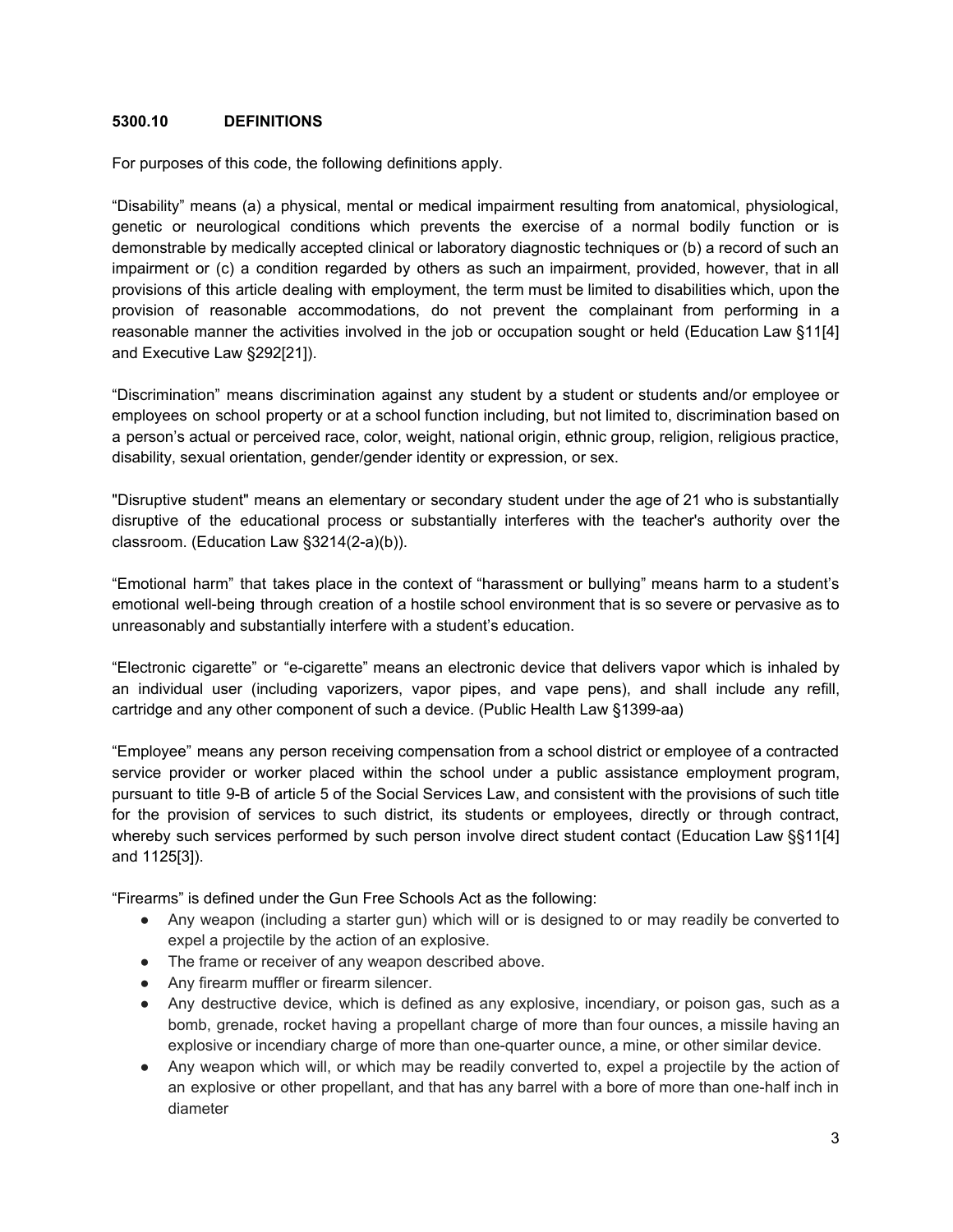- Any combination of parts either designed or intended for use in converting any device into any destructive device described in the two immediately preceding examples, and from which a destructive device may be readily assembled.
- The definition does not apply to a firearm lawfully stored inside a locked vehicle on school property, or if it is for activities that are school approved and authorized and the district has appropriate safeguards to ensure student safety

(NY Educ. Law § 3214(3)(d)(3)(ii))

"Gender" means actual or perceived sex and shall include a person's gender identity or expression (Education Law §11[6]).

"Gender expression" is the manner in which a person represents or expresses gender to others, often through behavior, clothing, hairstyle, activities, voice or mannerisms.

"Gender identity" is a person's gender-related identity, appearance or behavior, whether or not that gender-related identity, appearance or behavior is different from that traditionally associated with the person's physiology or assigned sex at birth. Everyone has a gender identity.

"Harassment/bullying" means the creation of a hostile environment by conduct or by threats, intimidation or abuse, including cyberbullying as defined in Education Law §11(8), that:

- 1. has or would have the effect of unreasonably and substantially interfering with a student's educational performance, opportunities or benefits, or mental, emotional or physical well-being; or
- 2. reasonably causes or would reasonably be expected to cause a student to fear for their physical safety; or
- 3. reasonably causes or would reasonably be expected to cause physical injury or emotional harm to a student; or
- 4. occurs off school property and creates or would foreseeably create a risk of substantial disruption within the school environment, where it is foreseeable that the conduct, threats, intimidation or abuse might reach school property. For purposes of this definition, the term "threats, intimidation or abuse" shall include verbal and non-verbal actions. (Education Law §11[7])

"Cyberbullying" means harassment/bullying, as defined above, through any form of electronic communication. (Education Law §11[8])

"Parent" means parent, guardian or person in parental relation to a student.

"Restorative Practices" are approaches to dealing with violations of the Code of Conduct which enable those who have been harmed to convey the impact of the harm to those responsible, and for those responsible to hold them accountable by acknowledging this impact and taking steps to repair the relationship or correct the situation.

"School Bus" means every motor vehicle owned by a public or governmental agency or private school and operated for the transportation of pupils, children of pupils, teachers and other persons acting in a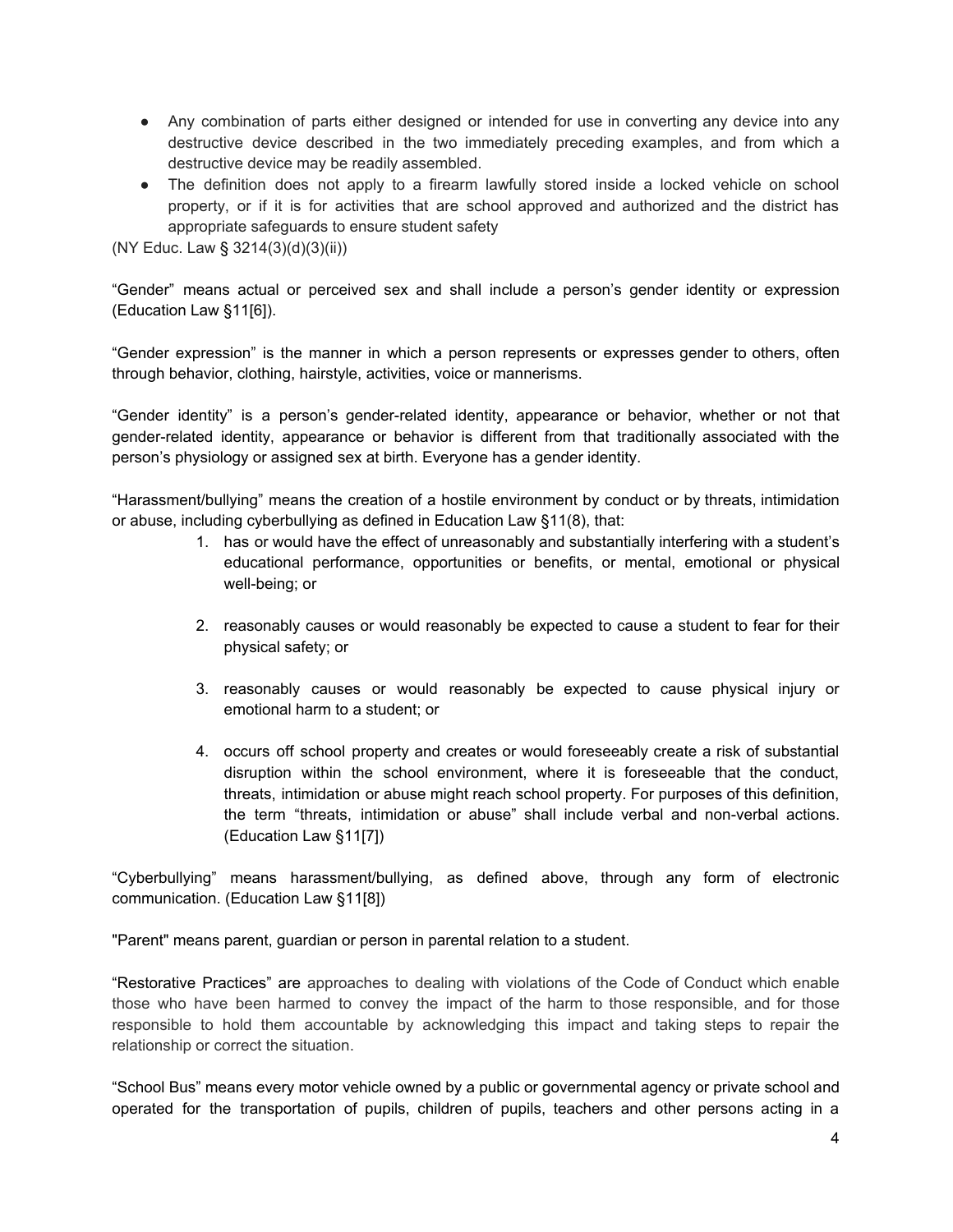supervisory capacity, to or from school or school activities, or, privately owned and operated for compensation for the transportation of pupils, children of pupils, teachers and other persons acting in a supervisory capacity to or from school or school activities (Education Law §11[1] and Vehicle and Traffic Law §142).

"School property" means in or within any building, structure, athletic playing field, playground, parking lot or land contained within the real property boundary line of a public elementary or secondary school; or in or on a school bus (Education Law §2801(1); §11[1] and Vehicle and Traffic Law §142).

"School function" means any school-sponsored extra-curricular event or activity. (Education Law §2801(1); §11[2])

"Sexual orientation" means actual or perceived heterosexuality, homosexuality or bisexuality. (Education Law §11[5]).

"Violent student" means an elementary or secondary student under twenty-one years of age who:

- 1. commits an act of violence upon a teacher, administrator or other school employee;
- 2. commits, while on school district property, an act of violence upon another student or any other person lawfully upon said property;
- 3. possesses, while on school district property, a gun, knife, explosive or incendiary bomb, or other dangerous instrument capable of causing physical injury or death;
- 4. displays, while on school district property, what appears to be a gun, knife, explosive or incendiary bomb or other dangerous instrument capable of causing death or physical injury;
- 5. threatens, while on school district property, to use any instrument that appears capable of causing physical injury or death;
- 6. knowingly and intentionally damages or destroys the personal property of a teacher, administrator, other school district employee or any person lawfully upon school district property; or
- 7. knowingly and intentionally damages or destroys school district property.

"Weapon" means any other gun, BB gun, pistol, revolver, shotgun, rifle, machine gun, disguised gun, dagger, dirk, razor, stiletto, switchblade knife, gravity knife, brass knuckles, sling shot, metal knuckle knife, box cutter, cane sword, electronic dart gun, Kung Fu star, electronic stun gun, pepper spray or other noxious spray, explosive or incendiary bomb, or other device, instrument, material or substance that can cause physical injury or death when used to cause physical injury or death. (Education Law §3214(3)(c)(1)).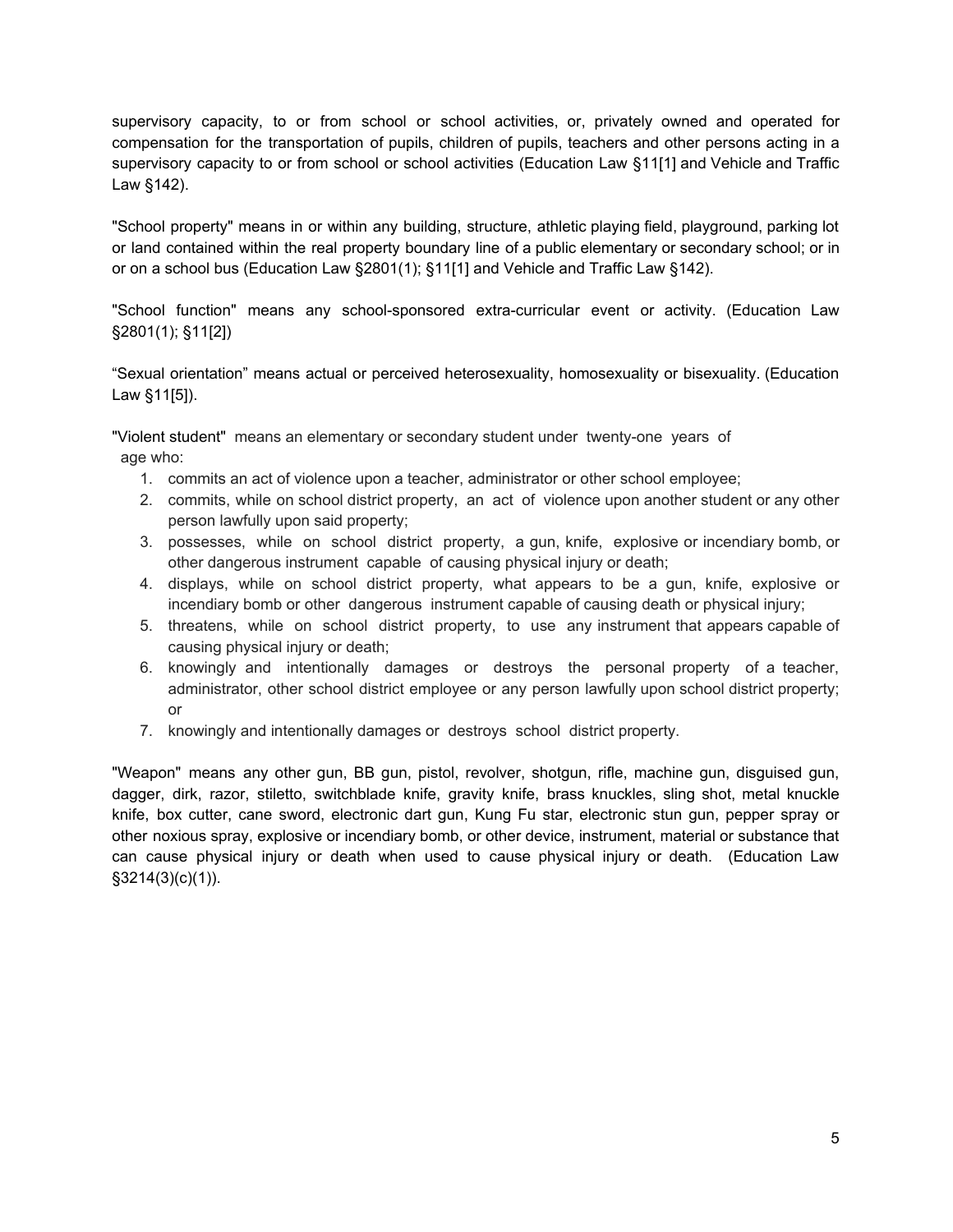# **5300.15 STUDENT RIGHTS AND RESPONSIBILITIES**

# A. Student Rights

The district is committed to safeguarding the rights given to all students under federal and state law and district policy. In addition, to promote a safe, healthy, affirming and supportive school environment, all district students have the right:

- To be treated with fairness, dignity, and respect;
- To be seen, heard, and known;
- To be included:
- To access a sound, quality education in a school environment that is safe, respectful, and promotes learning;
- To be treated equitably with respect to all district activities, without regard to race, weight, color, creed, national origin, ethnic group, religion, religious practice, gender or sexual orientation or gender/gender identity or expression, or disability;
- To be protected from intimidation, harassment, bullying, or discrimination in accordance with the Dignity for All Students Act ("DASA") See Education Law 12[1]
- To be afforded due process; and
- To access district policy and rules at any time and to receive an explanation of those policies or rules from school personnel.

## B. Student Responsibilities

All district students have a responsibility to:

- 1. To be a thinker.
- 2. Attend school regularly[1], be on time, be prepared to learn, and to be focused and engaged in learning;
- 3. Accept direction, requests, feedback, and support with respect from adults;
- 4. Accept direction, requests, feedback, and support given in a respectful manner by teachers, administrators, and other school personnel;
- 5. Demonstrate self-discipline by making responsible behavioral and academic choices;
- 6. Do homework;
- 7. Be familiar with and abide by district rules and policies, and meet expectations of behavior summarized in the Code of Conduct;
- 8. Accept responsibility for one's actions, as well as the consequences for those actions when school rules are violated or when expectations of behavior are not met;
- 9. Make an effort to improve behavior through restorative interventions, including:
	- a. Working to develop mechanisms to manage anger;
	- b. Asking questions when one does not understand;
- 10. Seeking help when resolving disputes or solving problems; and
- 11. Conduct oneself as a representative of the district when participating in or attending school-sponsored extracurricular events and to hold themselves to the highest standards of conduct, demeanor, and sportsmanship.

**In addition,** all district students have the responsibility to: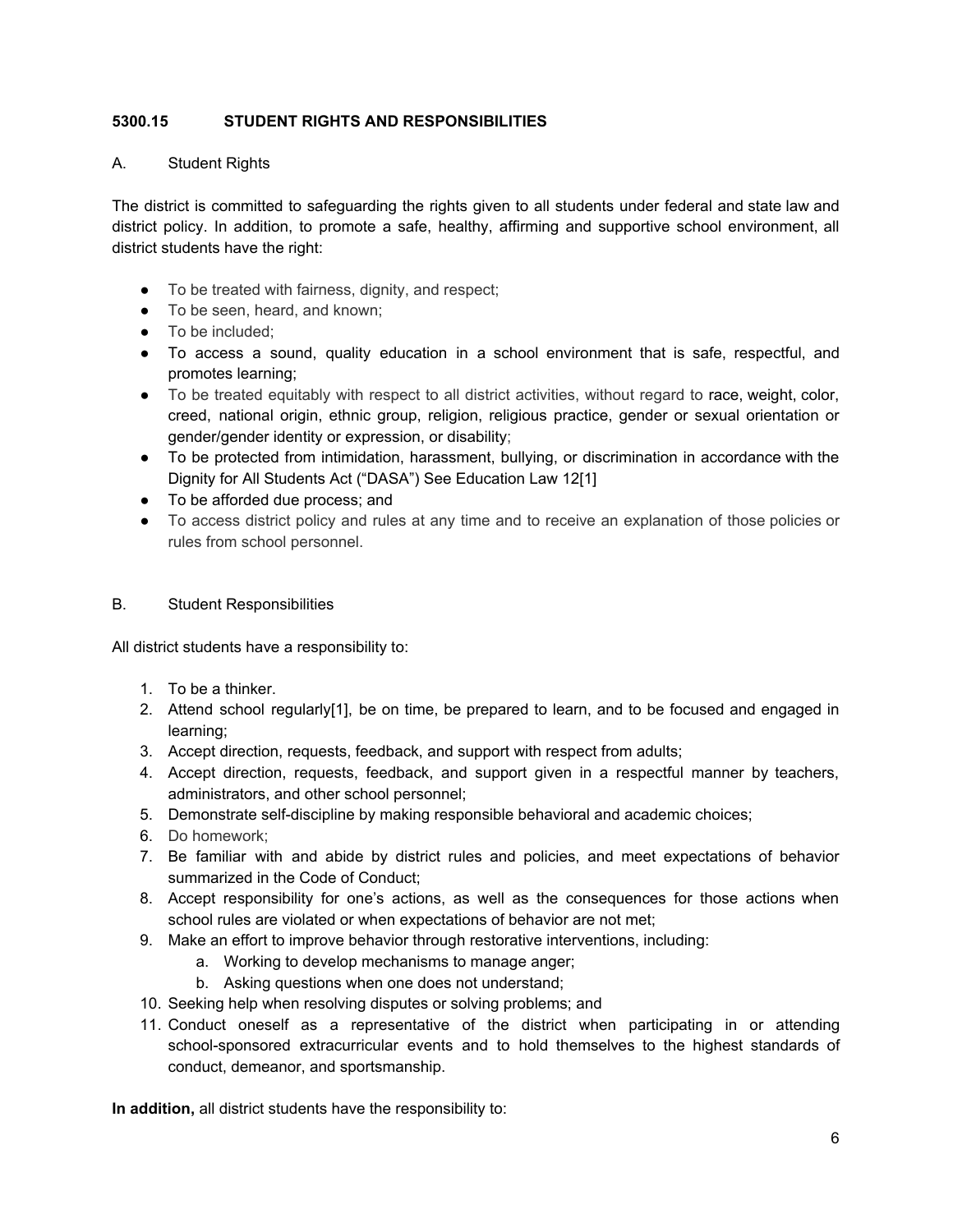- 1. Treat others the way that one would want to be treated;
- 2. Express one's thoughts and opinions in a respectful manner;
- 3. Listen when others are speaking;
- 4. Respect others' personal space and keeping one's hands to oneself;
- 5. Work cooperatively with others in both large and small groups;
- 6. Act with kindness, care, and sensitivity towards others;
- 7. Work to the best of their ability in all academic and extracurricular pursuits and strive toward their highest level of achievement possible;
- 8. Seek help and guidance or assistance when one needed and to help resolve conflicts and differences;
- 9. Take care of property that belongs to other students, adults, or the school; and
- 10. Help to make the school a safe community, free from violence, intimidation, bullying, harassment, and discrimination.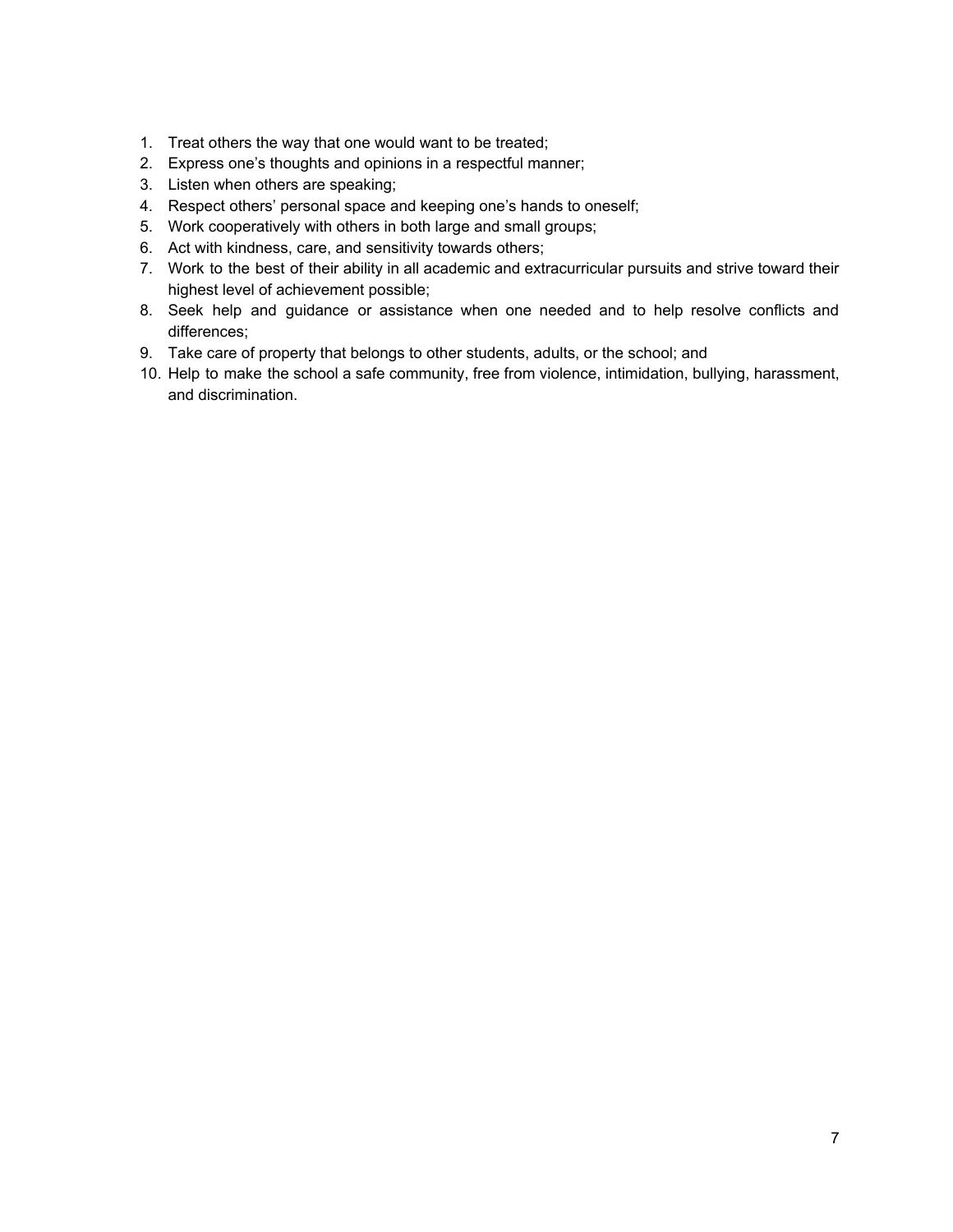# **5300.20 RIGHTS AND EXPECTATIONS OF ESSENTIAL PARTNERS**

A. Parents/Guardians

All parents/guardians have a right to:

- 1. Be actively involved in their children's education.
- 2. Be treated courteously, fairly, and respectfully by all school staff and administrators.
- 3. Receive timely information about the policies of the Board of Education and procedures relating to their children's education.
- 4. Receive regular reports, written or oral, from school staff regarding the academic progress and behavior of their children, including, but not limited to, report cards, behavior progress reports, and conferences.
- 5. Receive information and prompt notification of inappropriate or disruptive behaviors of their children, as well as any disciplinary actions resulting from those behaviors that were taken by principals or school staff.
- 6. Receive information and prompt notification about incidents that may affect their children.
- 7. Receive information about due process procedures for disciplinary matters concerning their children, including information on conferences and appeals.
- 8. Receive information from school staff about ways to improve their children's academic or behavioral progress, including, but not limited to: counseling, tutoring, after-school programs, academic programs, and mental health services within the District and community.
- 9. Receive notification from the principal, principal's designee, and/or their child's teachers in the event that the child engages in inappropriate, unacceptable, or unskillful behaviors at school.
- 10. Be contacted immediately and directly when a student is believed to have committed a crime and police are summoned.
- 11. Request a mediated conference with the parent/guardian of a student who has physically harmed their child.
- 12. Receive communication through requested translators when possible.
- 13. File a complaint where there has been a violation or misapplication of a written provision of school policy

All parents/guardians are expected to:

- 1. Recognize that the education of their child(ren) is a joint responsibility of parents/guardians and the school community and collaborate with the district to optimize their child's educational opportunities. Parents/guardians are expected to work with principals and school staff to address academic or behavioral problems that their children may experience.
- 2. Inform school officials of changes in the home situation that may affect student conduct or performance.
- 3. Communicate any concerns or complaints with school officials in a respectful and timely manner.
- 4. Send their children to school ready to participate and learn.
- 5. Ensure their children attend school regularly and on time.
- 6. Ensure absences are excused.
- 7. Ensure their children are dressed and groomed in a manner consistent with the student dress code.
- 8. Help their children understand that in a democratic society appropriate rules are required to maintain a safe environment.
- 9. Know school rules and help their children understand them so that their children can help create a safe, supportive school environment.
- 10. Convey to their children a supportive attitude toward education.
- 11. Build positive, constructive relationships with teachers, other parents/guardians and their children's friends.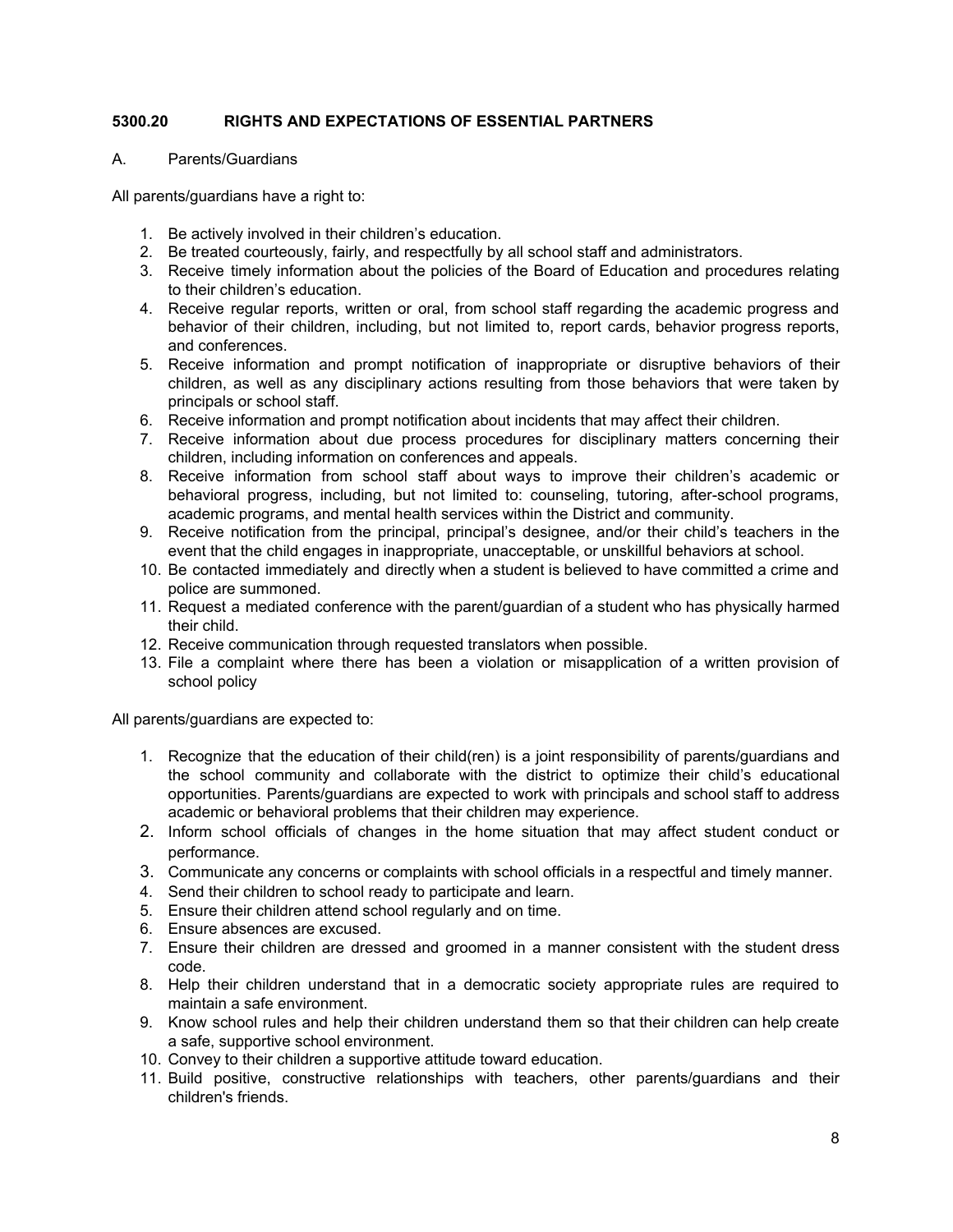- 12. Be respectful and courteous to teachers, staff, other parents/guardians, and students while on school property
- 13. Communicate with their children that all children have the right to attend school and be treated with respect and dignity regardless of actual or perceived race, color, weight, national origin, ethnic group, religion, religious practice, disability, sexual orientation, gender/gender identity or expression, or sex in order to strengthen the child's confidence and promote learning
- 14. Help their children deal effectively with peer pressure.
- 15. Provide a place for study and encourage their children to complete their homework, which can include:
	- a. Asking children about homework;
	- b. Checking homework;
	- c. Creating and maintaining an area for children to do their homework with interruption.

#### B. Teachers

All district teachers are expected to:

- 1. Maintain a climate of mutual respect and dignity for all students regardless of actual or perceived race, color, weight, national origin, ethnic group, religion, religious practice, disability, sexual orientation, gender/gender identity or expression, or sex, which will strengthen students' self-concept and promote confidence to learn.
- 2. Be respectful and courteous to students, parents/guardians, and serve as a role model for students.
- 3. Be knowledgeable about federal and state laws and regulations about the disciplinary process for students with disabilities.
- 4. Demonstrate interest in teaching and be prepared to teach.
- 5. Demonstrate concern for student achievement.
- 6. Know school policies and rules, and enforce them in a fair and consistent manner.
- 7. Maintain confidentiality in conformity with federal and state law.
- 8. Communicate to students and parents/guardians:
	- a. Course objectives and requirements
	- b. Marking/grading procedures
	- c. Assignment deadlines
	- d. Expectations for students
	- e. Classroom discipline plan
- 9. Communicate regularly with students, parents/guardians and other teachers concerning growth and achievement, including:
	- a. Creating meaningful opportunities for parent or guardian participation
	- b. Providing regular communication in a language that is understandable by the parent or guardian
	- c. Responding to complaints or concerns from students and parents/guardians in a timely manner in understandable language
	- d. Providing alternative education and makeup work for students with lawful absences, including those students absent for disciplinary reasons
	- e. Putting forth their best effort to attempt to resolve conflicts with families
- 10. Referring students to the appropriate committees, departments, offices, divisions, agencies or organizations when outside support is necessary.
- 11. Participate in school-wide efforts to provide adequate supervision in all school spaces, in conformity with the Taylor Law.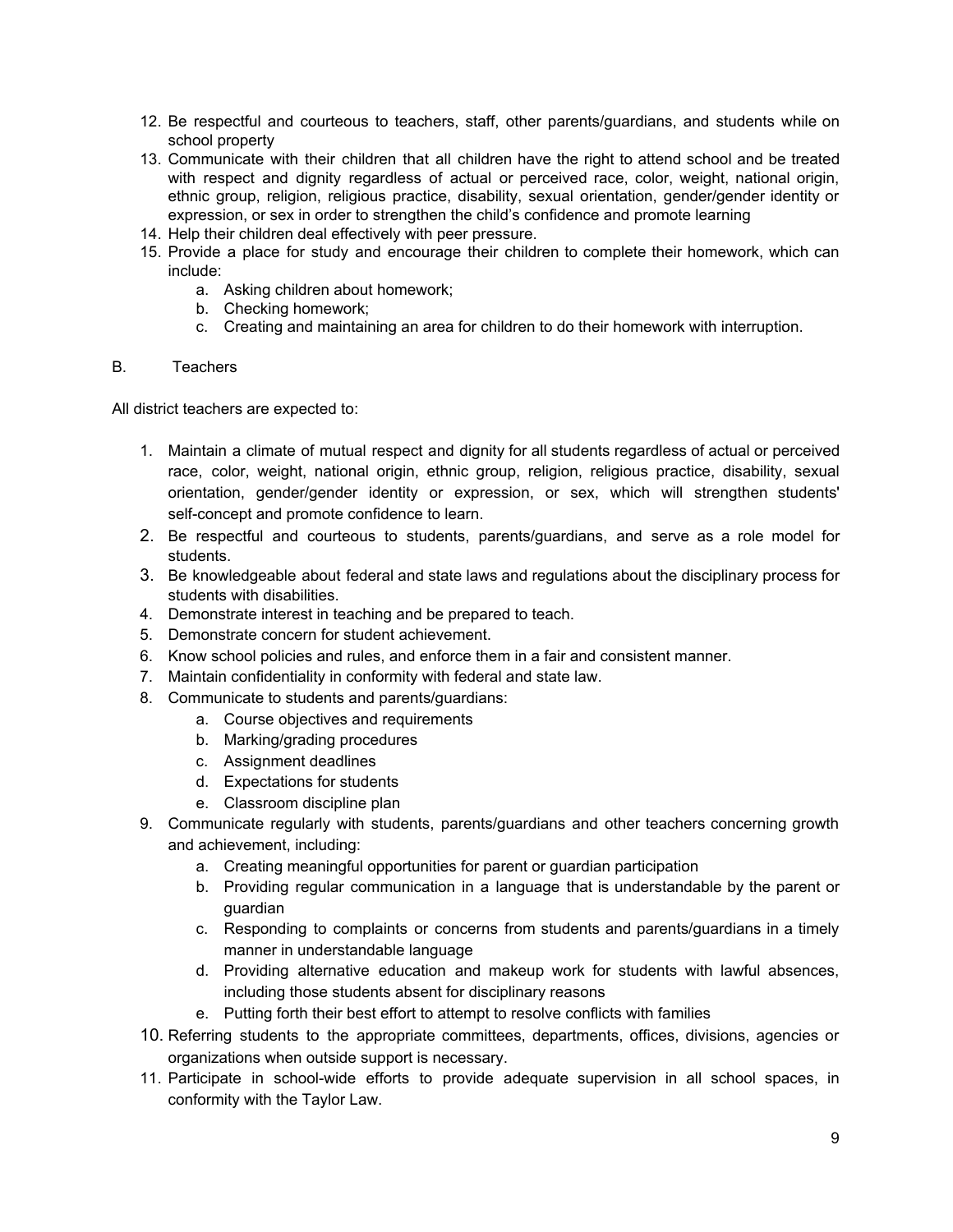- 12. Address issues of discrimination or harassment or any situation that threatens the emotional or physical health or safety of any student, school employee or any person who is lawfully on school property or at a school function, and report incidents of discrimination and harassment that are witnessed or otherwise brought to the attention of the teacher, to the building administrator who is acting as the Dignity Act Coordinator, in a timely manner..
- 13. Address personal and professional biases that may prevent equal treatment of all students, parents/guardians, other personnel and the community.

# C. School Counselors

- 1. Maintain a climate of mutual respect and dignity for all students regardless of actual or perceived race, color, weight, national origin, ethnic group, religion, religious practice, disability, sexual orientation, gender/gender identity or expression, or sex.
- 2. Assist students in coping with peer pressure and emerging personal, social and emotional problems.
- 3. Initiate teacher / student / counselor conferences and parent / teacher / student / counselor conferences, as necessary, as a way to resolve problems.
- 4. Regularly review with students their educational progress and career plans.
- 5. Maintain confidentiality in accordance with federal and state law.
- 6. Provide information to assist students with career planning.
- 7. Encourage students to benefit from the curriculum and extracurricular programs.
- 8. Make known to students and families the resources in the community that are available to meet their needs.
- 9. Participate in school-wide efforts to provide adequate supervision in all school spaces.
- 10. Address issues of harassment or any situation that threatens the emotional or physical health or safety of any student, school employee, or any person who is lawfully on school property or at a school function, and report incidents of discrimination and harassment that are witnessed or otherwise brought to the attention of the counselor, to the building administrator who is acting as the Dignity Act Coordinator, in a timely manner.
- 11. Address personal and professional biases that may prevent equal treatment of all students parents/guardians, other personnel and the community.
- D. Other School Personnel
	- 1. Maintain a climate of mutual respect and dignity for all students regardless of actual or perceived race, color, weight, national origin, ethnic group, religion, religious practice, disability, sexual orientation, gender/gender identity or expression, or sex.
	- 2. Maintain confidentiality in accordance with federal and state law.
	- 3. Be familiar with the code of conduct.
	- 4. Help children understand the district's expectations for maintaining a safe, affirming environment.
	- 5. Participate in school-wide efforts to provide adequate supervision in all school spaces.
	- 6. Address issues of harassment or any situation that threatens the emotional or physical health or safety of any student, school employee, or any person who is lawfully on school property or at a school function, and report incidents of discrimination and harassment that are witnessed or otherwise brought to the attention of the staff member, to the building administrator who is acting as the Dignity Act Coordinator, in a timely manner.
	- 7. Address personal and professional biases that may prevent equal treatment of all students parents/guardians, other personnel and the community
- E. Principals/Administrators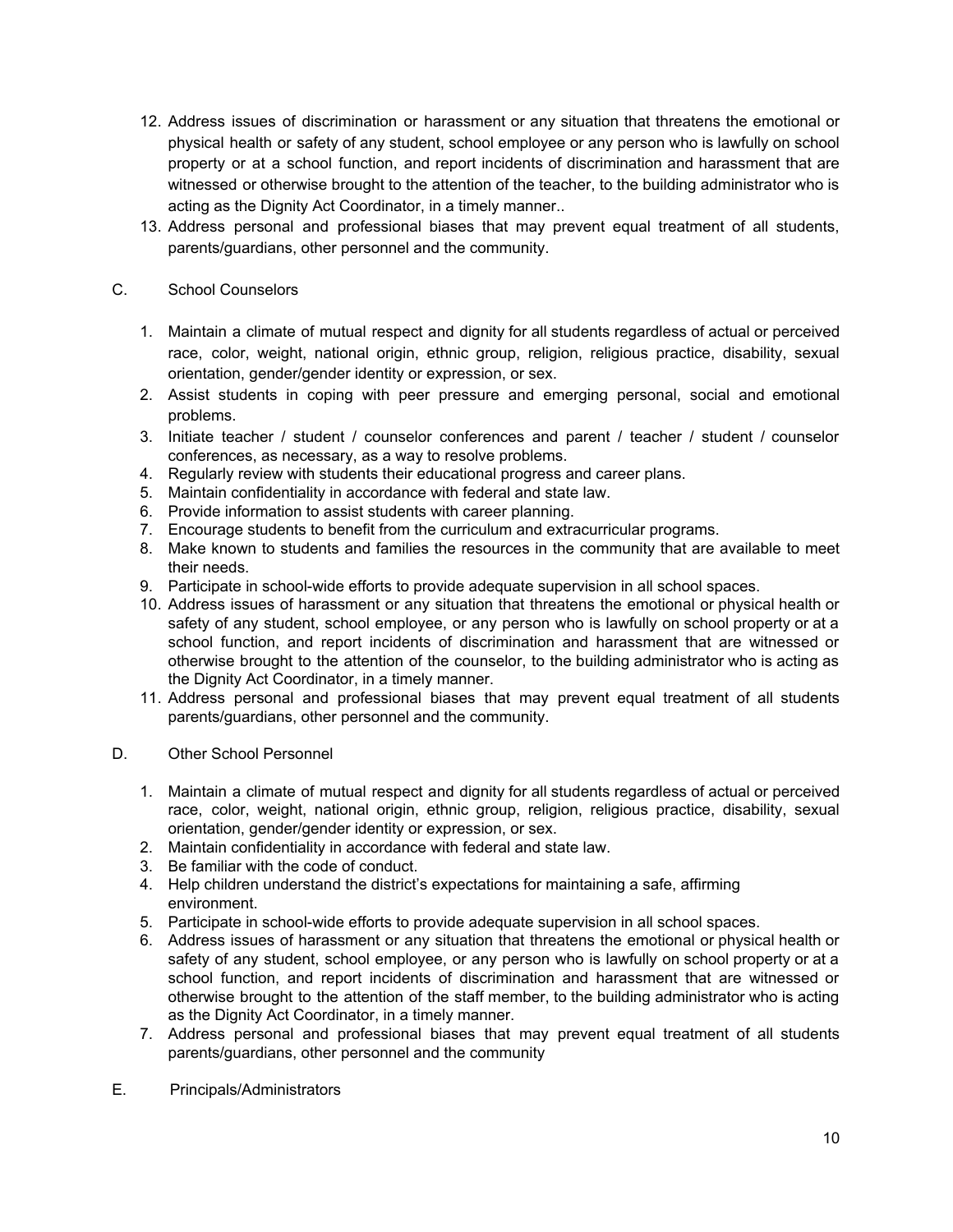- 1. Promote a safe, affirming and stimulating school environment, supporting active teaching and learning for all students regardless of actual or perceived race, color, weight, national origin, ethnic group, religion, religious practice, disability, sexual orientation, gender/gender identity or expression, or sex.
- 2. Ensure that students and staff have the opportunity to communicate regularly with the principal/administrators and have access to the principal/administrators for redress of grievances.
- 3. Maintain confidentiality in accordance with federal and state law.
- 4. Evaluate on a regular basis all instructional programs to ensure infusion of civility education in the curriculum.
- 5. Support the development of and student participation in appropriate extracurricular activities.
- 6. Ensure the protection of legal rights of students with disabilities.
- 7. Provide support in the development of the code of conduct, when called upon. Disseminate the code of conduct and anti-harassment policies.
- 8. Be responsible for enforcing the code of conduct and ensuring that all cases are resolved promptly and fairly.
- 9. Participate in school-wide efforts to provide adequate supervision in all school spaces.
- 10. Address issues of harassment or any situation that threatens the emotional or physical health or safety of any student, school employee, or any person who is lawfully on school property or at a school function and report incidents of discrimination and harassment that are witnessed or otherwise brought to the attention of the principal/administrator, to the building administrator who is acting as the Dignity Act Coordinator, in a timely manner.
- 11. Address personal and professional biases that may prevent equal treatment of all students and staff, parents/guardians, other personnel and the community.
- F. The Dignity Act Coordinator(s)
	- 1. Promote a safe, affirming and stimulating school environment, supporting active teaching and learning for all students regardless of actual or perceived race, color, weight, national origin, ethnic group, religion, religious practice, disability, sexual orientation, gender/gender identity or expression, or sex.
	- 2. Oversee and coordinate the work of the district-wide and building-level bullying-prevention efforts.
	- 3. Identify curricular resources that support infusing civility in classroom instruction and classroom management; and provide guidance to staff as to how to access and implement those resources.
	- 4. Coordinate training in support of the bullying-prevention efforts.
	- 5. Be responsible for monitoring and reporting on the effectiveness of the district's bullying-prevention efforts.
	- 6. Address issues of discrimination or harassment or any situation that threatens the emotional or physical health or safety of any student.
	- 7. Address personal and professional biases that may prevent equal treatment of all students parents/guardians, other personnel and the community

## G. Superintendent

- 1. Promote a safe, affirming and stimulating school environment, supporting active teaching and learning for all students regardless of actual or perceived race, color, weight, national origin, ethnic group, religion, religious practice, disability, sexual orientation, gender/gender identity or expression, or sex. This includes addressing all areas of school-related safety concerns.
- 2. Inform the community, students, parents/guardians, school staff, principals, and Board about policies of the Board of Education, as well as educational trends relating to student discipline.
- 3. Review with district administrators the policies of the Board of Education and state and federal laws relating to school operations and management.
- 4. Maintain confidentiality in accordance with federal and state law.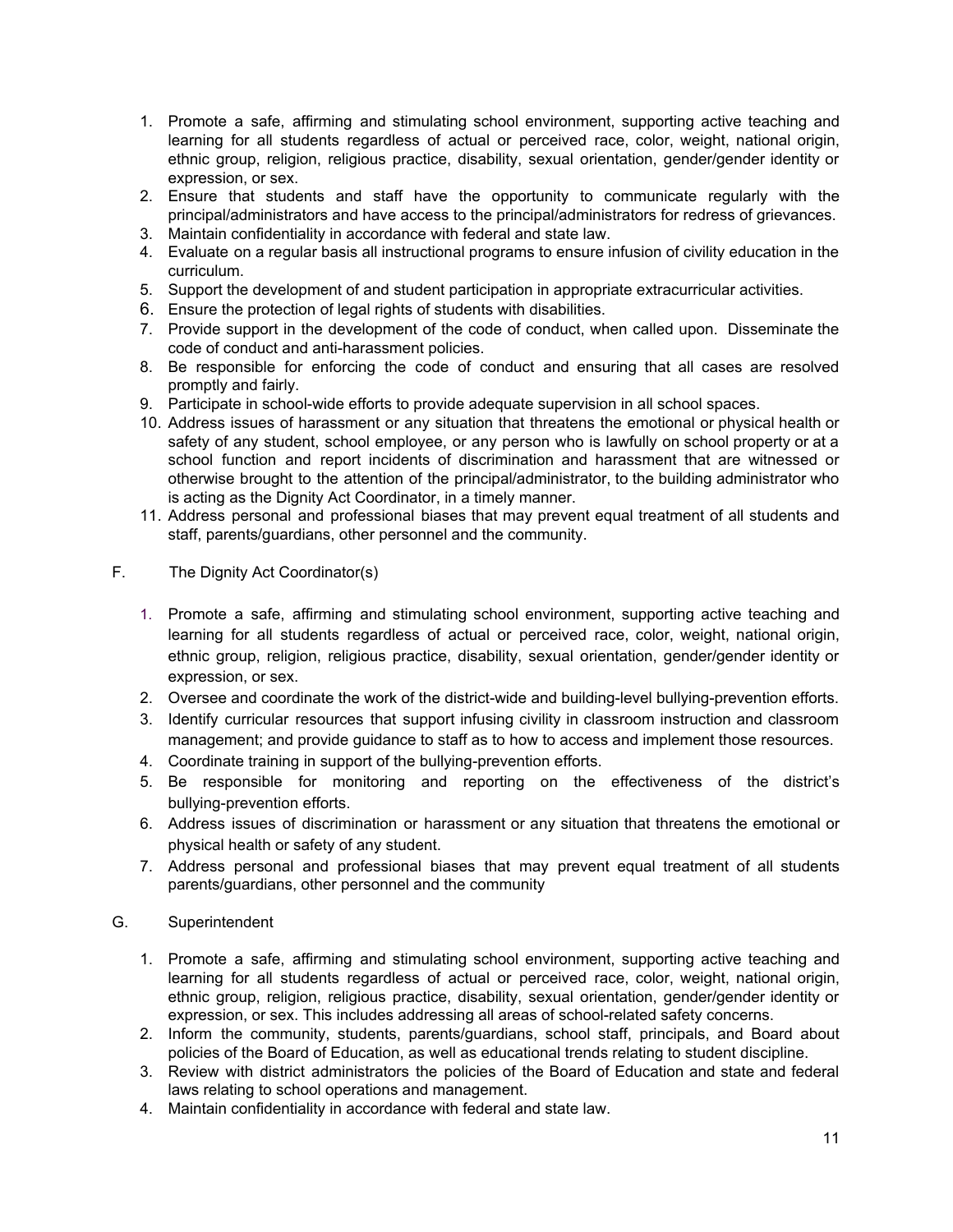- 5. Work to create instructional programs that minimize incidence of misconduct and are sensitive to student and teacher needs.
- 6. Work with district administrators in upholding the code of conduct and ensuring that all cases are resolved promptly and fairly.
- 7. Take appropriate measures where violations of the Code of Conduct occur.
- 8. Participate in school-wide efforts to provide adequate supervision in all school spaces.
- 9. Address issues of harassment or any situation that threatens the emotional or physical health or safety of any student, school employee, or any person who is lawfully on school property or at a school function, and report incidents of discrimination and harassment that are witnessed or otherwise brought to the attention of the Superintendent, to the building administrator who is acting as the Dignity Act Coordinator, in a timely manner.
- 10. Address personal and professional biases that may prevent equal treatment of all students, parents/guardians, other personnel and the community.
- H. Board of Education
	- 1. Promote a safe, affirming and stimulating school environment, supporting active teaching and learning for all students regardless of actual or perceived race, color, weight, national origin, ethnic group, religion, religious practice, disability, sexual orientation, gender/gender identity or expression, or sex.
	- 2. Maintain confidentiality in accordance with federal and state law.
	- 3. Develop and recommend a budget that provides programs and activities that support achievement of the goals of the code of conduct.
	- 4. Collaborate with students, teachers, administrators, and parent organizations, and other school personnel to develop a code of conduct that clearly defines expectations for the conduct of students, district personnel and visitors on school property and at school functions.
	- 5. Adopt and review at least annually the district's code of conduct to evaluate the code's effectiveness and the fairness and consistency of its implementation.
	- 6. Lead by example by conducting Board meetings in a professional, respectful, courteous manner.
	- 7. Address issues of harassment or any situation that threatens the emotional or physical health or safety of any student, school employee, or any person who is lawfully on school property or at a school function, and report incidents of discrimination and harassment that are witnessed or otherwise brought to the attention of the Board Member, to the building administrator who is acting as the Dignity Act Coordinator, in a timely manner.
	- 8. Address personal and educational biases that may prevent equal treatment of all students and staff, parents/guardians, other personnel and the community.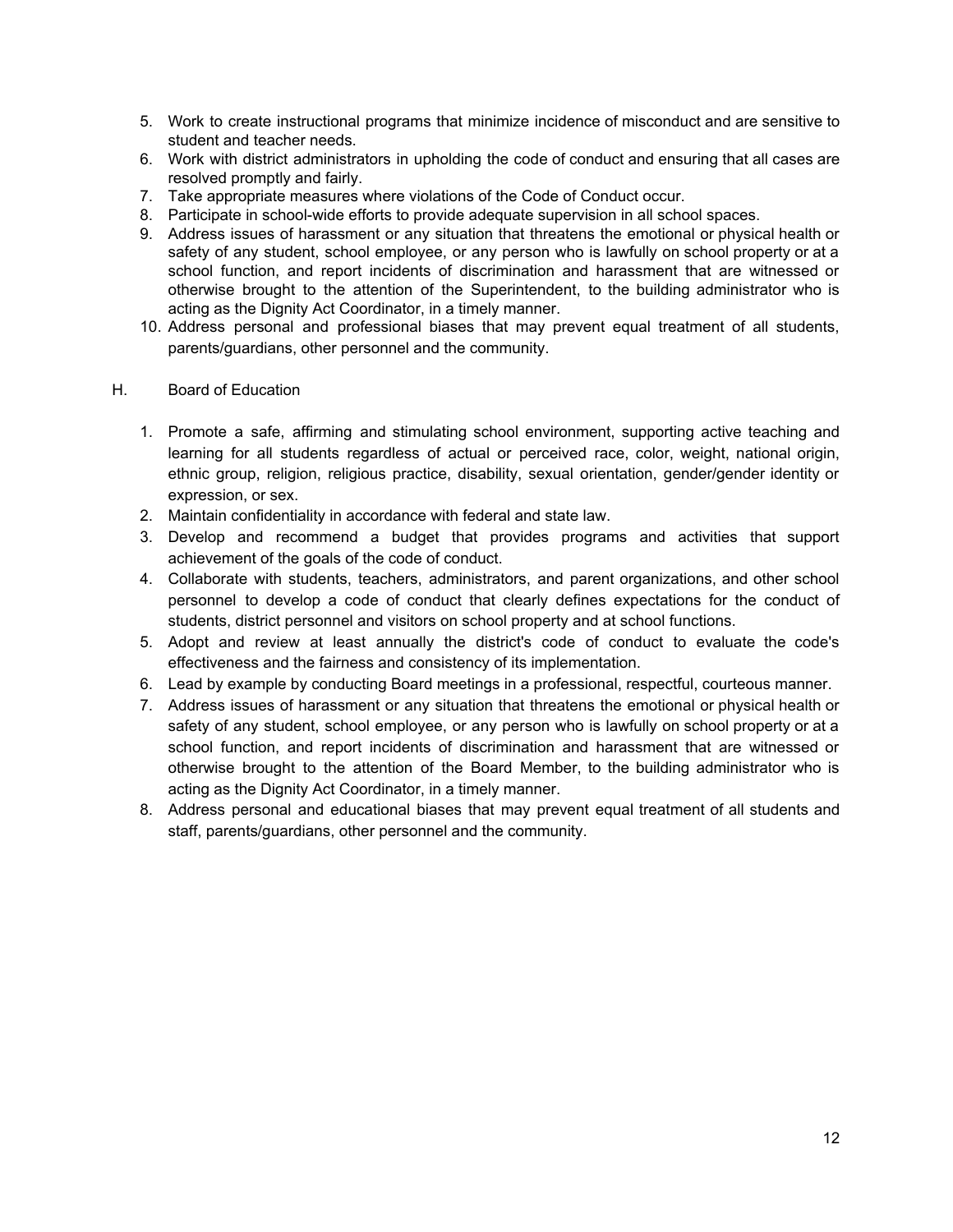#### **5300.25 STUDENT DRESS CODE**

All students are expected to dress appropriately for school and school functions in clothes that promote a safe learning environment. Clothing that creates a disruptive environment or causes a health or safety hazard are neither appropriate nor acceptable at school. Students and their parents/guardians have the primary responsibility for acceptable student dress and appearance. Teachers and all other district personnel should exemplify and reinforce acceptable student dress and help students develop an understanding of appropriate appearance in the school setting.

The Superintendent, building principal, or designee shall be responsible for informing all students and their parents/guardians of the student dress code at the beginning of the school year and any revisions to the dress code made during the school year. In addition, the Superintendent, building principals, and other designated administrators have the authority to require a student to change their attire should it be deemed inappropriate according to the following guidelines:

Students may not wear clothing or accessories that:

- Bear an expression or insignia that is obscene, lewd, vulgar or libelous, promotes alcohol or drug use, or which advocates unlawful violence or prejudice;
- Are extremely brief or otherwise revealing to the point where the educational process is disrupted.
- Obscure or hide the face (e.g., sunglasses, masks, bandana, scarf and/or safety tape);
- Does not fit appropriately such that it may cause injury;
- Disrupts the educational process.

In addition, since footwear is required to promote health and safety of students, students must wear footwear at all times in the school building. The Board also requires students to wear protective gear in certain classes.

Students who violate the student dress code shall be required to modify their appearance by covering or removing the offending item, and if necessary or practical, replacing it with an acceptable item. Any student who refuses to do so may be deemed to have violated this code of conduct.

Students or parents/guardians may contact school administration regarding exemption from the dress code policy when religious, cultural, or medical reasons exist. The opt-out provision must be discussed with building principal, central office and the parents or guardians. If the school administration denies the request for opt-out, the applicant may appeal the denial to the Superintendent or his/her designee within five school days. If the Superintendent or his /her designee denies the request, the applicant may appeal the denial to the Board of Education within five days of the Superintendent's written denial. The decision of the Board will be final.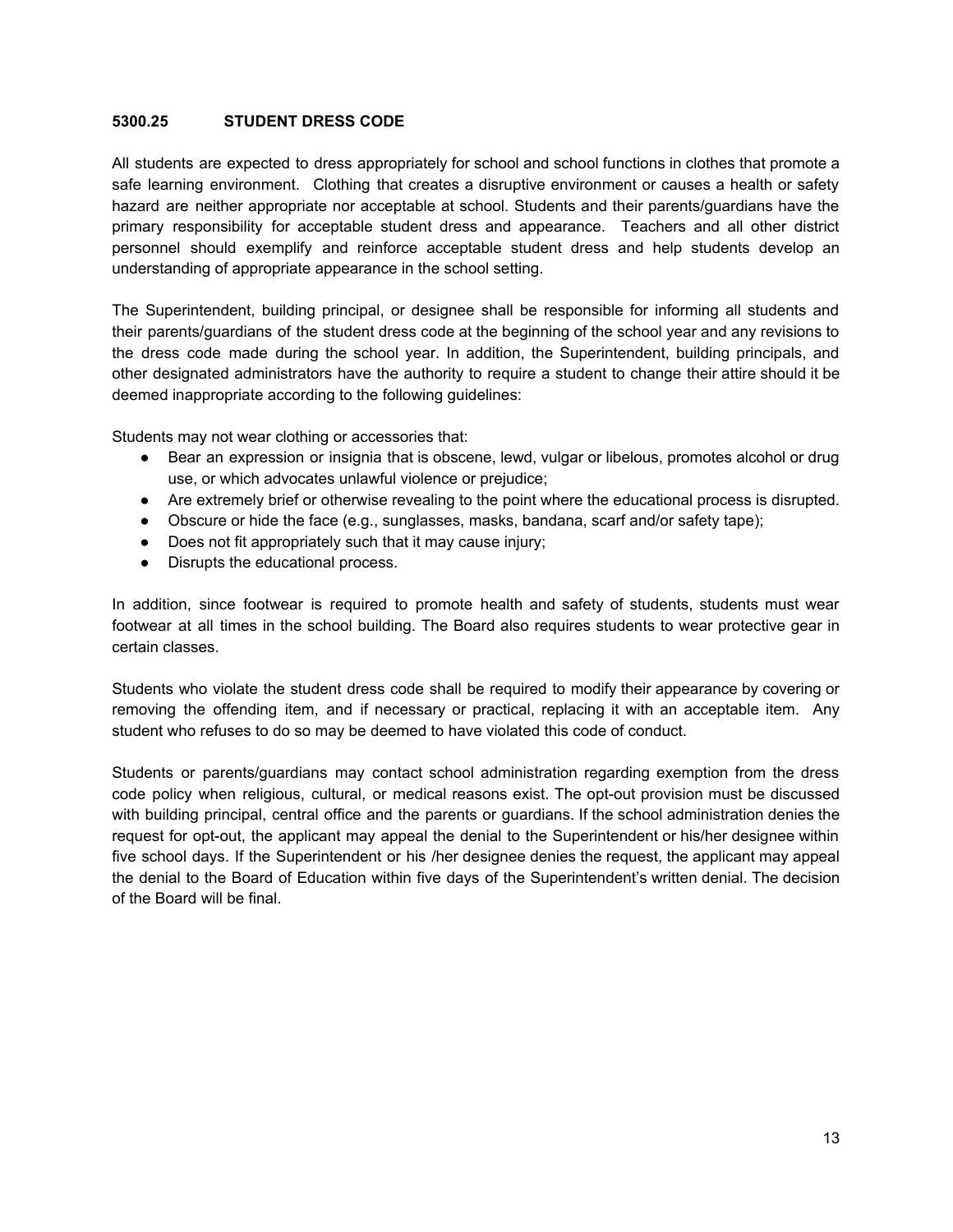#### **5300.30 PROHIBITED STUDENT CONDUCT**

The Board of Education expects all students to conduct themselves in an appropriate and civil manner, with proper regard for the rights and welfare of other students, district personnel and other members of the school community, and for the care of school facilities and equipment.

The best discipline is self-imposed, and students must learn to assume and accept responsibility for their own behavior, as well as the consequences of their misbehavior. District personnel who interact with students are expected to use disciplinary action only when necessary and to place emphasis on educating students so that they may grow in self-discipline. The Ithaca City School District, in an effort to fulfill these expectations, will implement restorative practices.

The Board of Education supports the model of Restorative Practices which is the process of restoring and developing social capital, social discipline, emotional wellbeing and civic participation through participatory learning and decision-making.

The underlying premise of restorative practices is simple: we are happier, more productive and cooperative, and more likely to make positive changes in our behavior when those in positions of authority do things with us, rather than to us or for us. Restorative practice encourages democratic participation and responsive leadership.

The Code is designed to set forth standards and expectations for behavior. The Board recognizes the need to make its expectations for student conduct while on school property or engaged in a school function specific and clear. The Code applies to incidents that occur in school or on school property before, during, and after school hours, while traveling in District vehicles, at all school-sponsored events (regardless of location), at non-school events when the behavior is shown to negatively affect the educational process, or endanger the health, safety, morals, or welfare of the school community. If the misconduct involves communication, gestures or expressive behavior, the behavior violation applies to oral, written, or electronic communications, including but not limited to, texting, emailing, and social networking. The rules of conduct listed below are intended to do that and focus on safety and respect for the rights and property of others. Students who will not accept responsibility for their own behavior, are unable or unwilling to participate in restorative practices, and who violate these school rules will be required to accept the consequences for their conduct.

In determining disciplinary responses, the school officials should consider the following facts prior to determining the appropriate assignment of consequences and interventions:

- Age and maturity of student
- Student's disciplinary record (nature of prior misconduct, number of prior instances of misconduct)
- Disciplinary consequences and interventions applied in prior behavior violations
- Nature, severity, and scope of behavior at issue
- Circumstances or context in which the conduct occurred
- Frequency and duration of behavior
- Student's IEP, BIP (Behavioral Intervention Plan) and 504 Accommodation Plan, if applicable
- Student's response to intervention

Students may be subject to disciplinary action, up to and including suspension from school, when they: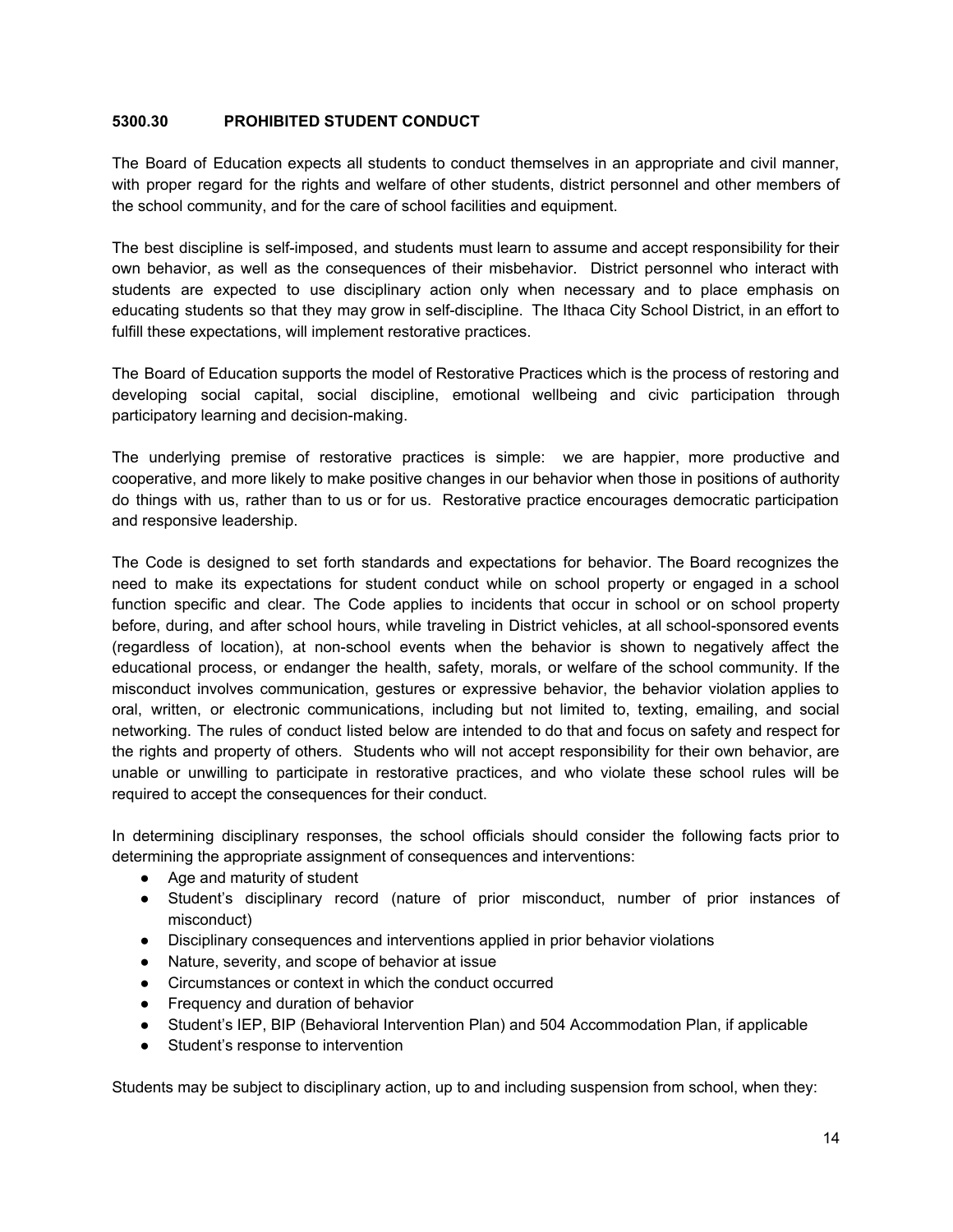A. Engage in **conduct that is disorderly and/or disruptive**. Examples of disorderly and/or disruptive conduct include, but are not limited to:

- 1. Running in hallways;
- 2. Making unreasonable noise;
- 3. Using language or gestures that are profane, lewd, vulgar or abusive;
- 4. Obstructing vehicular or pedestrian traffic;
- 5. Engaging in any willful act which disrupts the normal operation of the school community;
- 6. Trespassing. Students are not permitted in any school building, other than the one they regularly attend, without permission from the administrator in charge of the building;
- 7. Computer/electronic communications misuse, including any unauthorized use of computers, software, or internet/intranet account; accessing inappropriate websites; or any other violation of the district's acceptable use policy;
- 8. Failing to comply with the reasonable directions of teachers, school administrators or other school personnel in charge of students;
- 9. Inappropriate public sexual contact; or
- 10. Display or use of personal electronic devices, such as, but not limited to, cell phones, I-pods, digital cameras, in a manner that is in violation of district policy

B. Engage in **conduct that is insubordinate**. Examples of insubordinate conduct include, but are not limited to:

- 1. Failing to comply with the reasonable directions of teachers, school administrators or other school employees in charge of students or otherwise demonstrating disrespect;
- 2. Lateness for, missing or leaving school without permission; or
- 3. Skipping detention

# C. Engage in **conduct that is violent**. Examples of violent conduct include, but are not limited to:

- 1. Committing an act of violence (such as hitting, kicking, punching, and scratching) upon a teacher, administrator or other school employee or attempting to do so;
- 2. Committing or attempting to commit an act of violence (such as hitting, kicking, punching, and scratching) upon another student or any other person lawfully on school property;
- 3. Possessing a weapon. Authorized law enforcement officials are the only persons permitted to have a weapon in their possession while on school property or at a school function;
- 4. Displaying what appears to be a weapon;
- 5. Threatening to use any weapon;
- 6. Intentionally damaging or destroying the personal property of a student, teacher, administrator, other district employee or any person lawfully on school property, including graffiti or arson; or
- 7. Intentionally damaging or destroying school district property.

D. Engage in any **conduct that endangers the safety, physical or mental health or welfare of others**. Examples of such conduct include, but are not limited to: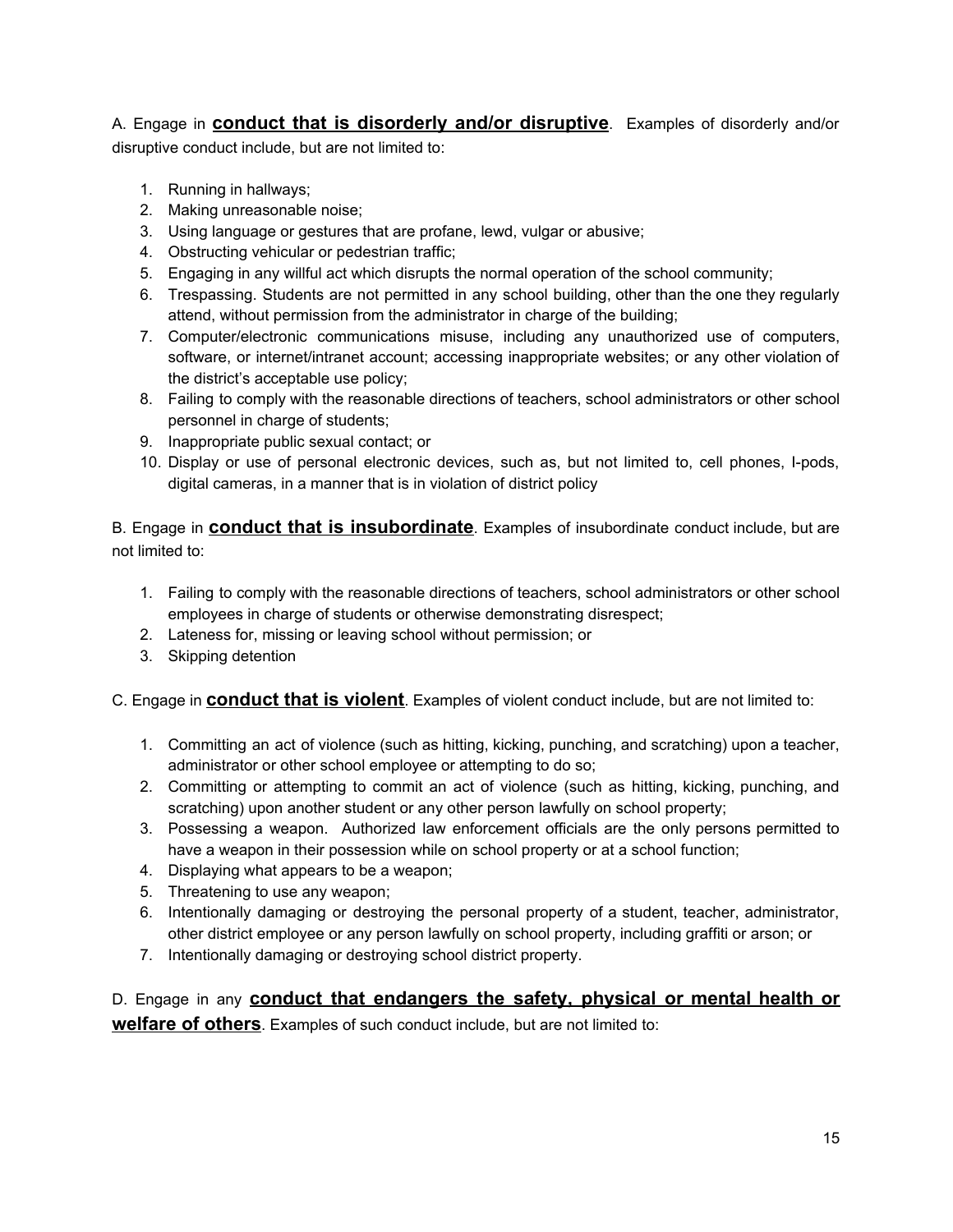- 1. Subjecting other students, school personnel or any other person lawfully on school property or attending a school function to danger by recklessly engaging in conduct which creates a substantial risk of physical injury;
- 2. Stealing or attempting to steal the property of other students, school personnel or any other person lawfully on school property or attending a school function;
- 3. Defamation, which includes making false or unprivileged statements or representations about an individual or identifiable group of individuals that harm the reputation of the person or the identifiable group by demeaning them;
- 4. Discrimination, which includes using race, color, creed, national origin, ethnic group, religion, religious practice, sex, gender/gender identity or expression), sexual orientation, weight or disability to deny rights, equitable treatment or access to facilities available to others;
- 5. Harassment or Bullying (including cyberbullying), which is the creation of a hostile environment by conduct or threats, intimidation or abuse. (See policy, 0115, Student Harassment and Bullying Prevention and Intervention for a more complete definition.);
- 6. Intimidation, which includes engaging in actions or statements that put an individual in fear of bodily harm;
- 7. Hazing, which includes an induction, initiation or membership process involving harassment (see policy 0115 for a more complete definition);
- 8. Selling, using, distributing or possessing obscene material;
- 9. Using vulgar or abusive language, cursing or swearing;
- 10. Possession or use of a cigarette, cigar, pipe, chewing or smokeless tobacco, an electronic cigarette or e-cigarette, or "vaping" paraphernalia;
- 11. Possessing, consuming, selling, offering, manufacturing, distributing or exchanging alcoholic beverages or illegal substances, or being under the influence of either. "Illegal substances" include, but are not limited to, inhalants, marijuana, cocaine, LSD, PCP, amphetamines, heroin, steroids, look-alike drugs, and any synthetic version thereof, whether specifically illegal or not, commonly referred to as "designer drugs" which are substances designed and synthesized to mimic the intended effects and usages of, which are chemically substantially similar to, illegal drugs, which may or may not be labeled for human consumption;
- 12. Inappropriately using or sharing prescription and over-the-counter drugs;
- 13. Gambling;
- 14. Indecent exposure, that is, exposure to sight of the private parts of the body in a lewd or indecent manner; or
- 15. Causing a fire alarm or other disaster alarm—including 911—to be activated knowing there is no danger or, through false reporting of a fire or disaster, or discharging a fire extinguisher.

E. Engage in **misconduct while on a school bus**. It is crucial for students to behave appropriately while riding on district buses, to ensure their safety and that of other passengers and to avoid distracting the bus driver. Students are required to conduct themselves on the bus in a manner consistent with established standards for classroom behavior. Excessive noise, pushing, shoving and fighting will not be tolerated.

F. Engage in any form of **academic misconduct**. Examples of academic misconduct include, but are not limited to:

- 1. Plagiarism;
- 2. Cheating;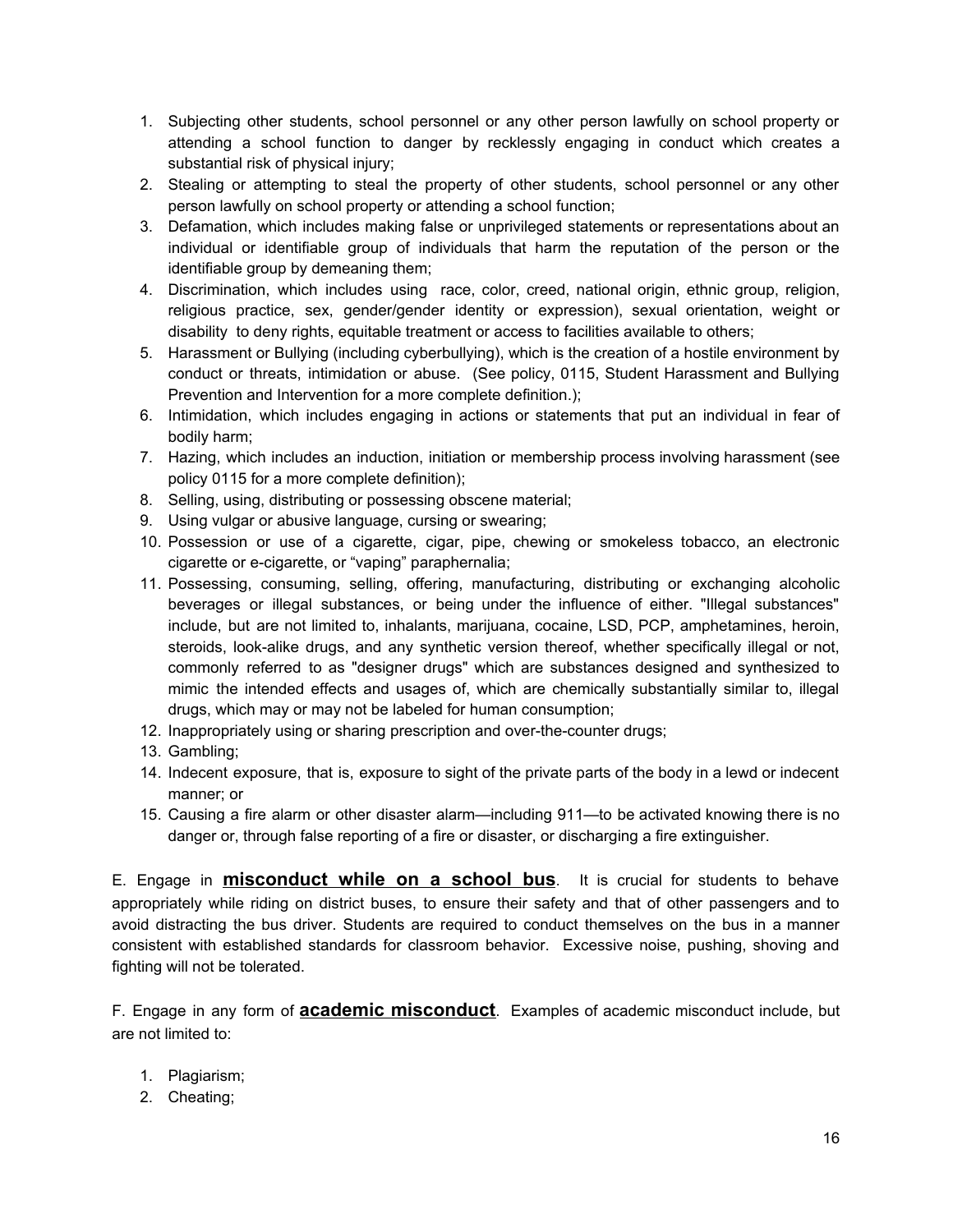- 3. Copying;
- 4. Altering records;
- 5. Assisting another student in any of the above actions.

G. Engage in **off-campus misconduct** that interferes with, or can reasonably be expected to substantially disrupt, the educational process in the school or a school function. Such misconduct includes, but isn't limited to, threatening or harassing students or school personnel through any means off-campus, including cyberbullying (for a complete definition of harassment, bullying and cyberbullying refer to policy 0115, Student Harassment and Bullying Prevention and Intervention).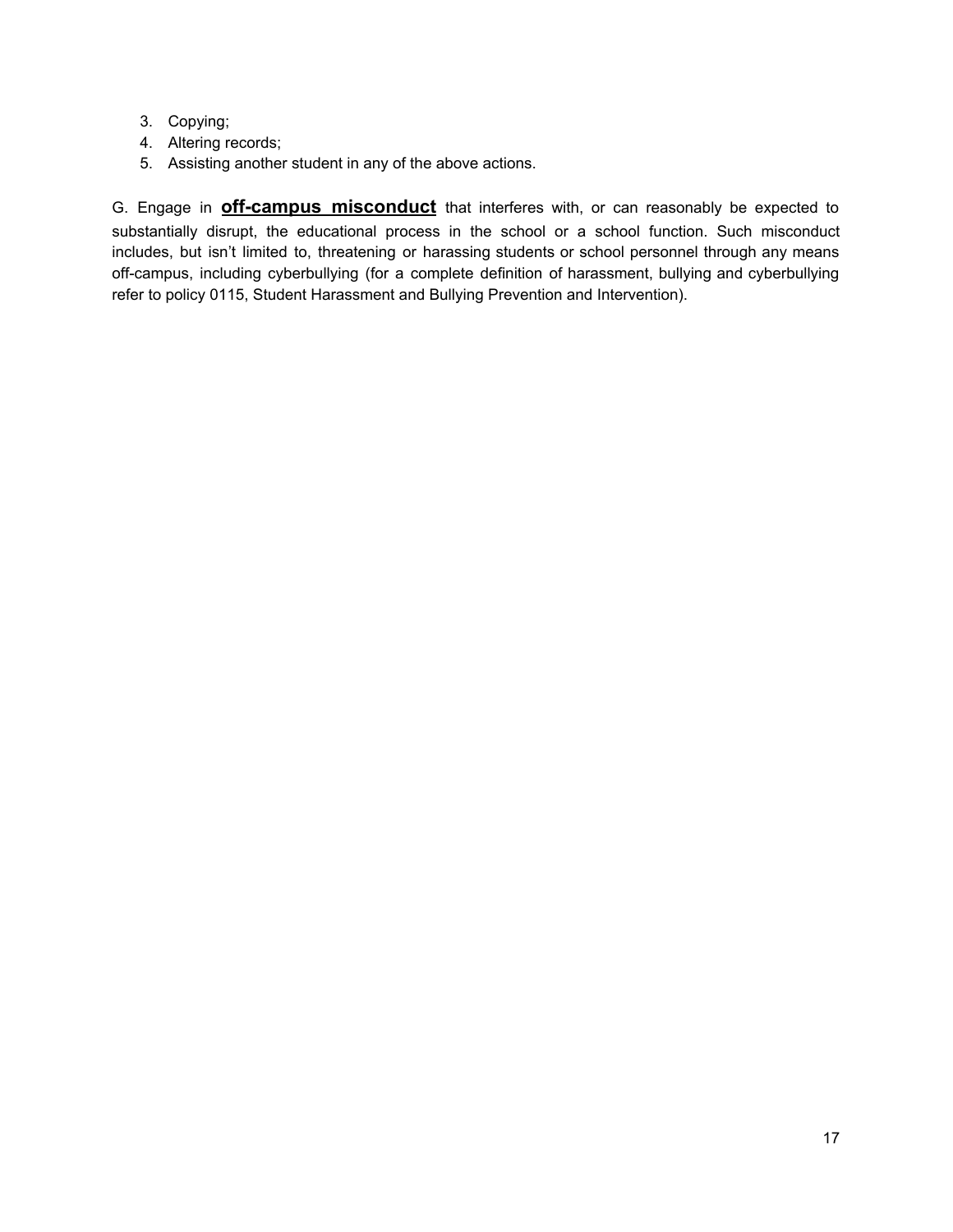#### **5300.35 REPORTING VIOLATIONS**

All students are expected to promptly report violations of the code of conduct to a teacher, school counselor, Building Principal or designee. Any student observing a student possessing a weapon, firearm, alcohol, or illegal substance on school property or at a school function shall report this information immediately to a teacher, Principal, Principal's designee, or the Superintendent of Schools.

All district staff who are authorized to impose disciplinary sanctions are expected to do so in a prompt, fair and lawful manner. District staff who are not authorized to impose disciplinary sanctions are expected to promptly report violations of the code of conduct to their supervisor, who shall in turn impose an appropriate disciplinary sanction, if so authorized, or refer the matter to a staff member who is authorized to impose an appropriate sanction.

Any weapon, firearm, alcohol, or illegal substance found shall be confiscated immediately, if possible, followed by notification to the parent of the student involved and the appropriate disciplinary sanction.

The Principal or designee must notify the appropriate local law enforcement agency of those code violations that constitute a crime and substantially affect the order or security of a school as soon as practical, but in no event later than the close of business the day the Principal or designee learns of the violation. The notification may be made by telephone, followed by written notification on the same day as the telephone call is made. The notification must identify the student and explain the conduct that violated the code of conduct and constituted a crime.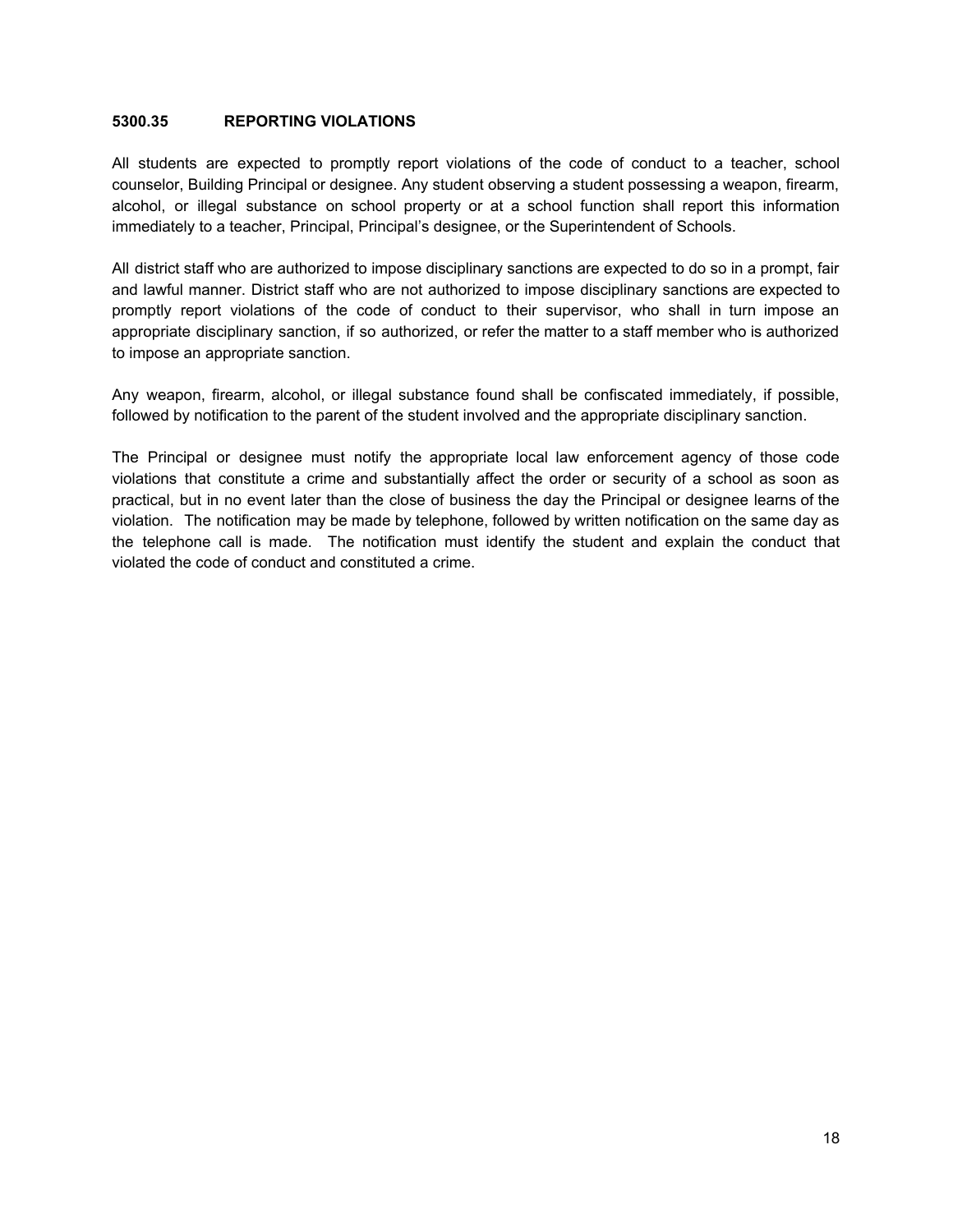# **5300.40 DISCIPLINARY PROCESSES, PROCEDURES AND REFERRALS 1**

Discipline is most effective when it deals directly with the problem at the time and place it occurs, and in a way that students view as fair and impartial. School personnel who interact with students are expected to use disciplinary action only when necessary and to place emphasis on the students' ability to grow. Staff responsible for discipline will take measures to investigate, determine responsibility and assist students in making amends for their behavior, and then apply appropriate disciplinary measures.

We believe that the use of out-of-school suspension as a response to challenging behavior does not improve school climate or outcomes for students. Students are more likely to do the right thing when:

- 1. They understand the behaviors that are expected of them;
- 2. They feel that staff members care about them and will help them learn and grow;
- 3. All school staff consistently use shared language and practices; and
- 4. All school staff provide recognition and feedback for behaving appropriately, making their best effort, and completing high quality work.

Building administrators will determine if students who have violated the code of conduct are offered the opportunity to participate in restorative measures. Restorative measures assist the responsible student(s) to:

- Restore their relationship to the affected person(s);
- Restore their relationship to the school community;
- Make progress in personally assuming responsibility for their actions;
- Make amends for their actions;
- Reduce the likelihood of repeating the behavior;
- Increase empathy for and understanding of the affected persons.

Teachers will promote restorative practices in their classrooms, which will continue to promote a respectful learning environment. Restorative practices implemented may include:

- Positive directives that state expectations;
- Positive and specific feedback:
- Increased teacher proximity;
- Reminders and re-direction:
- "Reset Pass":
- Use of restorative questions;
- Increased opportunity to respond during instruction/engagement;
- Re-teaching and rehearsing of skill or procedure.

Disciplinary action, when necessary, will be fair, consistent and equitable so as to be most effective in changing student behavior. In determining the appropriate disciplinary action, school personnel authorized to impose disciplinary penalties will consider the following:

- 1. The student's age;
- 2. The nature of the offense and the circumstances which led to the offense;
- 3. The student's prior disciplinary record;
- 4. The effectiveness of other forms of discipline;
- 5. Information from parents/guardians, teachers and/or others, as appropriate;
- 6. Other extenuating circumstances.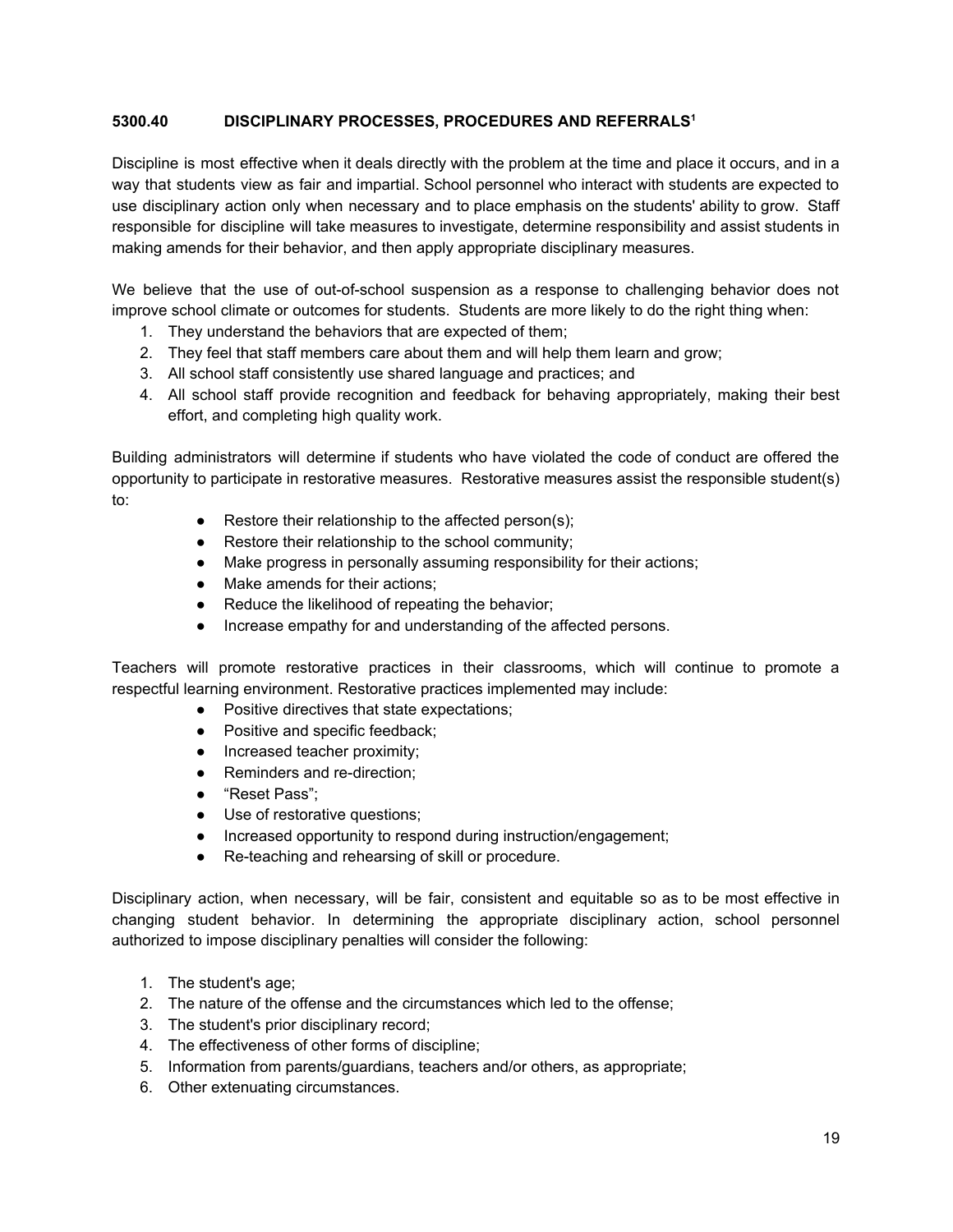As a general rule, discipline will be progressive. This means that a student's first violation will usually merit a lighter penalty than subsequent violations.

If the conduct of a student is related to a disability or suspected disability, the student shall be referred to the Committee on Special Education and discipline, if warranted, shall be administered consistent with the separate requirements of this code of conduct for disciplining students with a disability or presumed to have a disability. A student identified as having a disability shall not be disciplined for behavior related to their disability, unless the discipline is consistent with the student's individualized education plan (IEP).

# **A. Restorative Practice Measures and Disciplinary Consequences**

Students who are offered and agree to engage in restorative practice may participate on a voluntary basis in one or more of the following measures:

- 1. Counseling
- 2. Conferencing (Student/Teacher)
- 3. Conferencing (Family)
- 4. Check-in plans (classroom or with school building staff)
- 5. Phone call home
- 6. Reflection activity
- 7. Self-assignment of restrictions or removal from activities
- 8. Mediation (offender and harmed person(s)
- 9. Group mediation (offender, harmed person(s), supporters)
- 10. Reading assignment and reflective paper
- 11. Research assignment on relevant topic
- 12. Apology oral or written
- 13. Behavioral contract
- 14. Community service to school
- 15. Producing informative materials relevant to the offense
- 16. Cleaning up
- 17. Payment of damages and/or repairing damage.

Students who are found to have violated the district's code of conduct may be subject to the following consequences, either alone or in combination. The school personnel identified after each consequence are authorized to impose that penalty, consistent with the student's right to due process.

- 1. Oral warning any member of the district staff
- 2. Written warning bus drivers, hall and lunch monitors, coaches, school counselors, teachers, Principal/Administrators, Superintendent
- 3. Verbal notification to parent bus driver, hall and lunch monitors, coaches, school counselors, teachers, Principal/Administrators, Superintendent
- 4. Written notification to parent bus driver, hall and lunch monitors, coaches, school counselors, teachers, Principal/Administrators, Superintendent
- 5. Detention teachers, Principal/Administrators, Superintendent
- 6. Suspension from transportation Director of Transportation, Principal/Administrators, **Superintendent**
- 7. Suspension from athletic participation coaches, Principal/Administrators, Superintendent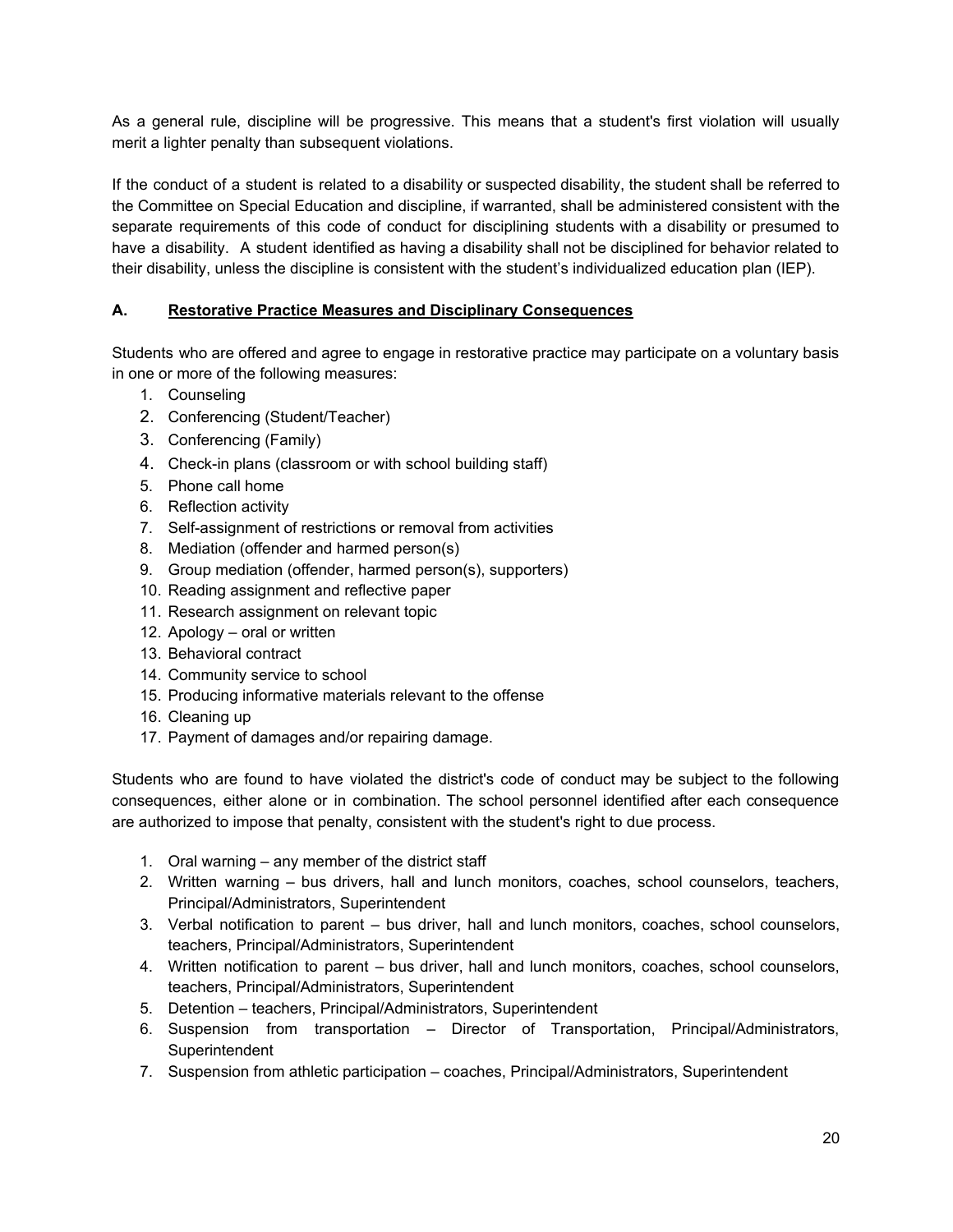- 8. Suspension from social or extracurricular activities Activity Director, Principal/Administrators, **Superintendent**
- 9. Suspension of other privileges Principal/Administrators, Superintendent
- 10. In-school suspension/intensive study services Principal/Administrators, Superintendent
- 11. Removal from classroom by teacher teachers, Principal/Administrators
- 12. Short-term (five days or less) suspension from school Principal, Superintendent, Board
- 13. Long-term (more than five days) suspension from school –Superintendent, Board
- 14. Permanent suspension from school Superintendent, Board
- 15. Referral to law enforcement

## **B. Procedures**

The amount of due process a student is entitled to receive before a penalty is imposed depends on the penalty. In all cases, regardless of the penalty imposed, the school personnel authorized to impose the penalty must inform the student of the alleged misconduct and must investigate, to the extent necessary, the facts surrounding the alleged misconduct. All students will have an opportunity to present their version of the facts to the school personnel imposing the disciplinary penalty in connection with the imposition of the penalty.

Students who are to be given penalties other than an oral warning, written warning or written notification to their parents/guardians are entitled to additional rights before the penalty is imposed. These additional rights are explained below.

## 1. **Detention**

Teachers, Principals and the Superintendent may use during school (e.g., lunch), and after school detention as a penalty for student misconduct in situations where removal from the classroom or suspension would be inappropriate. After school detention will be imposed as a penalty only after the student's parent has been notified to confirm that there is no parental objection to the penalty and the student has appropriate transportation home following detention.

## 2. **Suspension from transportation**

If a student does not conduct themselves properly on a bus, the bus driver is expected to bring such misconduct to the Principal's attention. Students who become a serious disciplinary problem may have their riding privileges suspended by the Principal or the Superintendent or their designees.

In such cases, the student's parent will become responsible for seeing that their child gets to and from school safely. Should the suspension from transportation amount to a suspension from attendance, the district will make appropriate arrangements to provide for the student's education.

A student subjected to a suspension from transportation is not entitled to a full hearing pursuant to Education Law §3214. However, the student and the student's parent will be provided with a reasonable opportunity for an informal conference with the Principal or the Principal's designee to discuss the conduct and the penalty involved.

## 3. **Suspension from athletic participation, extra-curricular activities and other privileges**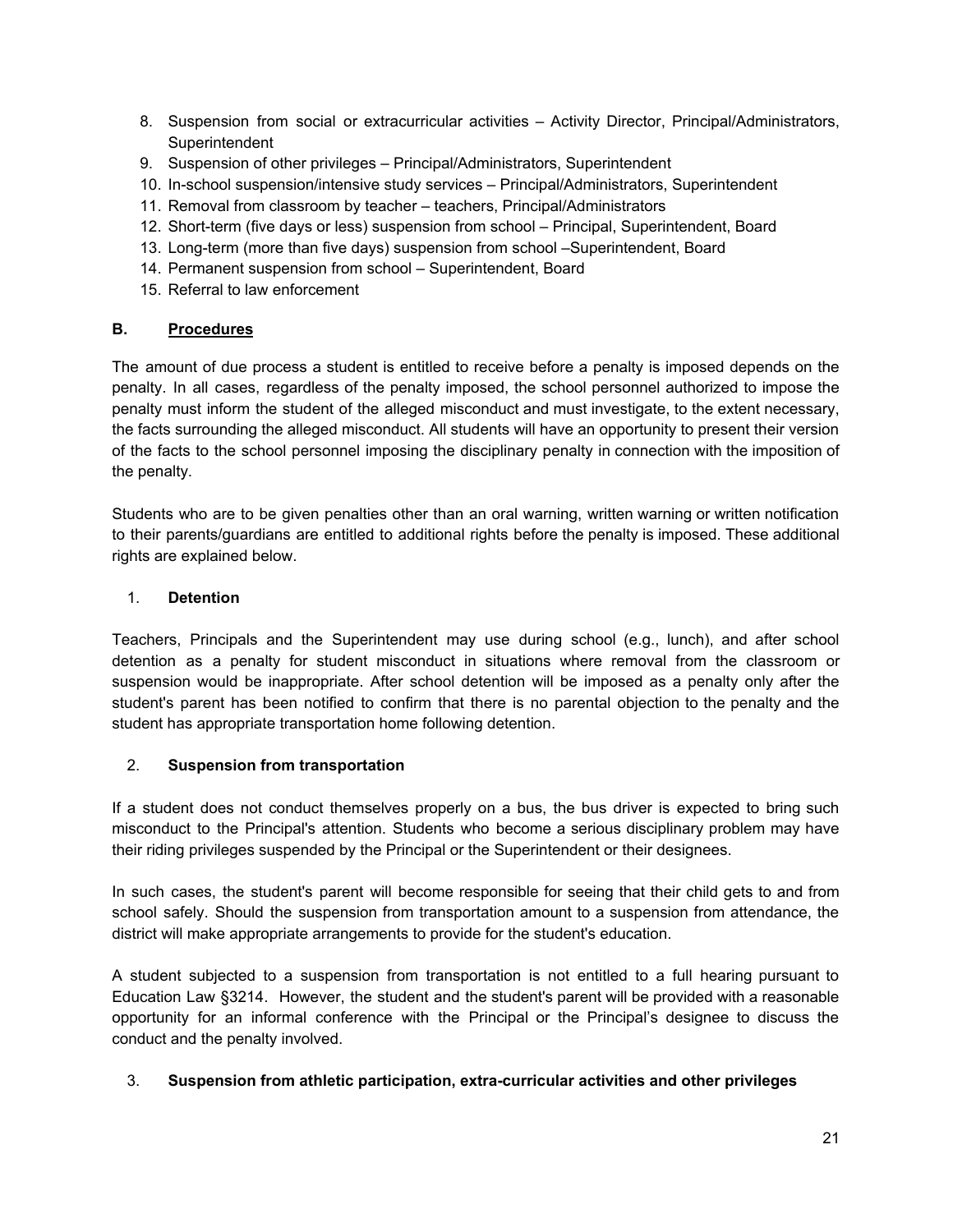A student subjected to a suspension from athletic participation, extra-curricular activities or other privileges is not entitled to a full hearing pursuant to Education Law §3214. However, the student and the student's parent will be provided with a reasonable opportunity for an informal conference with the district official imposing the suspension to discuss the conduct and the penalty involved.

# 4. **In-school Suspension**

The Board recognizes the school must balance the need of students to attend school and the need to establish an environment conducive to learning. As such, the Board authorizes Principals and the Superintendent to place students who would otherwise be suspended from school as the result of a code of conduct violation in "in-school suspension." The in-school suspension teacher will be a certified teacher.

A student subjected to an in-school suspension is not entitled to a full hearing pursuant to Education Law §3214. However, the student and the student's parent will be provided with a reasonable opportunity for an informal conference with the district official imposing the in-school suspension to discuss the conduct and the penalty involved.

# 5. **Teacher Disciplinary Removal of Disruptive Students**

A student's behavior can affect a teacher's ability to teach and can make it difficult for other students in the classroom to learn. In most instances the classroom teacher can control a student's behavior and maintain or restore control over the classroom by using good classroom management techniques. These techniques may include practices that involve the teacher directing a student to briefly leave the classroom to give the student an opportunity to regain their composure and self-control in an alternative setting. Such practices may include, but are not limited to: (1) short-term "time out" in an elementary classroom or in an administrator's office; (2) sending a student into the hallway briefly; (3) sending a student to the administrator's office for the remainder of the class time only; or (4) sending a student to a school counselor or other district staff member for counseling. Time-honored classroom management techniques such as these do not constitute disciplinary removals for purposes of this code.

On occasion, a student's behavior may become disruptive. For purposes of this code of conduct, a disruptive student is a student who is substantially disruptive of the educational process or substantially interferes with the teacher's authority over the classroom. A substantial disruption of the educational process or substantial interference with a teacher's authority occurs when a student demonstrates a persistent unwillingness to comply with the teacher's instructions or repeatedly violates the teacher's classroom behavior rules.

A classroom teacher may remove a disruptive student from class for up to two days. The removal from class applies to the class of the removing teacher only.

If the disruptive student does not pose a danger or ongoing threat of disruption to the academic process, the teacher must provide the student with an explanation for why they are being removed and an opportunity to explain their version of the relevant events before the student is removed. Only after the informal discussion may a teacher remove a student from class.

If the student poses a danger or ongoing threat of disruption, the teacher may order the student to be removed immediately. The teacher must, however, explain to the student why they were removed from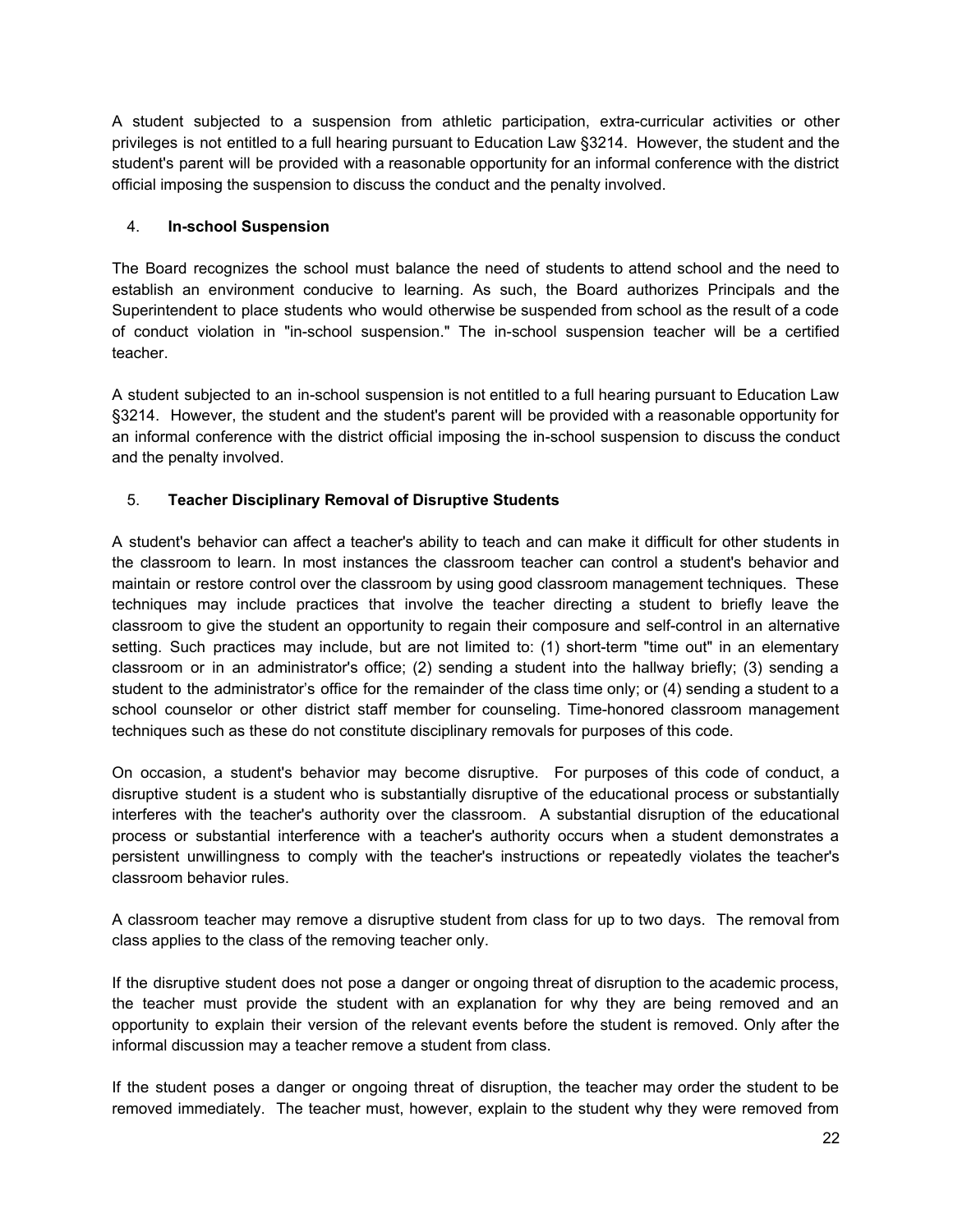the classroom and give the student a chance to present their version of the relevant events within 24-hours.

The teacher must complete a district-established disciplinary removal form and meet with the Principal or designee as soon as possible, but no later than the end of the school day, to explain the circumstances of the removal and to present the removal form. If the Principal or designee is not available by the end of the same school day, the teacher must leave the form with the secretary and meet with the Principal or designee prior to the beginning of classes on the next school day.

Within 24 hours after the student's removal, the Principal or another district administrator designated by the Principal must notify the student's parent, in writing, that the student has been removed from class and why. The notice must also inform the parent that they have the right, upon request, to meet informally with the Principal or the Principal's designee to discuss the reasons for the removal.

The written notice must be provided by personal delivery, express mail delivery, or some other means that is reasonably calculated to assure receipt of the notice within 24 hours of the student's removal at the last known address for the parent. Where possible, notice should also be provided by telephone if the school has been provided with a telephone number(s) for the purpose of contacting parents/guardians.

The Principal may require the teacher who ordered the removal to attend the informal conference.

If at the informal meeting the student denies the charges, the Principal or the Principal's designee must explain why the student was removed and give the student and the student's parents/guardians a chance to present the student's version of the relevant events. The informal meeting must be held within 48 hours of the student's removal. The timing of the informal meeting may be extended by mutual agreement of the parent and Principal.

The Principal or the Principal's designee may overturn the removal of the student from class if the Principal finds any one of the following:

- (1) The charges against the student are not supported by substantial evidence.
- (2) The student's removal is otherwise in violation of law, including the district's code of conduct.
- (3) The conduct warrants suspension from school pursuant to Education Law §3214 and a suspension will be imposed.

The Principal or designee may overturn a removal at any point between receiving the referral form issued by the teacher and the close of business on the day following the 48-hour period for the informal conference. No student removed from the classroom by the classroom teacher will be permitted to return to the classroom until the Principal makes a final determination, or the period of removal expires, whichever is less.

Any disruptive student removed from the classroom by the classroom teacher shall be offered continued educational programming and activities until they are permitted to return to the classroom.

Each teacher must keep a complete log (on a district provided form) for all cases of removal of students from their class. The Principal must keep a log of all removals of students from class.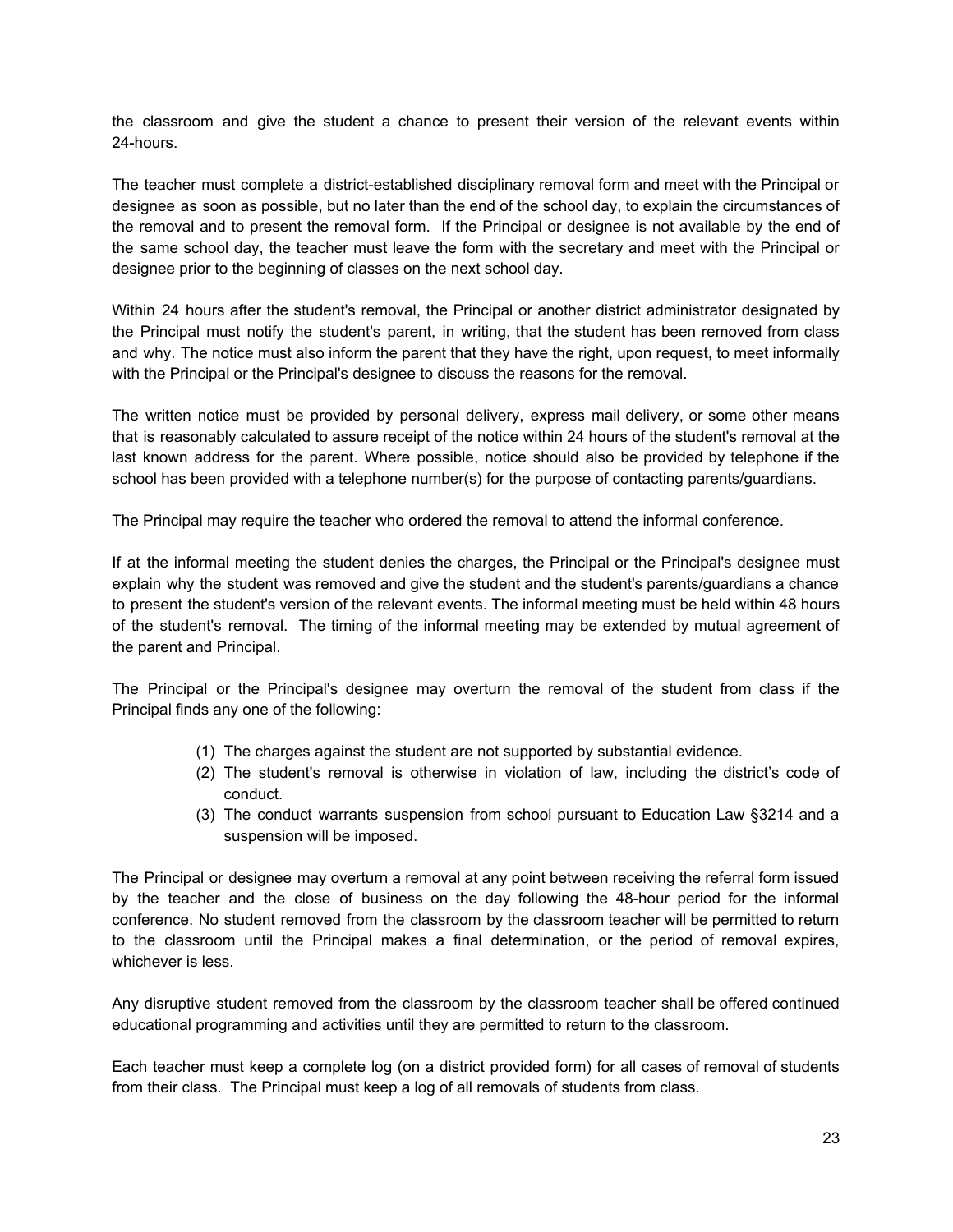Removal of a student with a disability, under certain circumstances, may constitute a change in the student's placement. Accordingly, no teacher may remove a student with a disability from their class until they have verified with the Principal or the chairperson of the Committee on Special Education that the removal will not violate the student's rights under state or federal law or regulation.

# 6. **Suspension from School**

Suspension from school is a severe penalty, which may be imposed only upon students who are insubordinate, disorderly, violent or disruptive, or whose conduct otherwise endangers the safety, health or welfare of others.

The Board retains its authority to suspend students, but places primary responsibility for the suspension of students with the Superintendent and the Principals.

Any staff member may recommend to the Superintendent or the Principal that a student be suspended. All staff members must immediately report and refer a violent student to the Principal or the Superintendent for a violation of the code of conduct. All recommendations and referrals shall be made in writing unless the conditions underlying the recommendation or referral warrant immediate attention. In such cases a written report is to be prepared as soon as possible by the staff member recommending the suspension. The Superintendent or Principal, upon receiving a recommendation or referral for suspension or when processing a case for suspension, shall gather the facts relevant to the matter and record them for subsequent presentation, if necessary.

# A. Short term (five days or fewer) Suspension from School

When the Superintendent or Principal (referred to as the "suspending authority") proposes to suspend a student charged with misconduct for five days or fewer pursuant to Education Law §3214(3), the suspending authority must immediately notify the student orally. If the student denies the misconduct, the suspending authority must provide an explanation of the basis for the proposed suspension. The suspending authority must also notify the student's parents/guardians in writing that the student may be suspended from school. The written notice must be provided by personal delivery, express mail delivery, or some other means that is reasonably calculated to assure receipt of the notice within 24 hours of the decision to propose suspension at the last known address for the parents/guardians. Where possible, notice should also be provided by telephone if the school has been provided with a telephone number(s) for the purpose of contacting the parents/guardians.

The notice shall provide a description of the charges against the student and the incident for which suspension is proposed and shall inform the parents/guardians of the right to request an immediate informal conference with the Principal. Both the notice and informal conference shall be in the dominant language or mode of communication used by the parents/guardians. At the conference, the parents/guardians shall be permitted to ask questions of complaining witnesses under such procedures as the Principal may establish.

The notice and opportunity for an informal conference shall take place before the student is suspended unless the student's presence in school poses a continuing danger to persons or property or an ongoing threat of disruption to the academic process. If the student's presence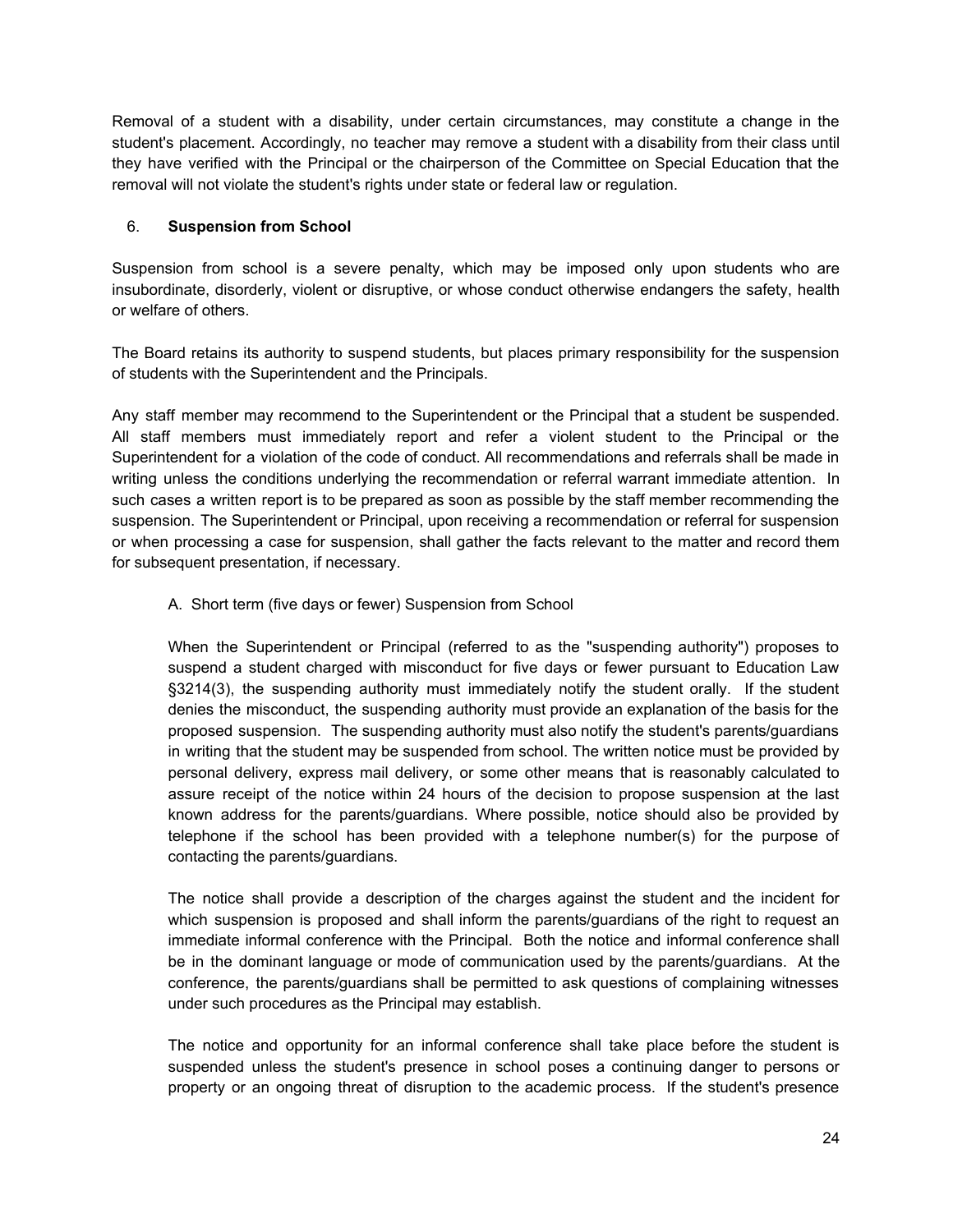does pose such a danger or threat of disruption, the notice and opportunity for an informal conference shall take place as soon after the suspension as is reasonably practicable.

After the conference, the Principal shall promptly advise the parents/guardians in writing of their decision. The Principal shall advise the parents/guardians that if they are not satisfied with the decision and wish to pursue the matter, they must file a written appeal to the Superintendent within **ten (10)** business days, unless they can show extraordinary circumstances precluding them from doing so. The Superintendent shall issue a written decision regarding the appeal within 10 business days of receiving the appeal. If the parents/guardians are not satisfied with the Superintendent's decision, they must file a written appeal to the Board of Education with the District Clerk within 10 business days of the date of the Superintendent's decision, unless they can show extraordinary circumstances precluding them from doing so. Only final decisions of the Board may be appealed to the Commissioner of Education within 30 days of the decision.

#### B. Long term (more than five days) Suspension from School

When the Superintendent determines that a suspension for more than five days may be warranted, they shall give reasonable notice to the student and the student's parents/guardians of their right to a fair hearing. At the hearing the student shall have the right to be represented by counsel, the right to question witnesses against them and the right to present witnesses and other evidence on their behalf.

The Superintendent shall personally hear and determine the proceeding or may, at their discretion, designate a hearing officer to conduct the hearing. The hearing officer shall be authorized to administer oaths and to issue subpoenas in conjunction with the proceeding before them. A record of the hearing shall be maintained, but no stenographic transcript shall be required. A tape recording shall be deemed a satisfactory record. The hearing officer shall make findings of fact and recommendations as to the appropriate measure of discipline to the Superintendent. The report of the hearing officer shall be advisory only, and the Superintendent may accept all or any part thereof.

An appeal of the decision of the Superintendent may be made to the Board, which will make its decision based solely upon the record before it. All appeals to the Board must be in writing and submitted to the district clerk within **thirty (30)** days of the date of the Superintendent's decision, unless the parents/guardians can show that extraordinary circumstances precluded them from doing so. The Board may adopt in whole or in part the decision of the Superintendent. Final decisions of the Board may be appealed to the Commissioner of Education within 30 days of the decision.

#### C. Permanent suspension

Permanent suspension is reserved for extraordinary circumstances such as where a student's conduct poses a life-threatening danger to the safety and well-being of other students, school personnel or any other person lawfully on school property or attending a school function.

D. Procedure After Suspension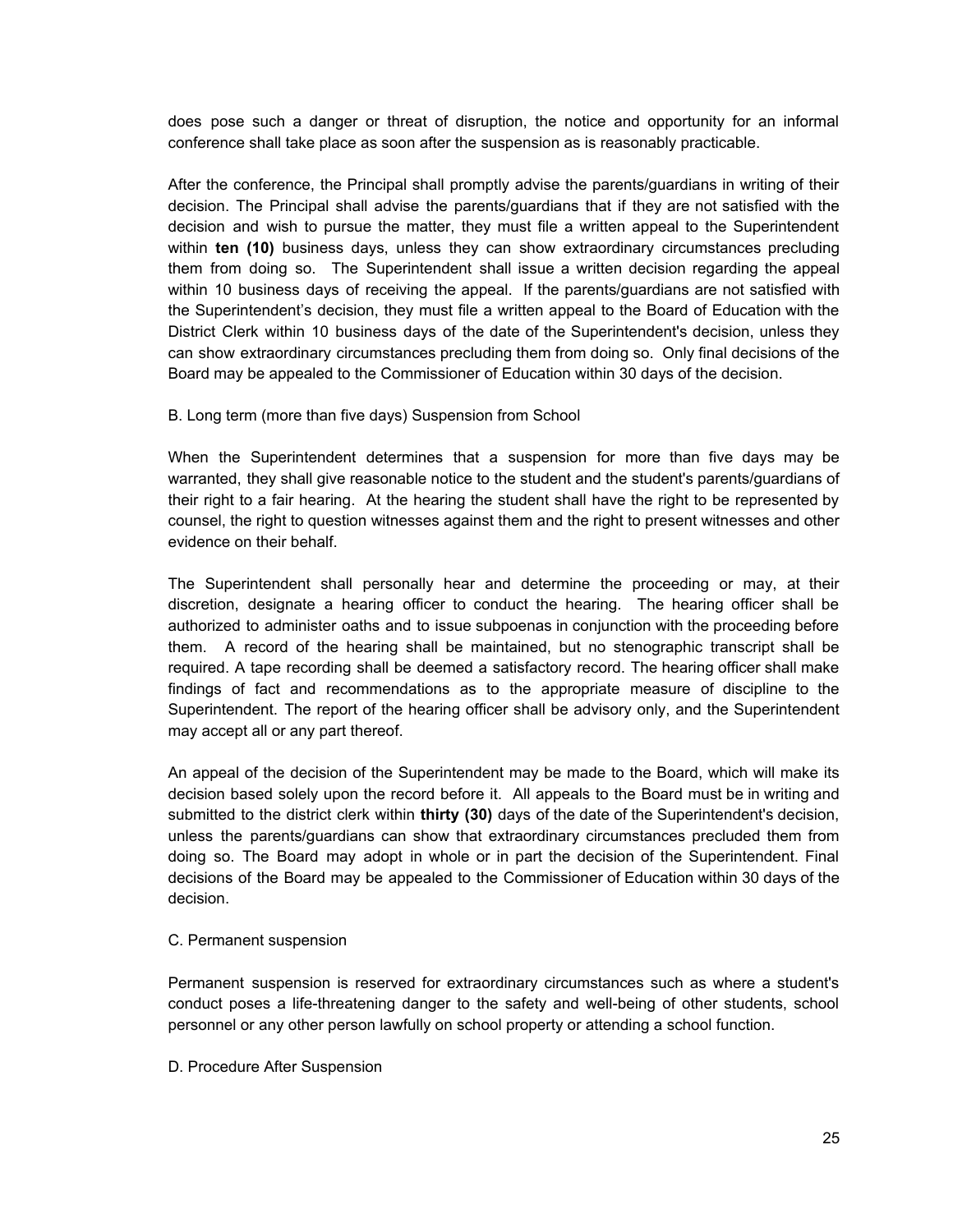The Board may condition a student's early return from a suspension on the student's voluntary participation in counseling or specialized classes, such as anger management or dispute resolution. The Board retains discretion in offering this opportunity. If and when the student and/or parent/guardian agrees to this option, the terms and conditions shall be specified in writing.

# **C. Minimum Periods of Suspension**

# **1. Students who bring or possess a firearm on school property**

Any student, other than a student with a disability, found guilty of bringing a firearm onto school property may be subject to suspension from school for at least one calendar year, unless the Superintendent determines that a lesser suspension is warranted. Before being suspended, the student will have an opportunity for a hearing pursuant to Education Law §3214. The Superintendent has the authority to modify the one-year suspension on a case-by-case basis. In deciding whether to impose a suspension of less than one calendar year, the Superintendent may consider the following:

- 1. The student's age;
- 2. The student's grade in school;
- 3. The student's prior disciplinary record;
- 4. The Superintendent's belief that other forms of discipline may be more effective;
- 5. Input from parents/guardians, teachers and/or others;
- 6. Other extenuating circumstances.

A student with a disability may be suspended in accordance with the requirements of state and federal law.

# **2. Students who commit violent acts other than bringing or possessing a firearm on school property**

Any student, other than a student with a disability, who is found to have committed a violent act, other than bringing a firearm onto school property, shall be subject to suspension from school for at least five days. If the proposed penalty is the minimum five-day suspension, the student and the student's parent will be given the same notice and opportunity for an informal conference given to all students subject to a short-term suspension. If the proposed penalty exceeds the minimum five-day suspension, the student and the student's parent will be given the same notice and opportunity for a hearing given to all students subject to a long-term suspension. The Superintendent has the authority to modify the minimum five-day suspension on a case-by-case basis. In deciding whether to modify the penalty, the Superintendent may consider the same factors considered in modifying a one-year suspension for possessing a weapon.

# **3. Students who are repeatedly substantially disruptive of the educational process or repeatedly substantially interferes with the teacher's authority over the classroom**

Any student, other than a student with a disability, who repeatedly is substantially disruptive of the educational process or substantially interferes with the teacher's authority over the classroom may be suspended from school for at least five days. For purposes of this code of conduct, "repeatedly is substantially disruptive" means engaging in conduct that results in the student being removed from the classroom by teacher(s) pursuant to Education Law § 3214 (3-a) and this code on four or more occasions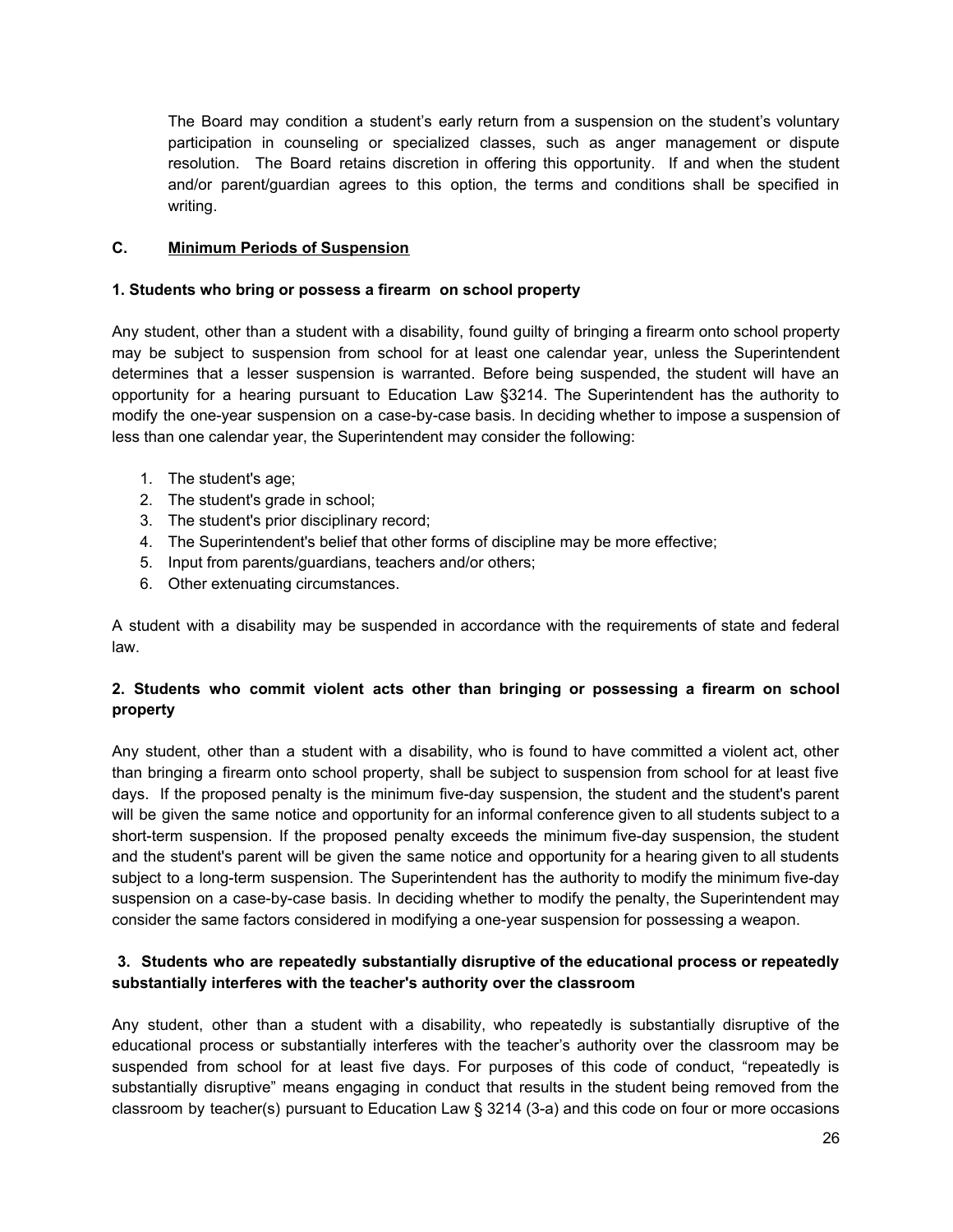during a semester, or three or more occasions during a trimester. If the proposed penalty is the minimum five-day suspension, the student and the student's parent/guardian will be given the same notice and opportunity for an informal conference given to all students subject to a short-term suspension. If the proposed penalty exceeds the minimum five-day suspension, the student and the student's parent will be given the same notice and opportunity for a hearing given to all students subject to a long-term suspension. The Superintendent has the authority to modify the minimum five-day suspension on a case-by-case basis. In deciding whether to modify the penalty, the Superintendent may consider the same factors considered in modifying a one-year suspension for possessing a firearm.

# **D. Referrals**

# 1. **Counseling**

The Student Services Office shall handle all referrals of students to counseling at the secondary level. The Principal's Office shall handle all referrals to counseling at the elementary level.

# 2. **PINS Petitions**

The district may file a PINS (person in need of supervision) petition in Family Court on any student under the age of 18 who demonstrates that they require supervision and treatment by:

- 1. Being habitually truant and not attending school as required by part one of Article 65 of the Education Law;
- 2. Engaging in an ongoing or continual course of conduct which makes the student ungovernable or habitually disobedient and beyond the lawful control of the school;
- 3. Knowingly and unlawfully possessing marijuana in violation of Penal Law § 221.05. A single violation of § 221.05 will be a sufficient basis for filing a PINS petition.

## 3. **Juvenile Delinquency and Juvenile Offenders**

The Superintendent is required to refer the following students to the County Attorney for a juvenile delinquency proceeding before the Family Court:

- 1. Any student under the age of 16 who is found to have brought a weapon to school; or
- 2. Any student 14 or 15 years old who qualifies for juvenile offender status under the Criminal Procedure Law § 1.20 (42).

The Superintendent is required to refer students age 16 and older or any student 14 or 15 years old who qualifies for juvenile offender status to the appropriate law enforcement authorities.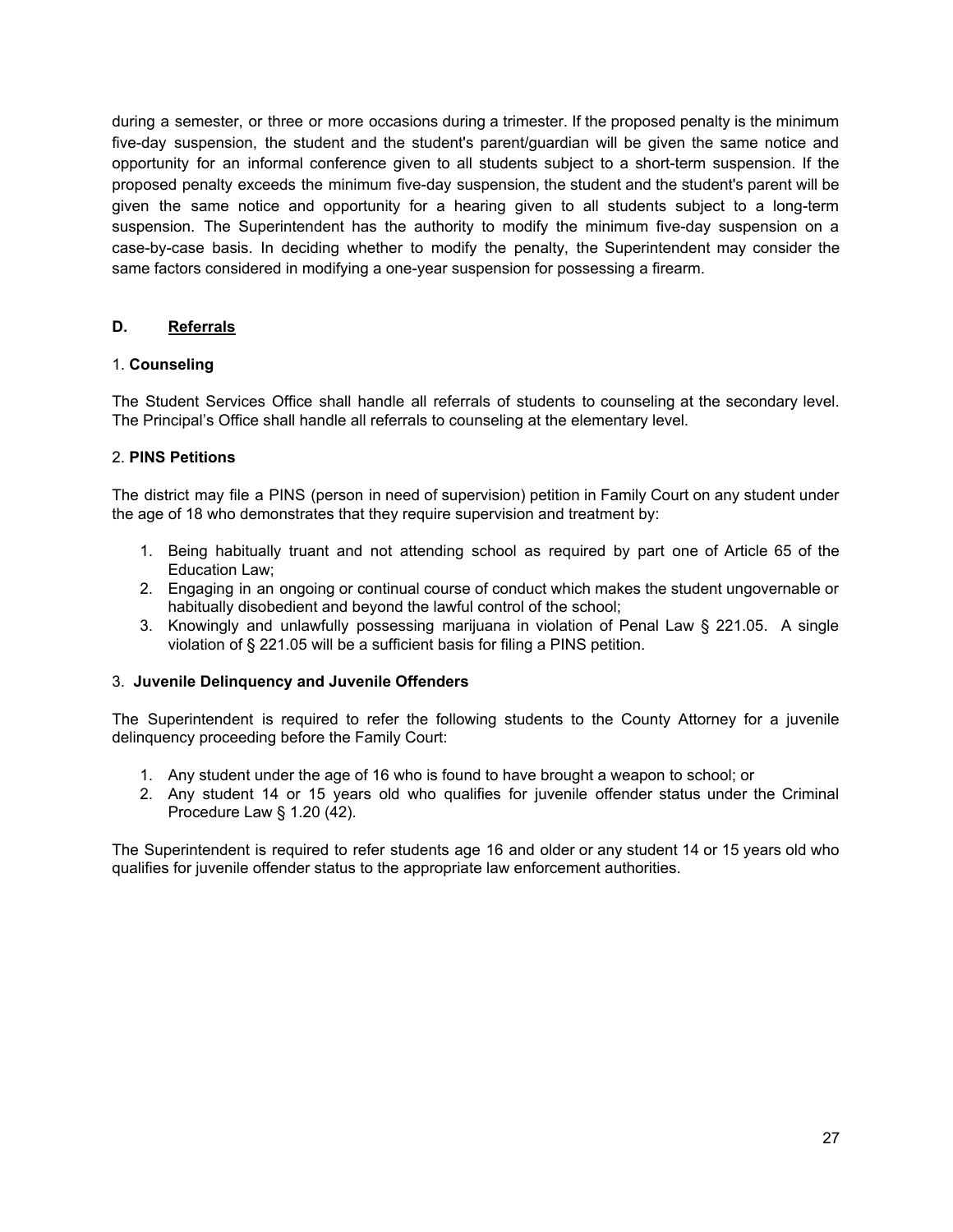# **5300.45 ALTERNATIVE INSTRUCTION**

When a student of any age is removed from class by a teacher or suspended from school pursuant to Education Law §3214, the district will take immediate steps to provide alternative means of instruction for the student.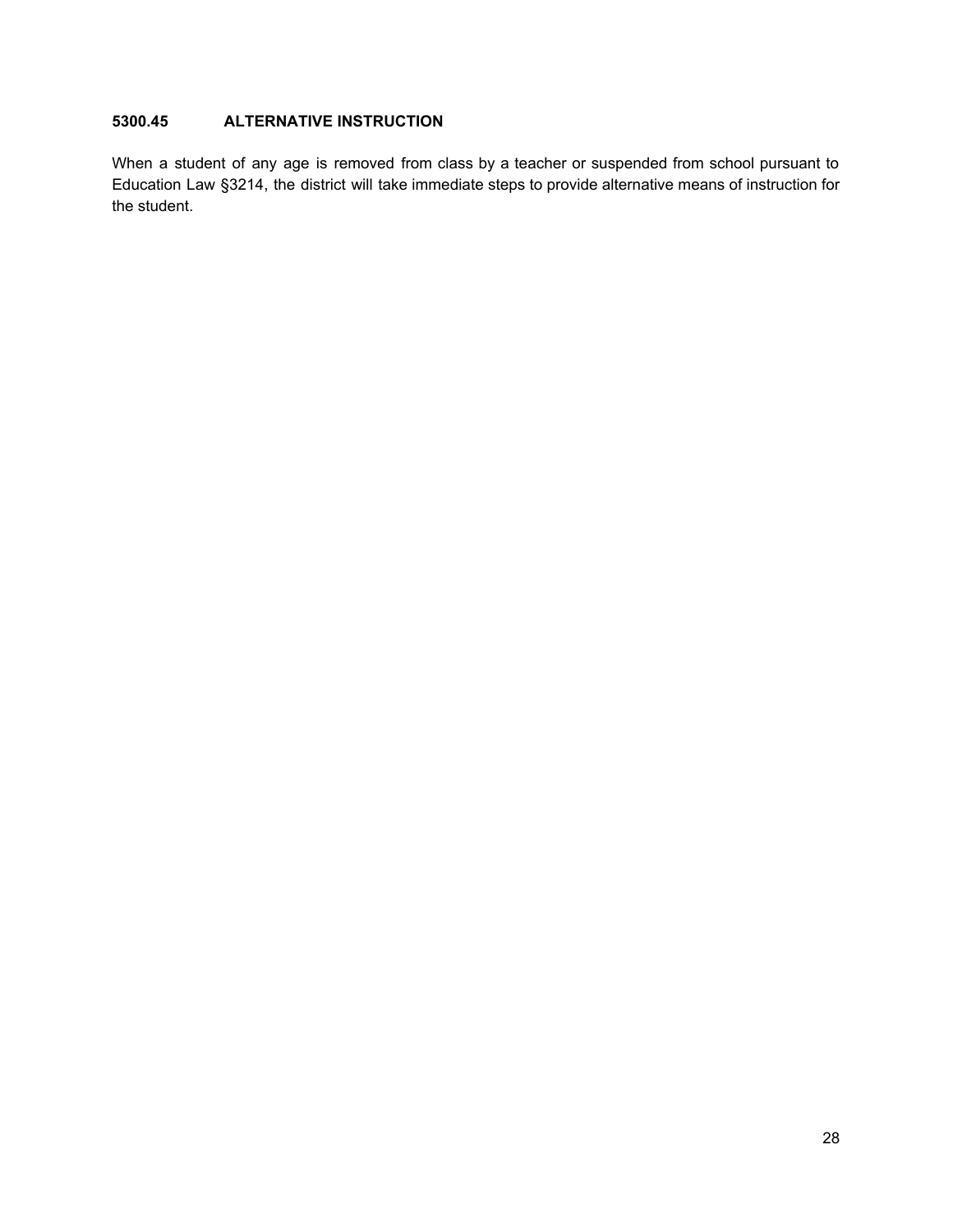#### **5300.50 DISCIPLINE OF STUDENTS WITH DISABILITIES**

The Board of Education recognizes that it may be necessary to suspend, remove or otherwise discipline students with disabilities who violate the district's student code of conduct, and/or to temporarily remove a student with disabilities from their current placement because maintaining the student in that placement is substantially likely to result in injury to the student or to others. The Board also recognizes that students with disabilities deemed eligible for special education services under the IDEA and Article 89 of New York's Education Law Law or Section 504 of the Rehabilitation Act of 1973 enjoy certain procedural protections that school authorities must observe when they decide to suspend or remove them. Under certain conditions those protections extend, as well, to students not currently deemed to be a student with a disability but determined to be a student presumed to have a disability for discipline purposes.

Therefore, the Board is committed to ensuring that the district follows suspension and removal procedures that are consistent with those protections. The code of conduct for students is intended to afford students with disabilities and students presumed to have a disability for discipline purposes the express rights they enjoy under applicable law and regulations.

## *Definitions*

For purposes of this portion of the code of conduct, and consistent with applicable law and regulations, the following definitions will apply:

- 1. *Behavioral intervention plan* (BIP) means a plan that is based on the results of a functional behavioral assessment and that, at a minimum, includes a description of the problem behavior, global and specific hypotheses as to why the problem behavior occurs, and intervention strategies that include positive behavioral supports and services to address the behavior.
- 2. *Controlled substance* means a drug or other substance abuse identified under schedule I, II, III, IV, or V in section 202(c) of the Controlled Substances Act (21 USC § 812(c)).
- 3. *Disciplinary change in placement* means a suspension or removal from a student's current educational placement that is either:
	- a. For more than 10 consecutive school days; or
	- b. For a period of 10 consecutive school days or less if the student is subjected to a series of suspensions or removals that constitute a pattern because they cumulate to more than 10 school days in a school year, because the student's behavior is substantially similar to the student's behavior in previous incidents that resulted in the series of removals, and because of such additional factors as the length of each suspension or removal, the total amount of time the student has been removed and the proximity of the suspensions or removals to one another.
- 4. *Illegal drug* means a controlled substance, but does not include a controlled substance legally possessed or used under the supervision of a licensed health-care professional, or a substance that is otherwise legally possessed or used under the authority of the Controlled Substances Act or under any other provision of federal law.
- 5. *Interim alternative educational setting* (IAES) means a temporary educational placement, other than the student's current placement at the time the behavior precipitating the IAES placement occurred. An IAES must allow a student to continue to receive educational services that enable them to continue to participate in the general curriculum and progress toward meeting the goals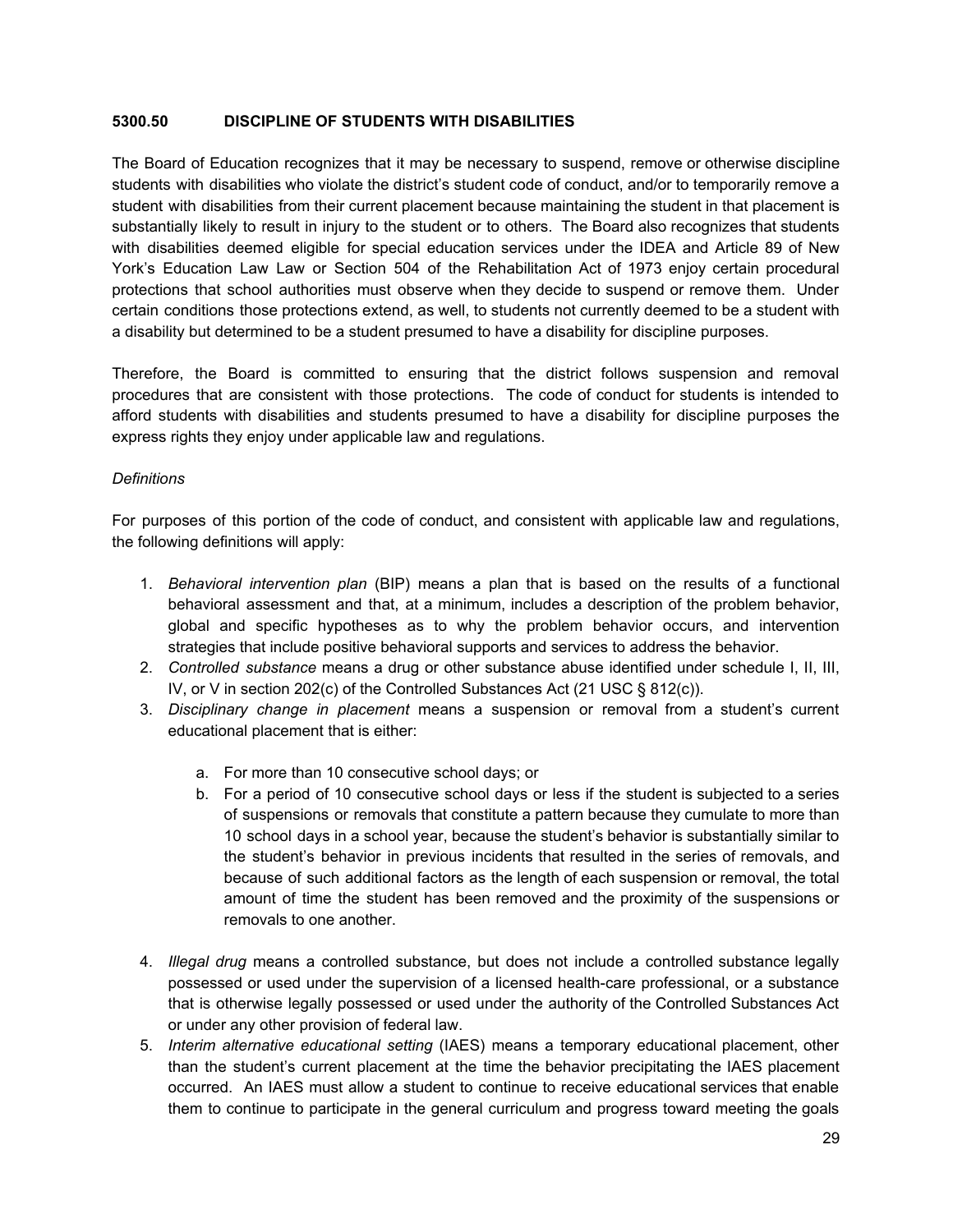set out in the student's individualized education program; as well as to receive, as appropriate, a functional behavioral assessment and behavioral intervention services and modifications designed to address the behavior violation so that it does not recur.

- 6. *Manifestation review* means a review of the relationship between the student's disability and the behavior subject to disciplinary action required when the disciplinary action results in a disciplinary change of placement, and conducted in accordance with requirements set forth later in this policy.
- 7. *Manifestation team* means a district representative knowledgeable about the student and the interpretation of information about child behavior, the parent, and relevant members of the committee on special education as determined by the parent and the district.
- 8. *Removal* means a removal of a student with a disability for disciplinary reasons from their current educational placement, other than a suspension; and a change in the placement of a student with a disability to an IAES.
- 9. *School day* means any day, including a partial day, that students are in attendance at school for instructional purposes.
- 10. *Serious bodily injury* means bodily injury which involves a substantial risk of death, extreme physical pain, protracted obvious disfigurement or protracted loss or impairment of the function of a bodily member, organ or mental faculty.
- 11. *Student presumed to have a disability for discipline purposes* means a student who, under the conditions set forth later in this policy, the district is deemed to have had knowledge was a student with a disability before the behavior that precipitated the disciplinary action.
- 12. *Suspension* means a suspension pursuant to §3214 of New York's Education Law.
- 13. *Weapon* means the same as the term "dangerous weapon" under 18 USC §930(g)(2) which includes a weapon, device, instrument, material or substance, animate or inanimate, that is used for, or is readily capable of causing death or serious bodily injury, except a pocket knife with a blade of less than two and one-half inches in length.

## *Authority of School Personnel to Suspend or Remove Students with Disabilities*

The Board, District Superintendent, Superintendent of Schools or a Building Principal with authority to suspend students under the Education Law may order the placement of a student with a disability into an IAES, another setting or suspension for a period not to exceed five consecutive school days.

The Superintendent may, directly or upon the recommendation of a designated hearing officer, order the placement of a student with a disability into an IAES, another setting or suspension for a period not to exceed ten consecutive school days inclusive of any period in which the student has been suspended or removed for the same behavior pursuant to the above paragraph, if the Superintendent determines that the student's behavior warrants the suspension. The Superintendent also may order additional suspensions of not more than ten consecutive school days in the same school year for separate incidents of misconduct, as long as the suspensions do not constitute a disciplinary change of placement.

In addition, the Superintendent may order the placement of a student with a disability into an IAES, another setting or suspension for a period in excess of ten consecutive school days if the manifestation team determines that the student's behavior was not a manifestation of the student's disability. In such an instance, the Superintendent may discipline the student in the same manner and for the same duration as a non-disabled student.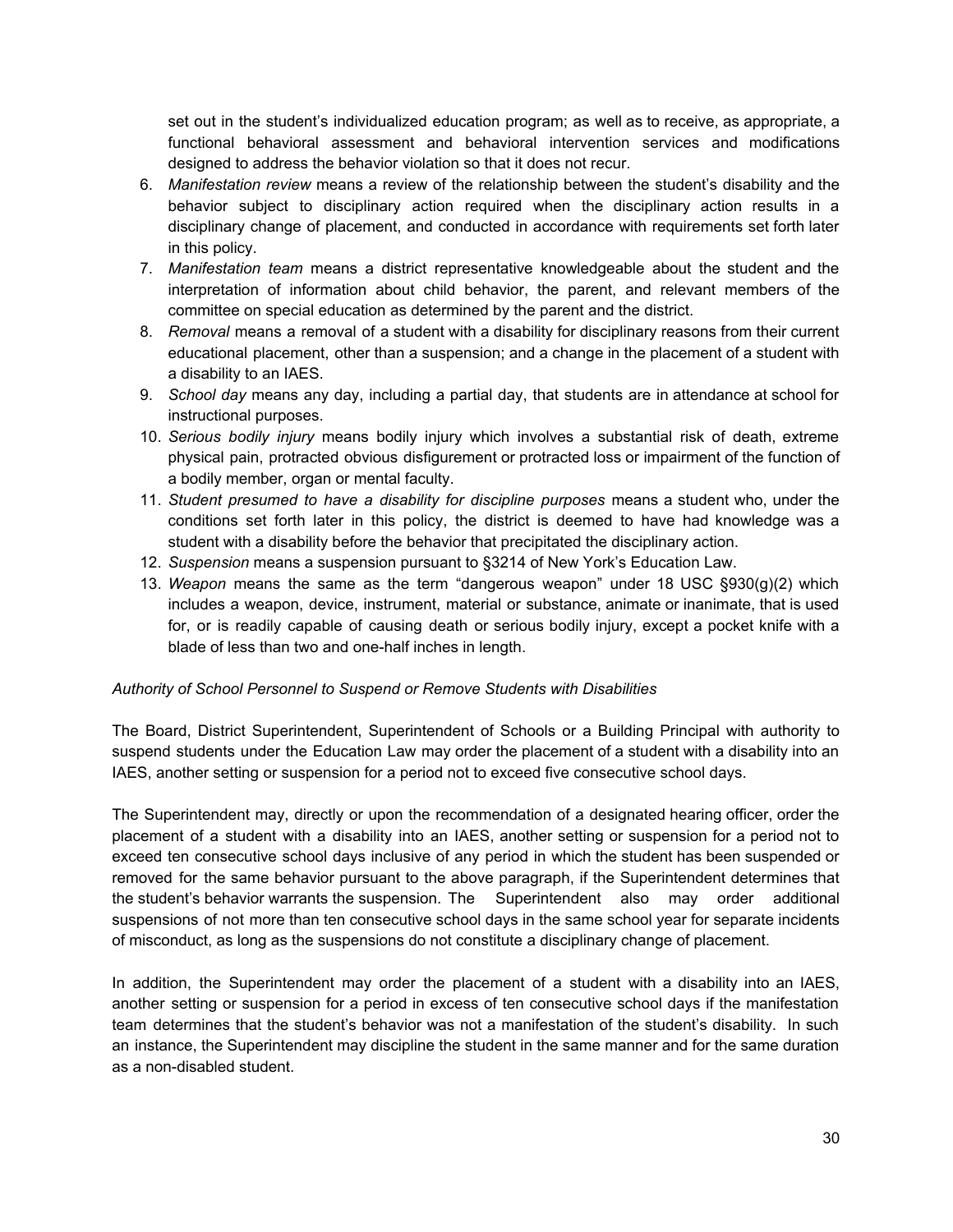Furthermore, the Superintendent may, directly or upon the recommendation of a designated hearing officer, order the placement of a student with a disability to an IAES to be determined by the committee on special education for a period of up to 45 school days if the student either:

- 1. Carries or possesses a weapon to or at school, on school premises or to a school function, or
- 2. Knowingly possesses or uses illegal drugs or sells or solicits the sale of a controlled substance while at school, on school premises or at a school function under the district's jurisdiction, or
- 3. Has inflicted serious bodily injury upon another person while at school, on school premises or at a school function under the district's jurisdiction.

The Superintendent may order the placement of a student with a disability to an IAES under such circumstances, whether or not the student's behavior is a manifestation of the student's disability. However, the committee on special education will determine the IAES.

# *Procedures for the Suspension or Removal of Students with Disabilities by School Personnel*

- 1. In cases involving the suspension or removal of a student with a disability for a period of five consecutive school days or less, the student's parents/guardians or persons in parental relation to the student will be notified of the suspension and given an opportunity for an informal conference in accordance with the same procedures that apply to such short term suspensions of non-disabled students.
- 2. The suspension of students with disabilities for a period in excess of five school days will be subject to the same due process procedures applicable to non-disabled students, except that the student disciplinary hearing conducted by the Superintendent or a designated hearing officer shall be bifurcated into a guilt phase and a penalty phase. Upon a finding of guilt, the Superintendent or the designated hearing officer will await notification of the determination by the manifestation team as to whether the student's behavior was a manifestation of their disability. The penalty phase of the hearing may proceed after receipt of that notification. If the manifestation team determined that the behavior was not a manifestation of the student's disability, the student may be disciplined in the same manner as a non-disabled student, except that they will continue to receive services as set forth below. However, if the behavior was deemed a manifestation of the student's disability, the hearing will be dismissed, unless the behavior involved concerned weapons, illegal drugs or controlled substances, or the infliction of serious bodily injury, in which case the student may still be placed in an IAES.

## *Limitation on Authority of School Personnel to Suspend or Remove Students with Disabilities*

The imposition of a suspension or removal by authorized school personnel may not result in a disciplinary change of placement of a student with a disability that is based on a pattern of suspensions or removals as set forth above in the *Definitions* section of this policy, unless:

- 1. The manifestation team determines that the student's behavior was not a manifestation of the student's disability;or
- 2. The student is removed to an IAES for behavior involving weapons, illegal drugs or controlled substances, or the infliction of serious bodily injury as set forth above.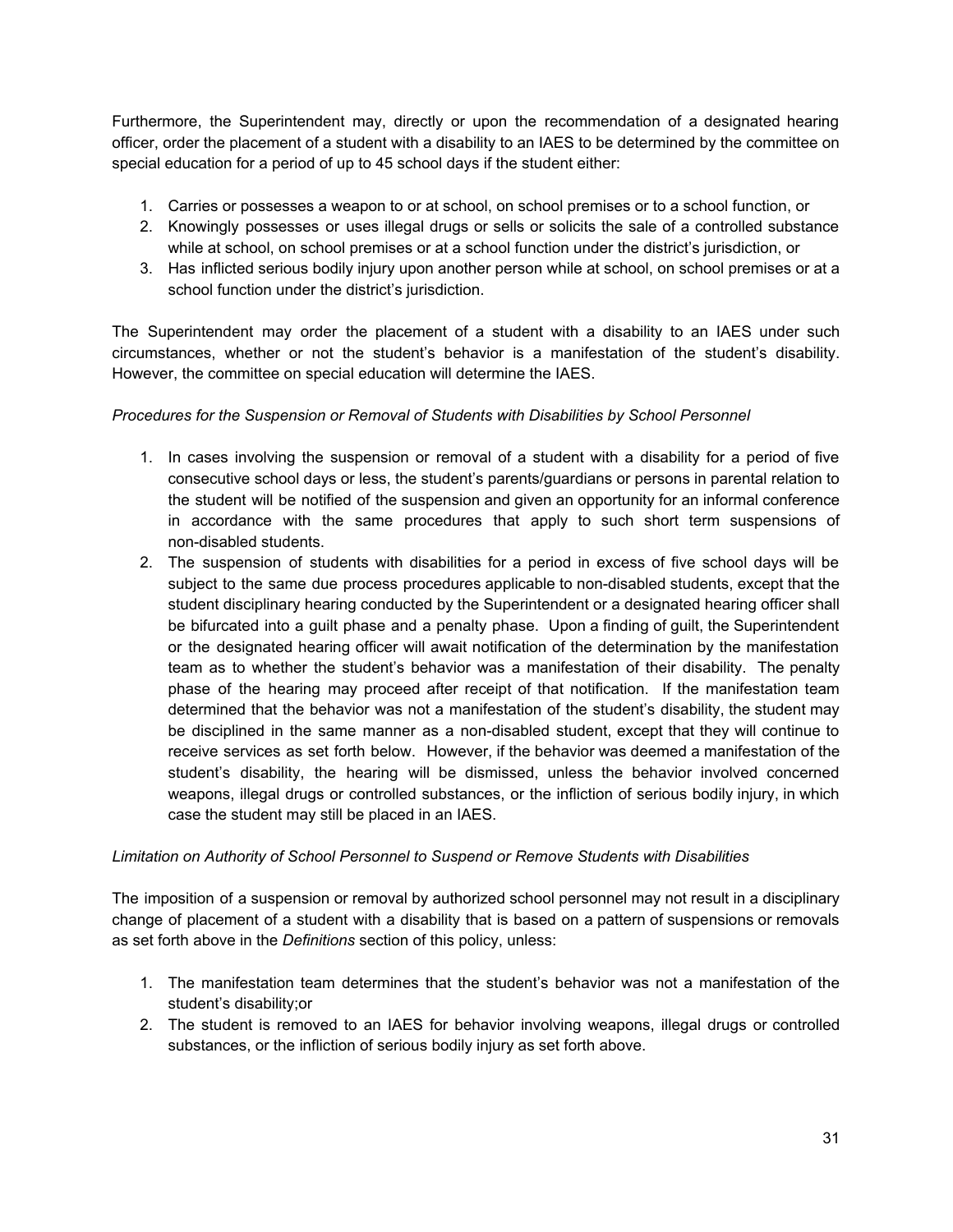School personnel will consider any unique circumstances on a case-by-case basis when determining whether a disciplinary change in placement is appropriate for a student with a disability who violates the district's code of conduct.

In addition, school personnel may not suspend or remove a student with a disability in excess of the amount of time that a non-disabled student would be suspended for the same behavior.

## *Parental/Guardian Notification of a Disciplinary Change of Placement*

The district will provide the parents/guardians of a student with a disability notice of any decision to make a removal that constitutes a disciplinary change of placement because of a violation of the student code of conduct. Such notice will be accompanied by a copy of the procedural safeguards notice.

## *Authority of an Impartial Hearing Officer to Remove a Student with a Disability*

An impartial hearing officer may order the placement of a student with a disability to an IAES for up to 45 school days at a time if they determine that maintaining the current placement of the student is substantially likely to result in injury to the student or to others. This authority applies whether or not the student's behavior is a manifestation of the student's disability.

#### *Manifestation Review*

A review of the relationship between a student's disability and the behavior subject to disciplinary action to determine if the conduct is a manifestation of the student's disability will be made by the manifestation team immediately, if possible, but in no case later than 10 school days after a decision is made by:

- 1. The Superintendent to change the placement of a student to an IAES;
- 2. An impartial hearing officer to place a student in an IAES; or
- 3. The Board, the Superintendent, or Building Principal to impose a suspension that constitutes a disciplinary change in placement.

The manifestation team must determine that the student's conduct was a manifestation of the student's disability if it concludes that the conduct in question was either:

- 1. Caused by or had a direct or substantial relationship to the student's disability; or
- 2. The direct result of the district's failure to implement the student's individualized education program.

The manifestation team must base its determination on a review all relevant information in the student's file including the student's individualized education program, any teacher observations, and any relevant information provided by the parents/guardians.

If the manifestation team determines that the student's conduct is a manifestation of the student's disability, the district will:

1. Have the committee on special education conduct a functional behavioral assessment of the student and implement a behavioral intervention plan, unless the district had already done so prior to the behavior that resulted in the disciplinary change of placement occurred. However, if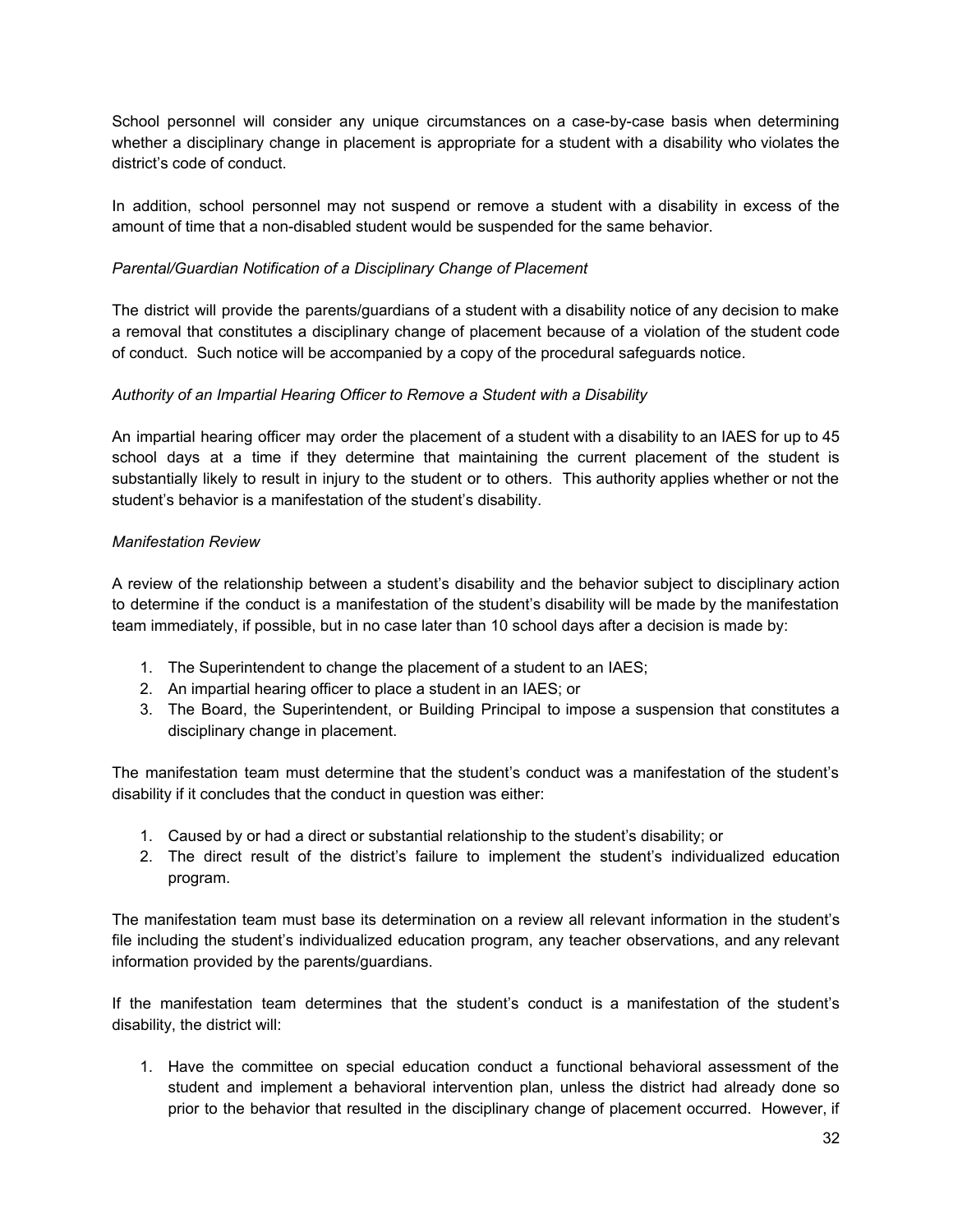the student already has a behavioral intervention plan, the CSE will review the plan and its implementation, and modify it as necessary to address the behavior.

2. Return the student to the placement from which they were removed, unless the change in placement was to an IAES for conduct involving weapons, illegal drugs or controlled substances or the infliction of serious bodily injury, or the parents and the district agree to a change in placement as part of the modification of the behavioral intervention plan.

If the manifestation team determines that the conduct in question was the direct result of the district's failure to implement the student's individualized education program, the district will take immediate steps to remedy those deficiencies.

#### *Services for Students with Disabilities during Periods of Suspension or Removal*

Students with disabilities who are suspended or removed from their current educational setting in accordance with the provisions of this policy and applicable law and regulation will continue to receive services as follows:

- 1. During suspensions or removals of up to 10 school days in a school year that do not constitute a disciplinary change in placement, the district will provide alternative instruction to students with disabilities of compulsory attendance age on the same basis as non-disabled students. Students with disabilities who are not of compulsory attendance age will receive services during such periods of suspension or removal only to the same extent as non-disabled students of the same age would if similarly suspended.
- 2. During subsequent suspensions or removals of up to 10 school days that in the aggregate total more than 10 school days in a school year but do not constitute a disciplinary change in placement, the district will provide students with disabilities services necessary to enable them to continue to participate in the general education curriculum and to progress toward meeting the goals set out in their respective individualized education program. School personnel, in consultation with at least one of the student's teachers, will determine the extent to which services are needed to comply with this requirement.

In addition, during such periods of suspension or removal the district will also provide students with disabilities services necessary for them to receive, as appropriate, a functional behavioral assessment, and behavioral intervention services and modifications designed to address the behavior violation so that it does not recur.

3. During suspensions or removals in excess of 10 school days in a school year that constitute a disciplinary change in placement, including placement in an IAES for behavior involving weapons, illegal drugs or controlled substances, or the infliction of serious bodily injury, the district will provide students with disabilities services necessary to enable them to continue to participate in the general curriculum, to progress toward meeting the goals set out in their respective individualized education program, and to receive, as appropriate, a functional behavioral assessment, and behavioral intervention services and modifications designed to address the behavior violation so it does not recur.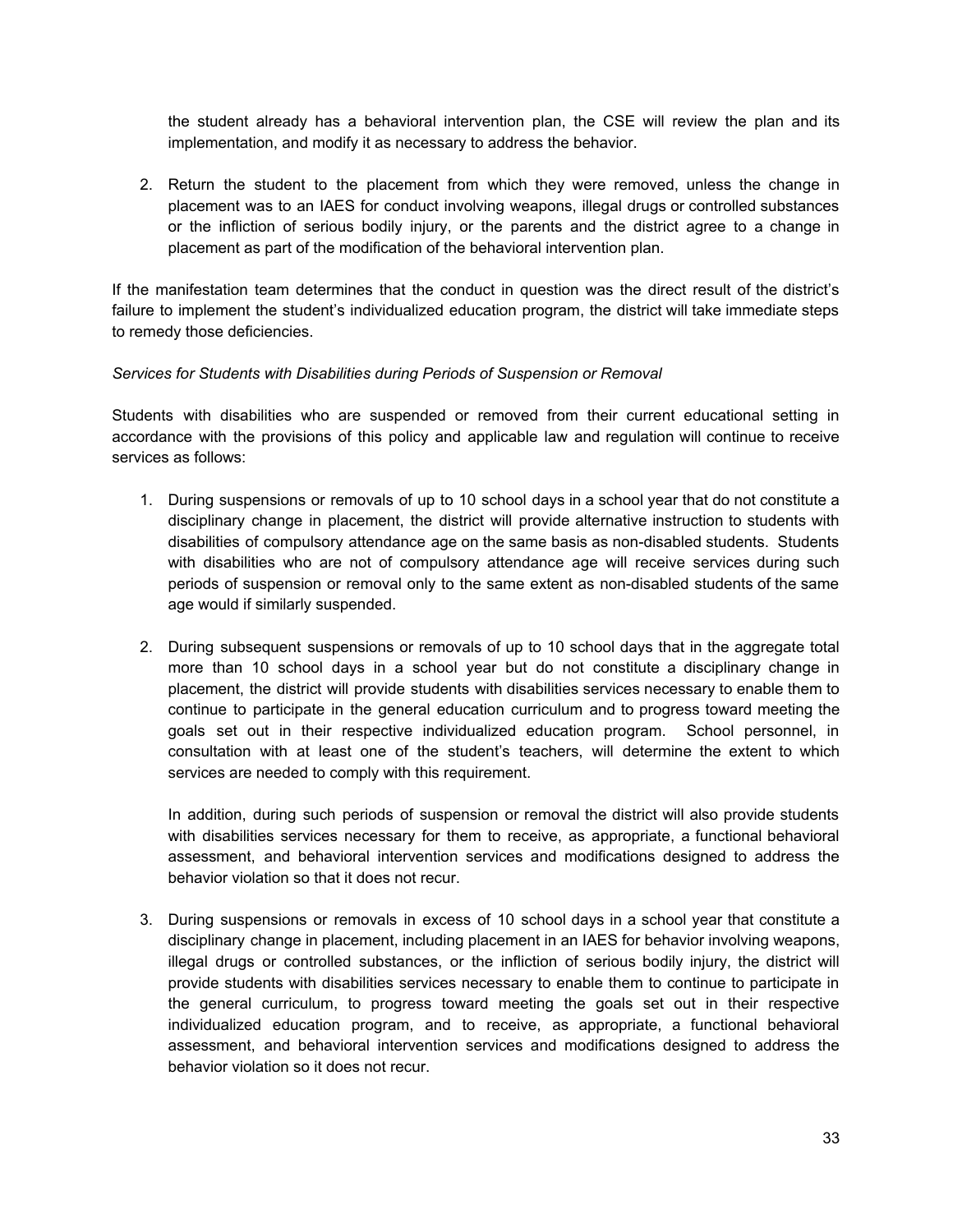In such an instance, the committee on special education will determine the appropriate services to be provided.

# *Students Presumed to Have a Disability for Discipline Purposes*

The parent of a student who is facing disciplinary action but who was not identified as a student with a disability at the time of misconduct has the right to invoke any of the protections set forth in this policy in accordance with applicable law and regulations, if the district is deemed to have had knowledge that the student was a student with a disability before the behavior precipitating disciplinary action occurred and the student is therefore a student presumed to have a disability for discipline purposes.

If it is claimed that the district had such knowledge, it will be the responsibility of the Superintendent, Building Principal or other authorized school official imposing the suspension or removal in question for determining whether the student is a student presumed to have a disability for discipline purposes. The district will be deemed to have had such knowledge if:

- 1. The student's parent expressed concern in writing to supervisory or administrative personnel, or to a teacher of the student that the student is in need of special education. Such expression may be oral if the parent does not know how to write or has a disability that prevents a written statement; or
- 2. The student's parent has requested an evaluation of the student; or
- 3. A teacher of the student or other school personnel has expressed specific concerns about a pattern of behavior demonstrated by the student, directly to the district's director of special education or other supervisory personnel.

Nonetheless, a student will not be considered a student presumed to have a disability for discipline purposes if notwithstanding the district's receipt of information supporting a claim that it had knowledge the student has a disability,

- 1. The student's parent has not allowed an evaluation of the student; or
- 2. The student's parent has refused services; or
- 3. The District conducted an evaluation of the student and determined that the student is not a student with a disability.

If there is no basis for knowledge that the student is a student with a disability prior to taking disciplinary measures against the student, the student may be subjected to the same disciplinary measures as any other non-disabled student who engaged in comparable behaviors. However, if the district receives a request for an individual evaluation while the student is subjected to a disciplinary removal, the district will conduct an expedited evaluation of the student in accordance with applicable law and regulations. Until the expedited evaluation is completed, the student shall remain in the educational placement determined by the district which can include suspension.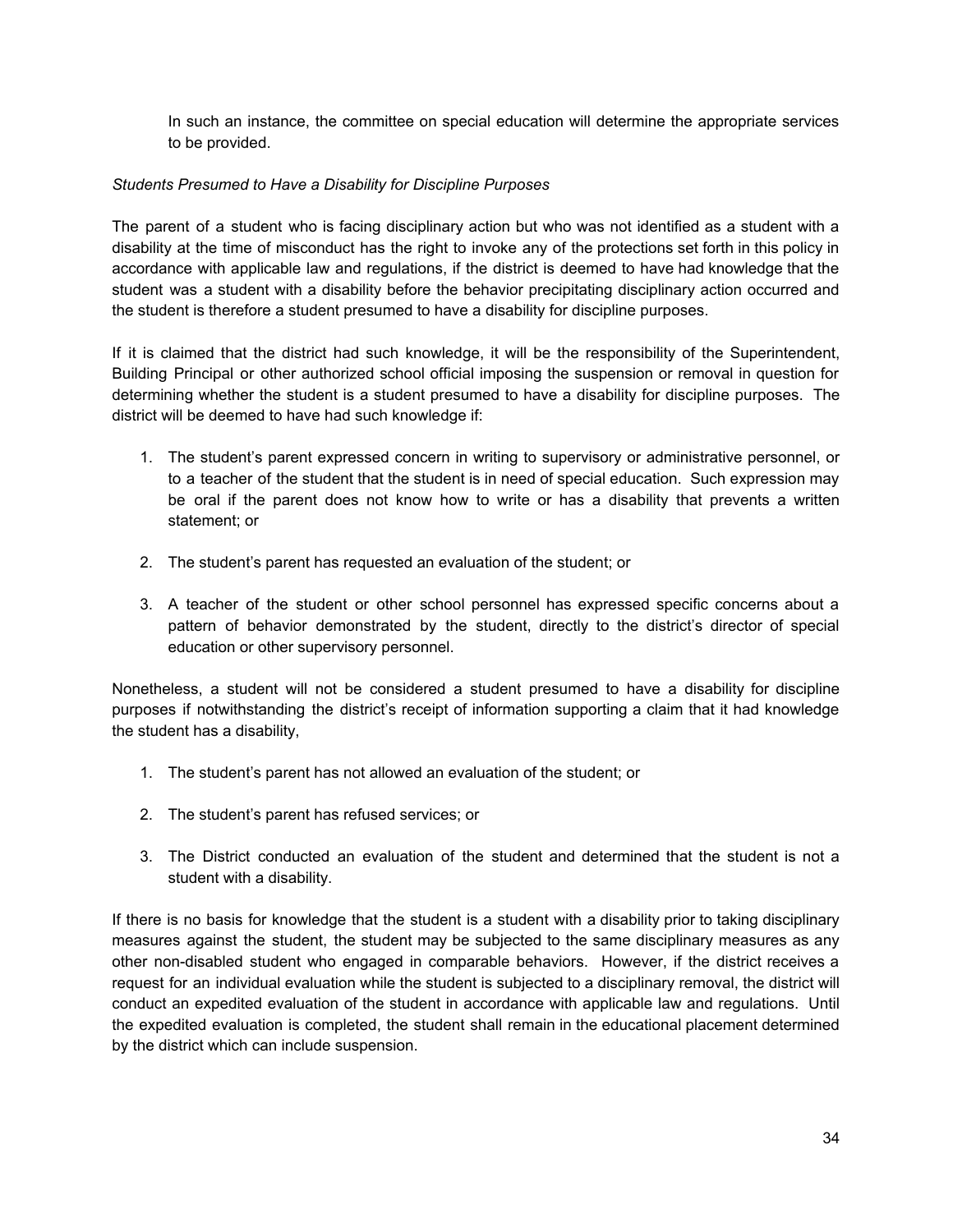## *Expedited Due Process Hearings*

The district will arrange for an expedited due process hearing upon receipt of or filing of a due process complaint notice for such a hearing by:

- 1. The district to obtain an order of an impartial hearing officer placing a student with a disability in an IAES where school personnel maintain that it is dangerous for the student to be in their current educational placement;
- 2. The district during the pendency of due process hearings where school personnel maintain that it is dangerous for the student to be in their current educational placement during such proceedings;
- 3. The student's parent regarding a determination that the student's behavior was not a manifestation of the student's disability; or
- 4. The student's parent relating to any decision regarding placement, including but not limited to any decision to place the student in an IAES.

The district will arrange for, and an impartial hearing officer will conduct, an expedited due process hearing in accordance with the procedures established in Commissioner's regulations. Those procedures include but are not limited to convening a resolution meeting, and initiating and completing the hearing within the timelines specified in those regulations.

When an expedited due process hearing has been requested because of a disciplinary change in placement, a manifestation determination, or because the district believes that maintaining the student in the current placement is likely to result in injury to the student or others, the student will remain in the IAES pending the decision of the impartial hearing officer or until the expiration of the period of removal, whichever occurs first unless the student's parent and the district agree otherwise.

## *Referral to Law Enforcement and Judicial Authorities*

Consistent with its authority under applicable law and regulations, the district will report a crime committed by a student with a disability to appropriate law enforcement and judicial authorities. In such an instance, the Superintendent will ensure that copies of the special education and disciplinary records of the student are transmitted for consideration to the appropriate authorities to whom the crime is reported, to the extent that the transmission is permitted by the Family Educational Rights and Privacy Act (FERPA).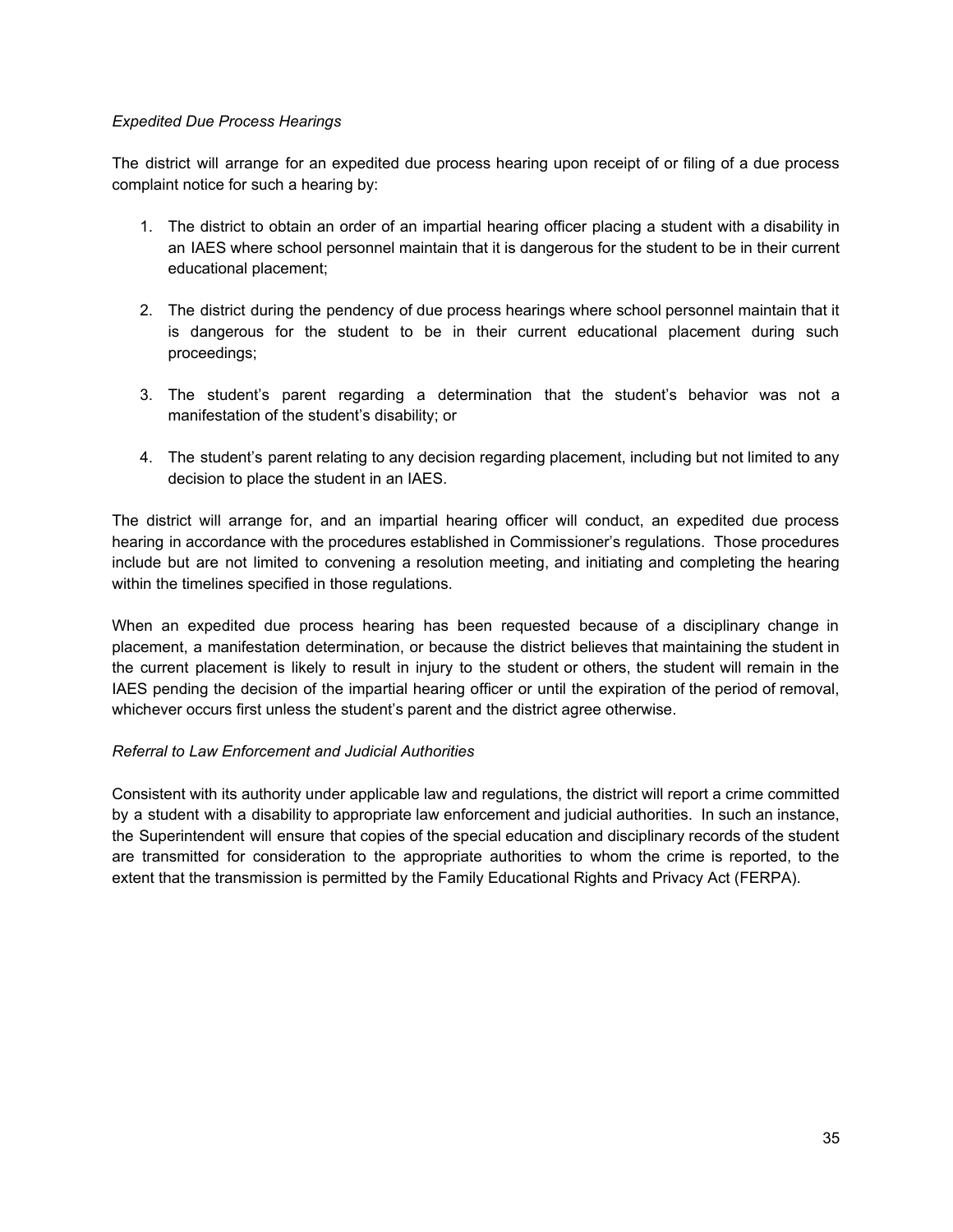# **5300.55 CORPORAL PUNISHMENT <sup>2</sup> AND THE USE OF REASONABLE FORCE**

Corporal punishment is any act of physical force upon a student for the purpose of punishing that student. Corporal punishment of any student by any district employee is strictly forbidden.

Reasonable physical force, however, may be used to:

- 1. Protect oneself, another student, teacher or any person from physical injury;
- 2. Protect the property of the school or others;
- 3. Restrain or remove a student whose behavior interferes with the orderly exercise and performance of school district functions, powers and duties, if that student has refused to refrain from further disruptive acts.

The district will file all complaints about the use of reasonable physical force with the Commissioner of Education in accordance with Commissioner's regulations.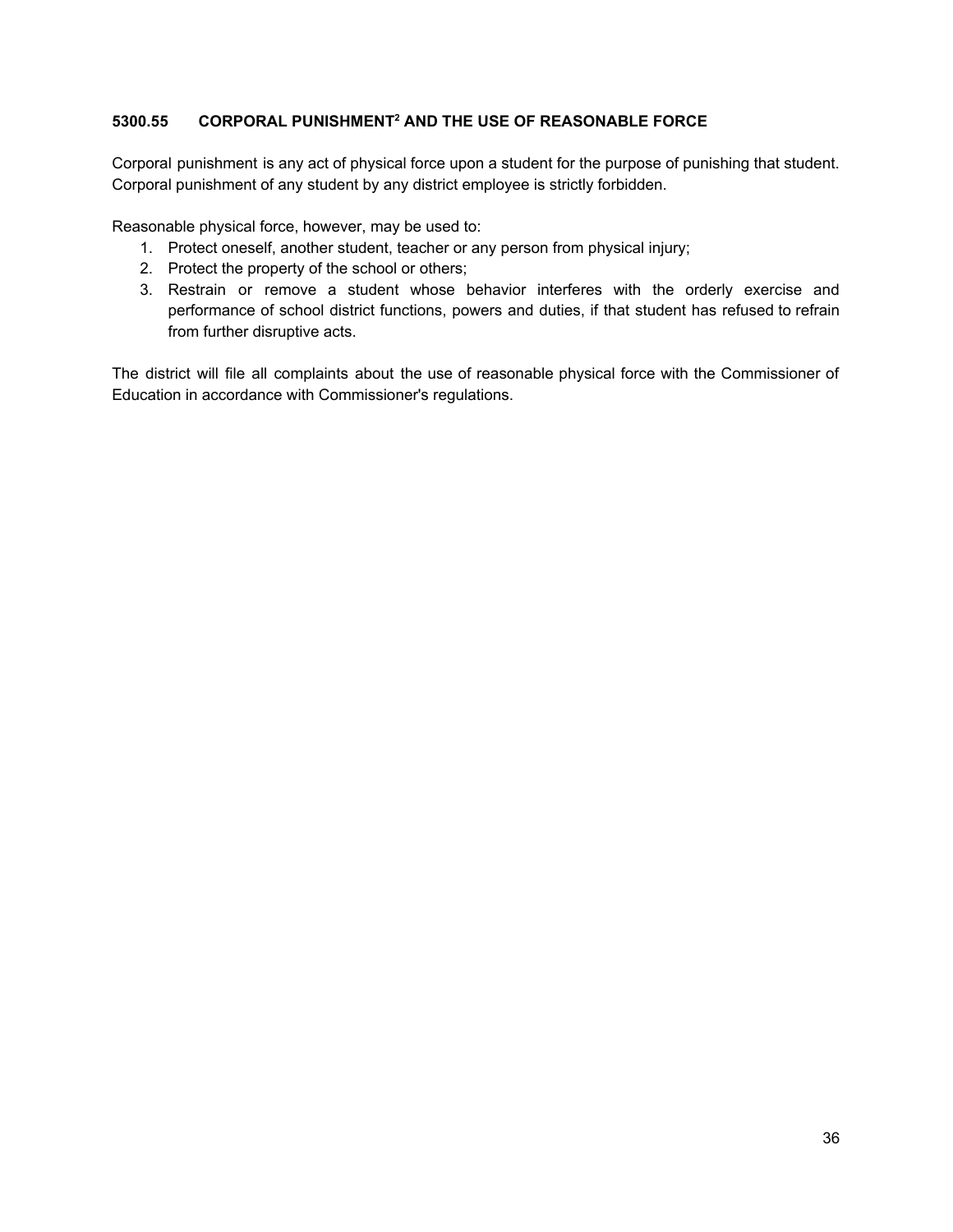#### **5300.60 STUDENT SEARCHES AND INTERROGATIONS 3**

The Board of Education is committed to ensuring an atmosphere on school property and at school functions that is safe and orderly. To achieve this kind of environment, any school official authorized to impose a disciplinary penalty on a student may question a student about an alleged violation of law or the district code of conduct. Students are not entitled to any sort of "Miranda"-type warning before being questioned by school officials, nor are school officials required to contact a student's parent before questioning the student. However, school officials will tell all students why they are being questioned.

The Board authorizes the Superintendent of Schools, Building Principals, the school nurse and district security officials to conduct searches of students and their belongings, in most instances, with exceptions set forth below in A and B, if the authorized school official has reasonable suspicion to believe that the search will result in evidence that the student violated the law or the district code of conduct.

An authorized school official may conduct a search of a student's belongings that is minimally intrusive, such as touching the outside of a book bag, without reasonable suspicion, so long as the school official has a legitimate reason for the very limited search.

An authorized school official may search a student or the student's belongings based upon information received from a person believed to be reliable. Corroboration factors may help establish reliability and validity of information that is provided.

Before searching a student or the student's belongings, the authorized school official should attempt to get the student to admit that they possess physical evidence that they violated the law or the district code, or get the student to voluntarily consent to the search. Searches will be limited to the extent necessary to locate the evidence sought.

Whenever practicable, searches will be conducted in the privacy of administrative offices and students will be present when their possessions are being searched.

A. Student Lockers, Desks and other School Storage Places

The rules in this code of conduct regarding searches of students and their belongings do not apply to student lockers, desks and other school storage places, including school-issued electronic devices. Students have no reasonable expectation of privacy with respect to these places and school officials retain complete control over them. This means that student lockers, desks and other school storage places may be subject to search at any time by school officials, without prior notice to students and without their consent.

## B. Strip searches

A strip search is a search that requires a student to remove any or all of their clothing, other than an outer coat or jacket. If an authorized school official believes it is necessary to conduct a strip search of a student, the school official may do so only if the search is authorized in advance by the Superintendent or the school attorney. The only exception to this rule requiring advanced authorization is when the school official believes there is an emergency situation that could threaten the safety of the student or others.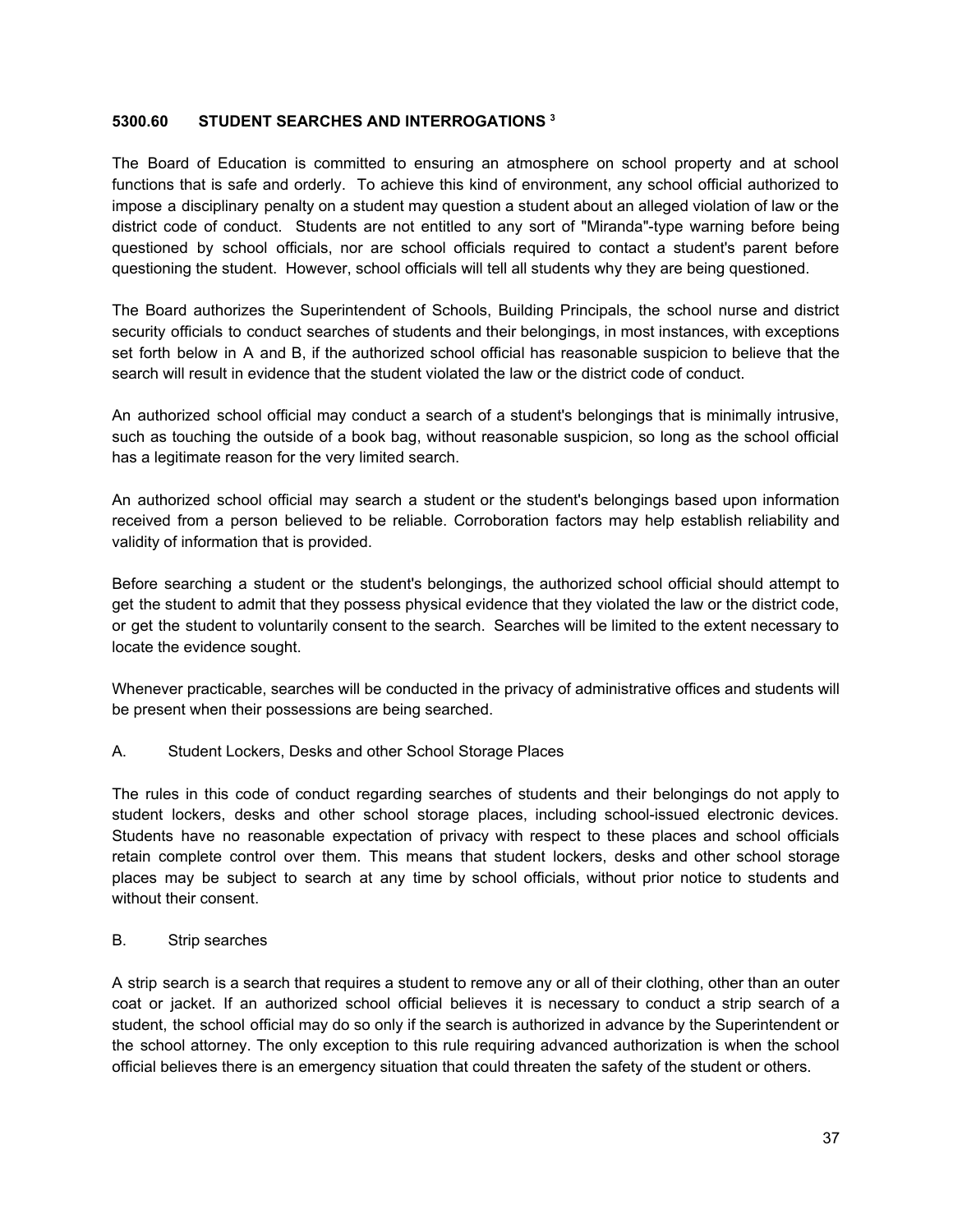Strip searches may only be conducted by an authorized school official of the same sex as the student being searched and in the presence of another district professional employee who is also of the same sex as the student.

In every case, the school official conducting a strip search must have *[insert applicable language such as reasonable suspicion or probable cause; or change this section to prohibit strip searches by school officials]* to believe the student is concealing evidence of a violation of law or the district code. In addition, before conducting a strip search, the school official must consider the nature of the alleged violation, the student's age, the student's record, the quality of the knowledge that lead to the reasonable suspicion and the need for such a search.

School officials will attempt to notify the student's parent by telephone before conducting a strip search, or in writing after the fact if the parent could not be reached by telephone.

# C. Treatment of Cell Phones

Teachers and administrators are authorized to confiscate student cell phones that are being used in violation of the code of conduct and/or policy 5695, Student Use of Electronic Devices. Teachers and administrators are permitted to look at the screen of the cell phone and can request the student's cooperation to search the cell phone further. Without a student's permission, teachers and administrators should not undertake a more extensive search until conferring with the Superintendent or school attorney for guidance.

## D. Documentation of Searches

The authorized school official conducting the search shall be responsible for promptly recording the following information about each search:

- 1. Name, age and grade of student searched;
- 2. Reasons for the search;
- 3. Name of any informant(s);
- 4. Purpose of search (that is, what item(s) were being sought);
- 5. Type and scope of search;
- 6. Person conducting search, their title and position;
- 7. Witnesses, if any, to the search;
- 8. Time and location of search;
- 9. Results of search (that is, what items(s) were found);
- 10. Disposition of items found;
- 11. Time, manner and results of parental notification.

The Principal or the Principal's designee shall be responsible for the custody, control and disposition of any illegal or dangerous item taken from a student. The Principal or designee shall clearly label each item taken from the student and retain control of the item(s), until the item is turned over to the police. The Principal or designee shall be responsible for personally delivering dangerous or illegal items to police authorities.

E. Police Involvement in Searches and Interrogations of Students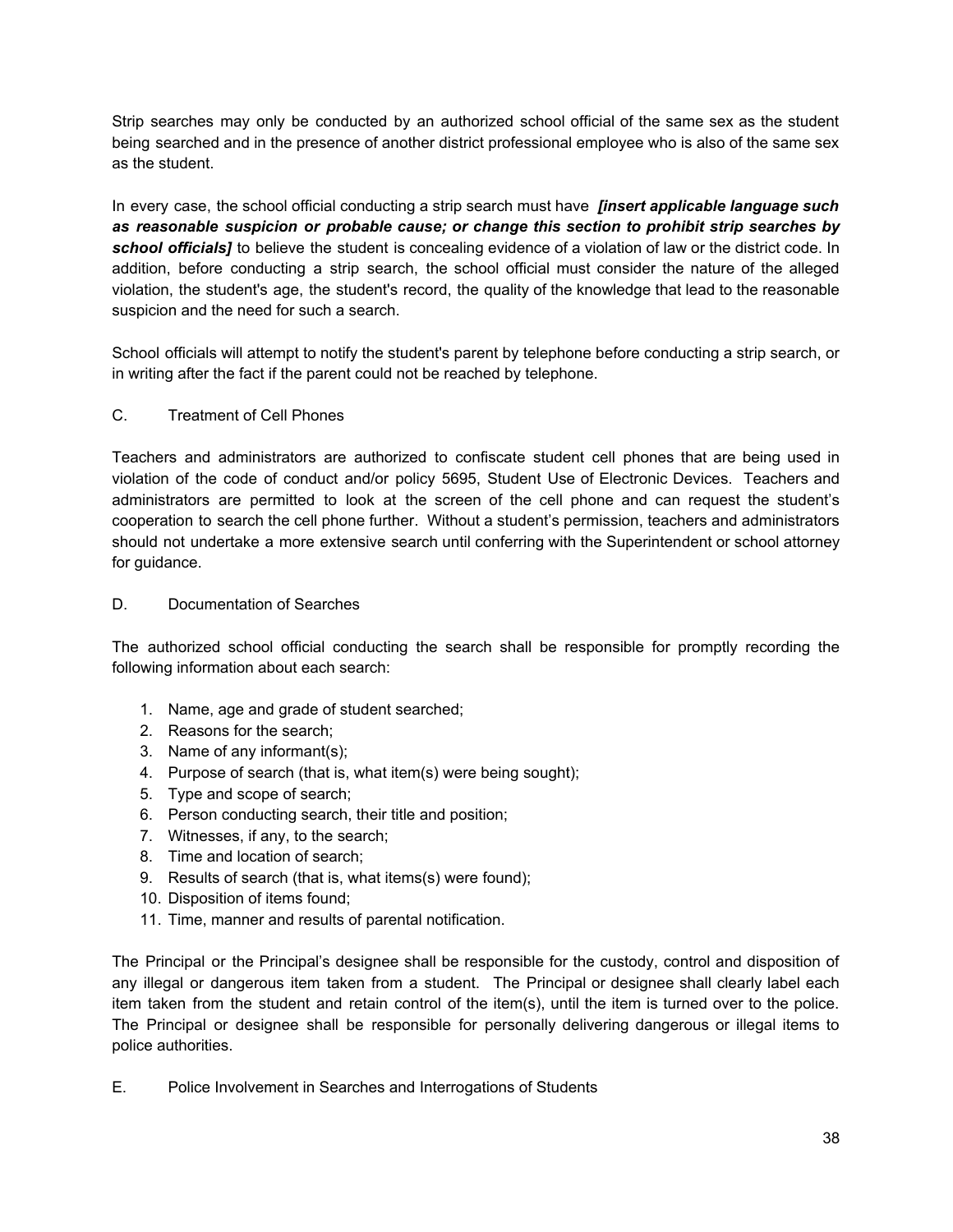District officials are committed to cooperating with police officials and other law enforcement authorities to maintain a safe school environment. Police officials, however, have limited authority to interview or search students in schools or at school functions, or to use school facilities in connection with police work. Police officials may enter school property or a school function to question or search a student or to conduct a formal investigation involving students only if they have:

- 1. A search or an arrest warrant; or
- 2. Probable cause to believe a crime has been committed or is in progress on school property or at a school function.

Before police officials are permitted to question or search any student, the Principal or designee shall first try to notify the student's parent to give the parent the opportunity to be present during the police questioning or search. If the student's parent cannot be contacted prior to the police questioning or search, the questioning or search shall not be conducted, unless the student is 16 years of age or older. The Principal or designee will also be present during any police questioning or search of a student on school property or at a school function.

Students who are questioned by police officials on school property or at a school function will be afforded the same rights they have outside the school. This means:

- 1. They must be informed of their legal rights;
- 2. They may remain silent if they so desire; and
- 3. They may request the presence of an attorney.
- F. Child Protective Services Investigations

Consistent with the district's commitment to keep students safe from harm and the obligation of school officials to report to child protective services when they have reasonable cause to suspect that a student has been abused or maltreated, the district will provide data and assistance to local child protective services workers, or members of a multi-disciplinary team accompanying such workers, who are responding to allegations of suspected child abuse, and/or neglect, or custody investigations. Such data and assistance include access to records relevant to the investigation, as well as interviews with any child named as a victim in a report, or a sibling of that child, or a child residing in the same home as the victim.

All requests by child protective services to interview a student on school property shall be made directly to Principal or designee. Child protective service workers and any associated multi-disciplinary team members must comply with the district's procedures for visitors, provide identification, and identify the child(ren) to be interviewed.

The Principal or designee shall decide if it is necessary and appropriate for a school staff member, including but not limited to an administrator or school nurse, to observe the interview either from inside or outside the interview room.

A child protective services worker may not remove a student from school property without a court order, unless the worker reasonably believes that the student would be subject to danger of abuse if they were not removed from school before a court order can reasonably be obtained. If the worker believes the student would be subject to danger of abuse, the worker may remove the student without a court order and without the parent's consent.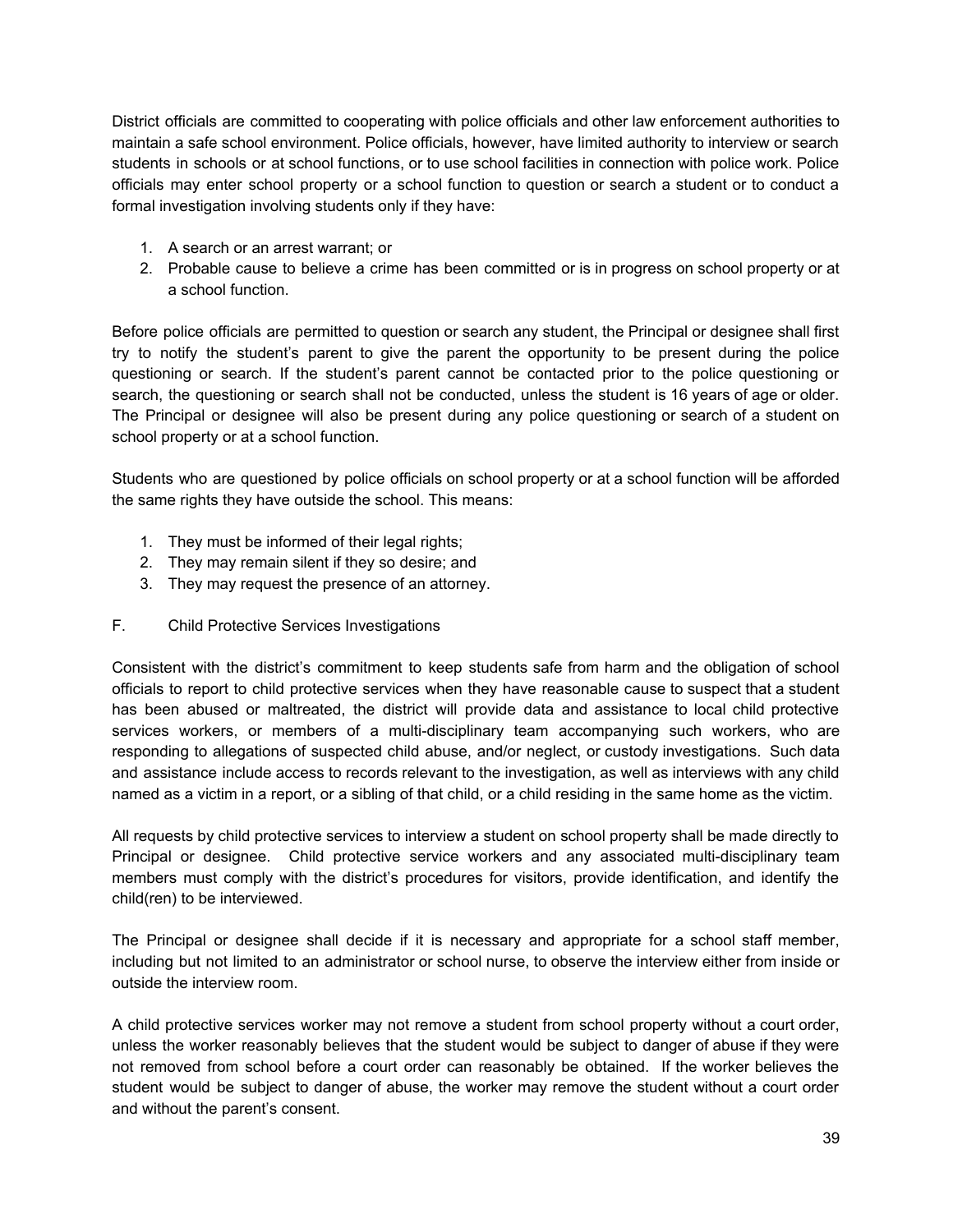# **5300.65 VISITORS TO THE SCHOOLS 4**

The Board recognizes that the success of the school program depends, in part, on support by the larger community. The Board wishes to foster a positive climate where members of the community have the opportunity to observe the hard work and accomplishments of the students, teachers and other staff. Since schools are a place of work and learning, however, certain limits must be set for such visits. The Principal or designee is responsible for all persons in the building and on the grounds. For these reasons, the following rules apply to visitors to the schools:

- 1. Anyone who is not a regular staff member or student of the school will be considered a visitor.
- 2. All visitors to the school must enter through the designated main entrance and report to the main office upon arrival at the school. Visitors must sign the visitor's register and will be issued a visitor's identification badge, which must be worn at all times while in the school or on school grounds. Visitors may be requested to provide photo identification and must return the identification badge to the main office before leaving the building.
- 3. Visitors attending school functions that are open to the public after regular school hours, such as parent-teacher organization meetings or public gatherings, are not required to register.
- 4. Parents or community members who wish to observe a classroom while school is in session are required to arrange such visits in advance with the Building Principal. (see policy 5300.64)
- 5. Teachers are not expected to take class time to discuss individual matters with visitors.
- 6. Any unauthorized person on school property during school hours will be reported to the Principal or his or her designee. Unauthorized persons will be asked to leave. Additional steps will be taken if the situation warrants.
- 7. All visitors are expected to abide by the rules for public conduct on school property contained in this code of conduct.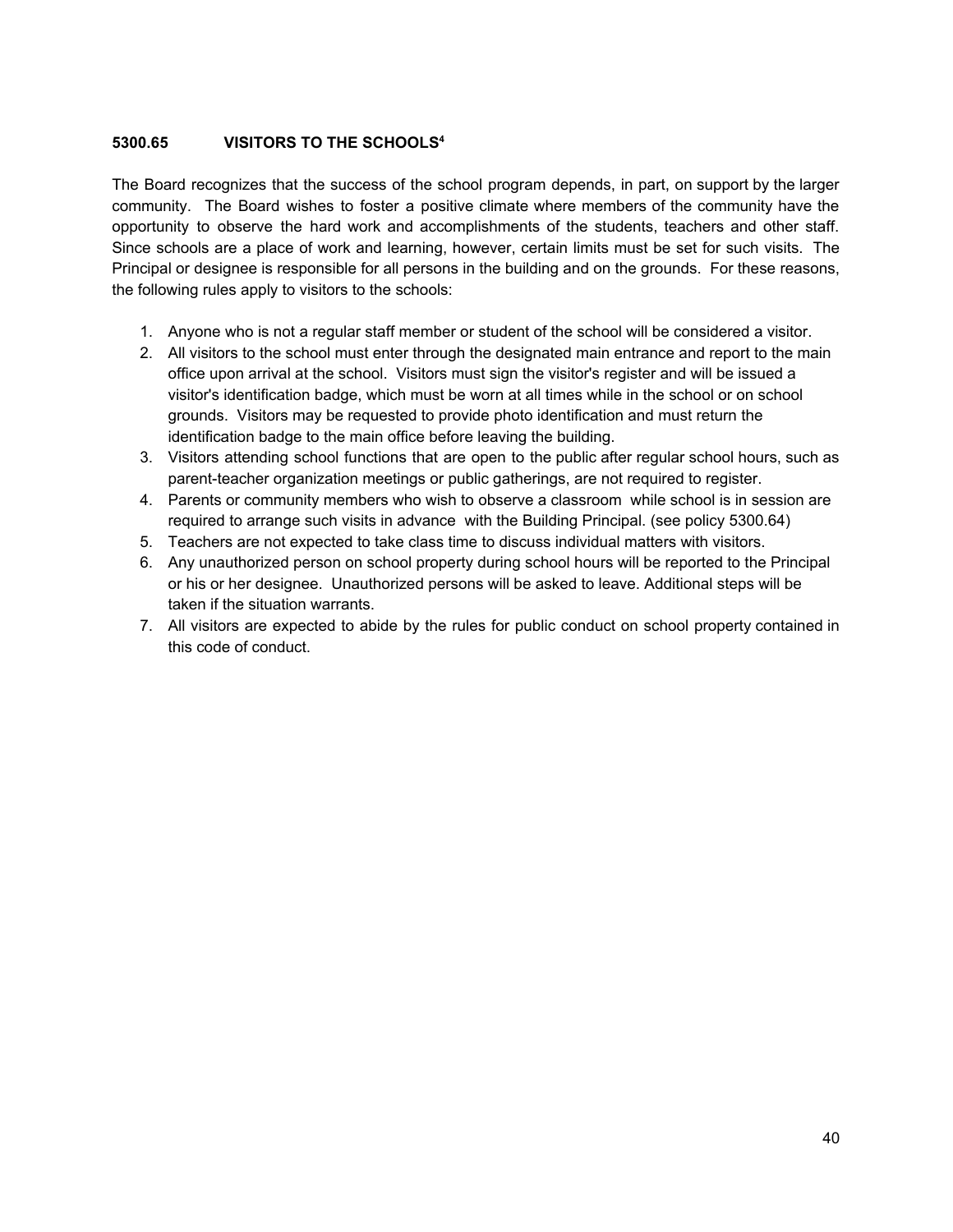# **5300.70 PUBLIC CONDUCT ON SCHOOL PROPERTY**

The district is committed to providing an engaged and empowered environment that is conducive to learning. To create and maintain this kind of an environment, it is necessary to require respectful public conduct on school property and at school functions. For purposes of this section of the code, "public" shall mean all persons when on school property or attending a school function including students, teachers and district personnel.

The district recognizes that free inquiry and free expression are indispensable to the objectives of the district.The restrictions on public conduct on school property and at school functions contained in this code are not intended to limit freedom of speech or peaceful assembly. The purpose of this code is to maintain public order and prevent abuse of the rights of others.

All persons on school property or attending a school function shall conduct themselves in a respectful manner.

# A. Prohibited Conduct

No person, either alone or with others, shall:

- 1. Injure any person or threaten to do so;
- 2. Damage, deface or destroy school district property or the personal property of a teacher, administrator, other district employee or any person lawfully on school property;
- 3. Disrupt the orderly conduct of classes, school programs or other school activities;
- 4. Distribute or wear materials on school grounds or at school functions that are obscene, advocate illegal action, appear libelous, obstruct the rights of others, or are disruptive to the school program;
- 5. Intimidate or harass any person;
- 6. Discriminate against any person on the basis of actual or perceived race, creed, color, weight, national origin, ethnic group, religion, religious practice, age, disability, sex, sexual orientation, or gender (including gender identity and expression);
- 7. Enter any portion of the school premises without authorization, or remain in any building or facility without authorization after it is normally closed;
- 8. Obstruct the free movement of any person in any place to which this code applies;
- 9. Violate the traffic laws, parking regulations or other restrictions on vehicles;
- 10. Possess, consume, sell, offer, manufacture, distribute or exchange alcoholic beverages, controlled or illegal substances or any synthetic versions (whether or not specifically illegal or labeled for human consumption), or be under the influence of any on school property or at a school function;
- 11. Possess or use weapons in or on school property or at a school function, except in the case of law enforcement officers or except as specifically authorized by the school district;
- 12. Use cigarettes, any chewing or smokeless tobacco products, synthetic versions or smoking devices in or on school property and vehicles or at a school function including non-school hours.
- 13. Gamble on school property or at school functions;
- 14. Refuse to comply with any reasonable order by identifiable school district officials performing their duties;
- 15. Willfully incite others to commit any of the acts prohibited by this code;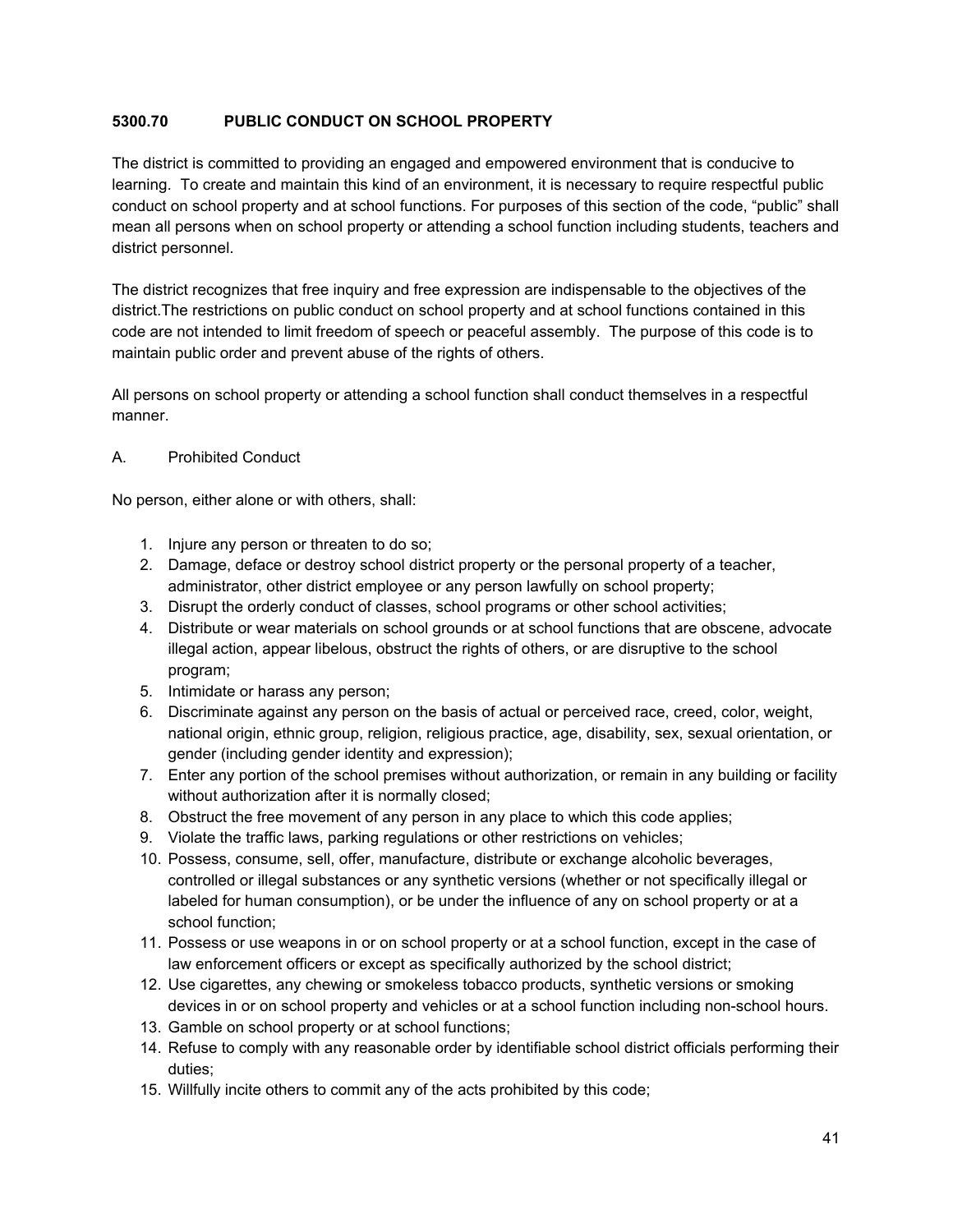16. Violate any federal or state statute, local ordinance or Board policy while on school property or while at a school function.

# B. Penalties

Persons who violate this code shall be subject to the following penalties:

- 1. Visitors. Authorization, if any, to remain on school grounds or at the school function shall be withdrawn and they shall be directed to leave the premises. If visitors refuse to leave, they shall be subject to ejection and may be barred from school or District property for an additional period of time as determined by the Superintendent. In addition, if warranted, the district reserves its right to pursue a civil or criminal legal action against any person violating the code;
- 2. Students shall be subject to disciplinary action as the facts may warrant, in accordance with the due process requirements;
- 3. Staff. Tenured faculty members shall be subject to disciplinary action as the facts may warrant in accordance with Education Law § 3020-a or any other legal rights afforded;
- 4. Staff members in the classified service of the civil service entitled to the protection of Civil Service Law § 75 shall be subject to immediate ejection and to disciplinary action as the facts may warrant in accordance with Civil Service Law § 75 or any other legal rights afforded;
- 5. Staff members other than those described in subdivisions 3 and 4 shall be subject to warning, reprimand, suspension or dismissal as the facts may warrant in accordance with their legal rights.

# C. Enforcement

The Principal or designee shall be responsible for enforcing the conduct required by this code.

When the Principal or his or her designee sees an individual engaged in prohibited conduct, which in his or her judgment does not pose any immediate threat of injury to persons or property, the Principal or designee shall:

- 1. Inform the individual that he/she is engaging in prohibited conduct;
- 2. Attempt to persuade the individual to stop the prohibited activity;
- 3. Warn the individual of the consequence for failing to stop;
- 4. If the person refuses to cease the prohibited conduct, or if the person's conduct poses an immediate threat of injury to persons or property, the Principal or designee shall have the individual removed immediately from school property or the school function;
- 5. If necessary, the principal may contact local law enforcement authorities for assistance.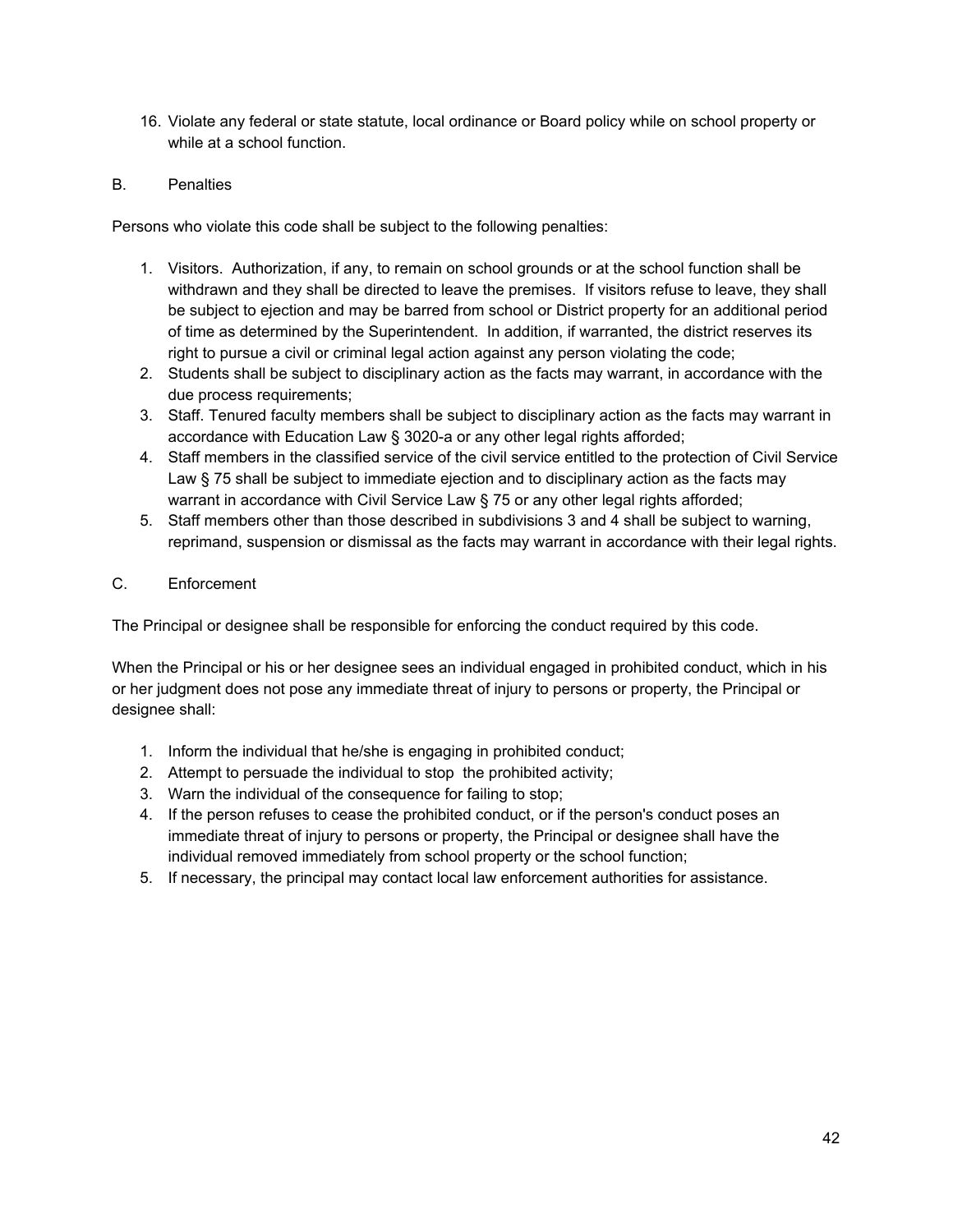## **5300.75 DISSEMINATION AND REVIEW**

# A. Dissemination of Code of Conduct

The District will ensure that the community is aware of this code of conduct by:

- 1. Providing copies of a plain language, student age-appropriate summary of the code to all students and parents/guardians at the beginning of each school year and thereafter on request;
- 2. Reviewing code of conduct expectations at the school level;
- 3. Posting the complete code of conduct on the district's website;
- 4. Providing all current teachers and other staff members with a copy of the code and a copy of any amendments to the code as soon as practicable after adoption;
- 5. Providing all new employees with a copy of the current code of conduct when they are first hired;
- 6. Making copies of the complete code available for review by students, parents/guardians and other community members.

The Board will sponsor an in-service education program for all district staff members to ensure the effective implementation of the code of conduct. The Superintendent may solicit the recommendations of the district staff, particularly teachers and administrators, regarding in-service programs pertaining to the management and discipline of students. Ongoing professional development will be included in the district's professional development plan, as needed.

B. Review of Code of Conduct

The Board will review this code of conduct every year and update it as necessary. In conducting the review, the Board will consider how effective the code's provisions have been and whether the code has been applied fairly and consistently.

The Board may appoint an advisory committee to assist in reviewing the code and the district's response to code of conduct violations. The committee will be made up of representatives of student, teacher, administrator, and parent organizations, school safety personnel and other school personnel.

Before adopting any revisions to the code, the Board will hold at least one public hearing at which school personnel, parents/guardians, students and any other interested party may participate.

The code of conduct and any amendments to it will be filed with the Commissioner of Education, in a manner prescribed by the Commissioner, no later than 30 days after adoption.

Adoption date:

## <sup>1</sup>Ref: Education Law §3214

8 NYCRR §100.2(l)

*Matter of O'Conner v. Bd. of Ed*., 65 Misc. 2d 40, 43 (due process) *Appeal of Reeves,* Dec. No. 13,857 (1998) (involuntary transfer) *Appeal of Alexander,* 36 EDR 160 (1996) (counseling) *Matter of Troy R*., 29 EDR 424 (1990) (automatic penalties) *Appeal of Ward*, 27 EDR 217 (1988) (indefinite suspension) *Appeal of Wood*, 27 EDR 92 (1987) (suspension beyond school year)